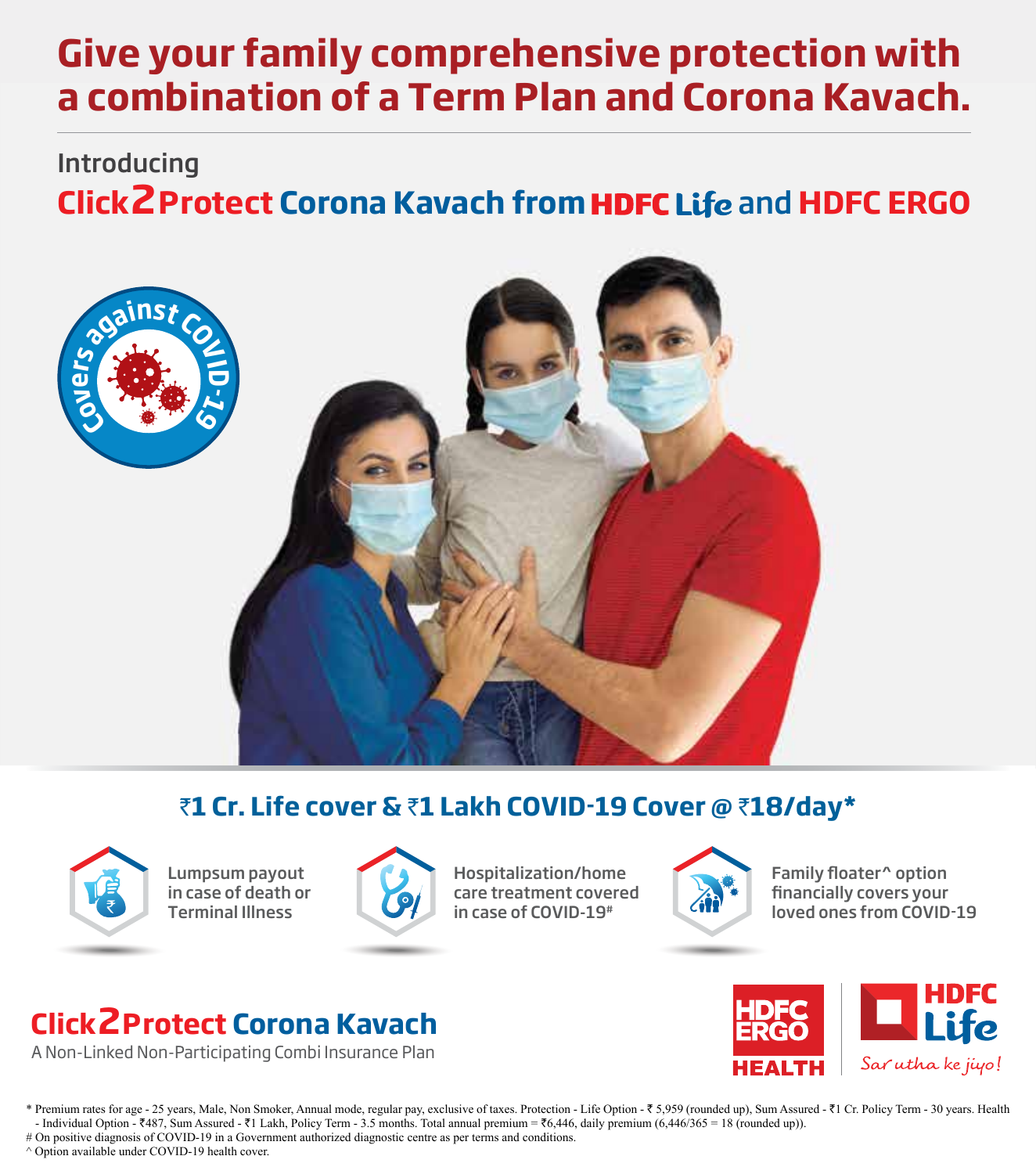# **Click2Protect Corona Kavach**

A Non-Linked Non-Participating Combi Insurance Plan

With the world in the midst of a pandemic, you're having to deal with increased uncertainties on a daily basis. It is has now become even more imperative to ensure your own and your family's health by making sound financial decisions and securing their future even in your absence.

To support you in this endeavor, HDFC Life and HDFC Ergo have come together to present to you Click 2 Protect Corona Kavach, to help you deal with life's uncertainties confidently and lead a life without any worry for your family's future!

# What are the key features of this plan?

#### **Protection**

- Provide financial protection to you and your family at an affordable cost
- **Customize your plan with a choice of 9 plan options**
- All future premiums are waived on Accidental Total Permanent Disability and on diagnosis of Critical Illness^
- Protect yourself for whole of life with lifelong protection options
- **Flexibility to choose your policy and premium payment terms**
- In Life Stage Protection feature offers to increase insurance cover on certain key milestones without medicals
- **Flexibility to increase your cover every year through top-up option**
- Special premium rates for female lives
- **Attractive premium rates for non-tobacco users**
- Tax benefits\* as per prevailing tax laws

#### **Health**

- **Special protection against COVID and Co-morbidity illnesses**
- Covers hospitalization expenses related to COVID-19 treatment
- 15 days waiting period\*\*
- New born child covered from day 1
- Covers home care treatment cost incurred for treatment of COVID for maximum upto 14 days per incident
- Covers medical expenses under COVID Hospitalization in any Ayush Hospital

<sup>\*</sup> Tax benefits are subject to change from time to time

<sup>^</sup> Available with 3D Life and 3D Life Long Protection options

<sup>\*\*</sup>For Co-morbidity illness treatment along with COVID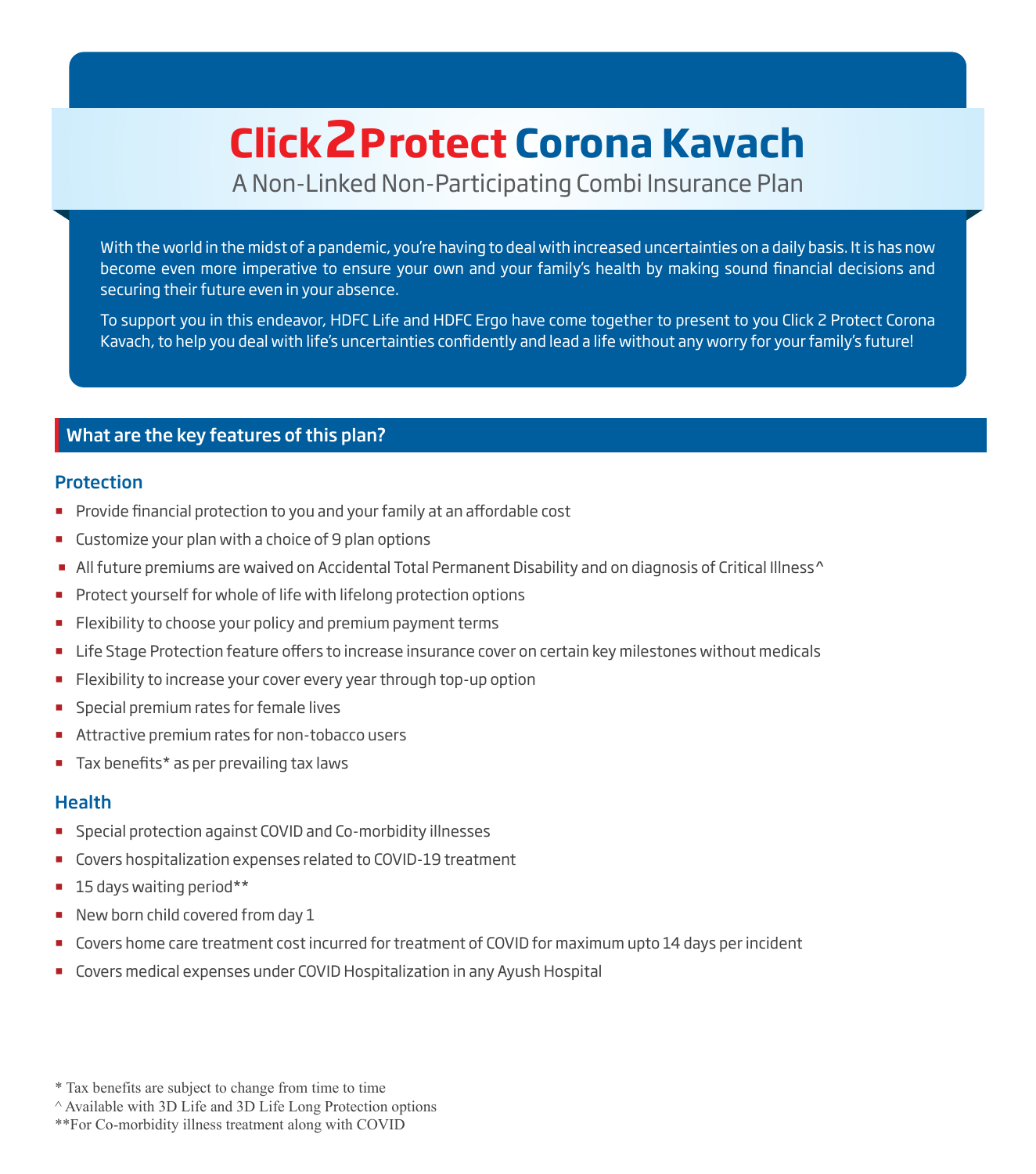# What are the eligibility conditions for this plan?

#### **Protection**

| <b>Eligibility</b><br><b>Criteria</b> | <b>Life Option</b>                                                                            | 3D Life Option,<br><b>Extra Life Option</b><br><b>Income Option</b><br><b>Extra Life Income Option</b> | Income<br><b>Replacement Option,</b><br><b>Return of Premium</b><br><b>Option</b> | Life Long<br>Protection<br><b>Option</b>                         | 3D Life<br><b>Long Protection</b><br><b>Option</b> |
|---------------------------------------|-----------------------------------------------------------------------------------------------|--------------------------------------------------------------------------------------------------------|-----------------------------------------------------------------------------------|------------------------------------------------------------------|----------------------------------------------------|
| Min Age at Entry                      | 18 years                                                                                      | 18 years                                                                                               | 18 years                                                                          | 25 years                                                         | 25 years                                           |
| Max Age at Entry                      |                                                                                               |                                                                                                        | 65 years                                                                          |                                                                  |                                                    |
| Min Policy Term                       | Single Pay: 1 month<br>Regular Pay,<br>5 years<br>Limited Pay: 5 years                        |                                                                                                        | 5 years                                                                           | Whole of Life                                                    | Whole of Life                                      |
| Max Policy Term                       | (85 years - Age at Entry)                                                                     | (85 years - Age at Entry)                                                                              | 40 years                                                                          |                                                                  |                                                    |
| Premium Payment<br>Mode               | Single Pay <sup>\$</sup> ,<br>Regular Pay,<br>Limited Pay : 5 years<br>to (84 - Age at Entry) | Single Pay <sup>\$</sup> ,<br>Regular Pay,<br>Limited Pay: 5 years<br>to (84 - Age at Entry)           | Single Pay,<br>Regular Pay,<br>Limited Pay: 5 years<br>to 39 years                | Limited Pay:<br>(65 - Age at Entry)<br>nr<br>(75 - Age at Entry) | Limited Pay:<br>(65 - Age at Entry)                |
| Premium Payment<br>Frequency          | Single, Annual,<br>Semi-Annual,<br>Quarterly, Monthly                                         | Single, Annual,<br>Semi-Annual,<br>Quarterly, Monthly                                                  | Single, Annual,<br>Semi-Annual,<br>Quarterly, Monthly                             | Annual, Semi-Annual,<br>Quarterly, Monthly                       | Annual, Semi-Annual,<br>Quarterly, Monthly         |
| Min Age at Maturity                   | 23                                                                                            | 23                                                                                                     | 23                                                                                | Whole of Life                                                    | Whole of Life                                      |
| Max Age at Maturity                   | 85                                                                                            | 85                                                                                                     | 85                                                                                |                                                                  |                                                    |
| Minimum Basic<br>Sum Assured          | ₹10,000                                                                                       |                                                                                                        |                                                                                   |                                                                  |                                                    |

For Income and Extra Life Income options, the maximum income term will be 20 years.

All ages are expressed as on last birthday

For non-annual modes, premiums paid are calculated as the annual premium multiplied by a conversion factor as given below.

| Frequency   | <b>Conversion Factor</b> |
|-------------|--------------------------|
| Half-yearly | 0.507                    |
| Quarterly   | 0.255                    |
| Monthly     | 0.086                    |

Minimum Premium under various Premium Payment Terms & Premium Frequencies are as mentioned below:

| <b>Premium Payment Term</b> | <b>Premium Frequency</b> | <b>Minimum Premium Per Instalment</b> |                      |  |
|-----------------------------|--------------------------|---------------------------------------|----------------------|--|
|                             |                          | <b>ROP Option</b>                     | <b>Other Options</b> |  |
| Single Pay                  | Single Pay               | ₹5000                                 | ₹34                  |  |
| Limited Pay / Regular Pay   | Annual                   | ₹1000                                 | ₹ 33                 |  |
|                             | Half-yearly              | ₹507                                  | ₹17                  |  |
|                             | Quarterly                | ₹ 255                                 | ₹8                   |  |
|                             | Monthly                  | ₹86                                   | ₹З                   |  |

Premiums will vary as per the plan option chosen.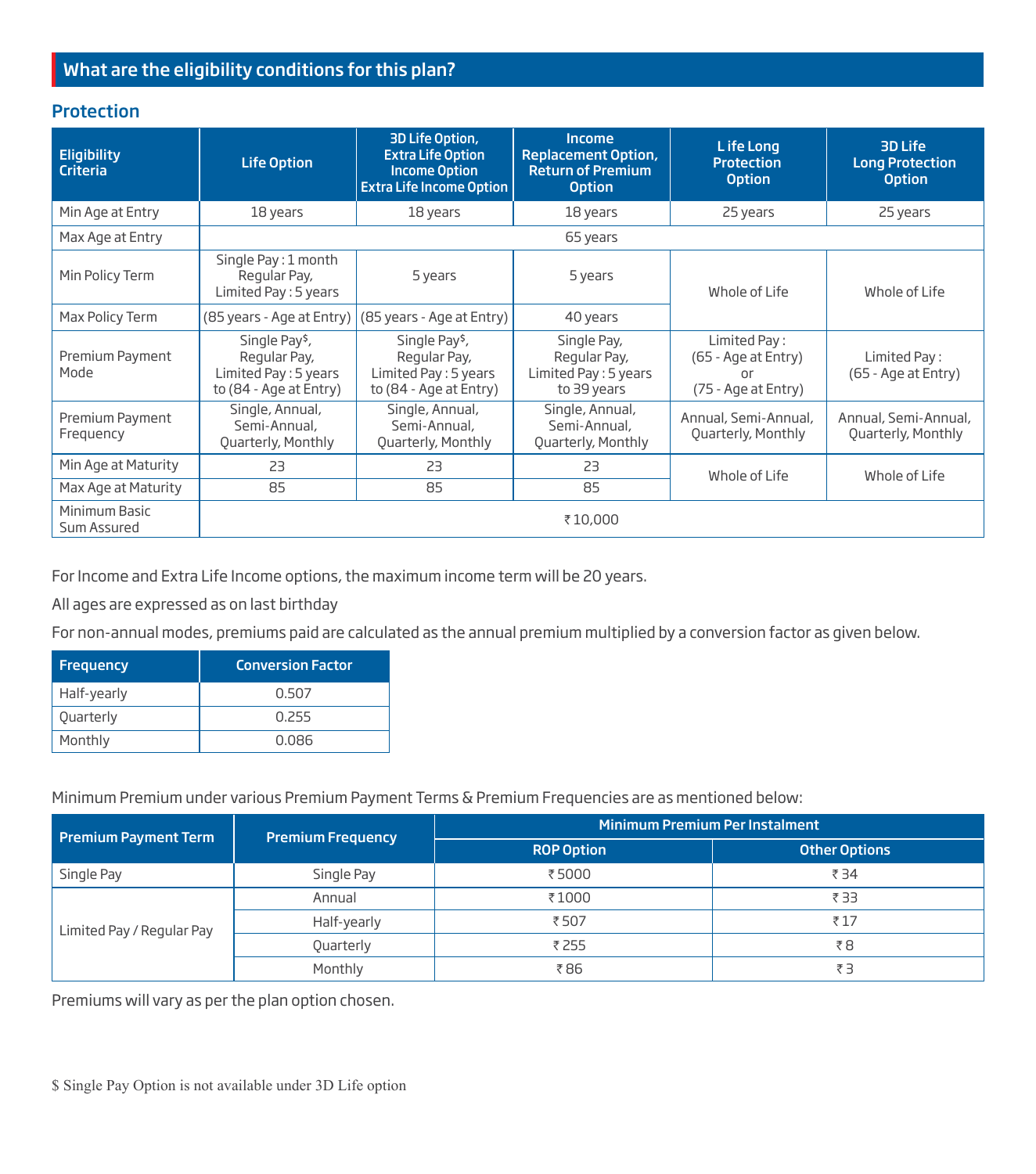#### **Health**

| Sum Insured Type  | Individual/Floater                                                                                                                                                                                                                                                                                                                                                                                                                                                                                                |
|-------------------|-------------------------------------------------------------------------------------------------------------------------------------------------------------------------------------------------------------------------------------------------------------------------------------------------------------------------------------------------------------------------------------------------------------------------------------------------------------------------------------------------------------------|
| Category of Cover | Indemnity/Benefit                                                                                                                                                                                                                                                                                                                                                                                                                                                                                                 |
| Sum insured       | ₹50,000/- (Fifty Thousand) to 5,00,000/- (Five Lakh) (in the multiples of fifty thousand)<br>On Individual basis - SI shall apply to each individual family member<br>On Floater basis - SI shall apply to the entire family                                                                                                                                                                                                                                                                                      |
| Policy Period     | Three and Half Months (3 $\frac{1}{2}$ months) [105days], Six and Half Months (6 $\frac{1}{2}$ months) [195days], Nine and<br>Half Months (9 1/2 months) [285days] including waiting period.                                                                                                                                                                                                                                                                                                                      |
| Eligibility       | Policy can be availed by persons between the age of 18 years up to 65 years, as Proposer. Proposer with higher age can obtain<br>policy for family, without covering self.<br>Policy can be availed for Self and the following family members<br>legally wedded spouse.<br>Parents and Parents-in-law.<br>ii.<br>iii. Dependent Children (i.e. natural or legally adopted) between the day 1 of age to 25 years. If the child above 18 years of age is<br>financially independent, he or she shall be ineligible. |

The product is available to buy online via company website.

# What are the plan options and benefits available under this product?

#### **Protection**

The following plan options are available under the Protection variant of this product:

- 1. Life Option
- 2. 3D Life Option
- 3. Extra Life Option
- 4. Income Option
- 5. Extra Life Income Option
- 6. Income Replacement Option
- 7. Return of Premium Option
- 8. Life Long Protection Option
- 9. 3D Life LongProtection Option

You shall have to choose an option at the inception of the policy. The option once selected cannot be changed at a later date.

Let us look into allthese plan options in detail.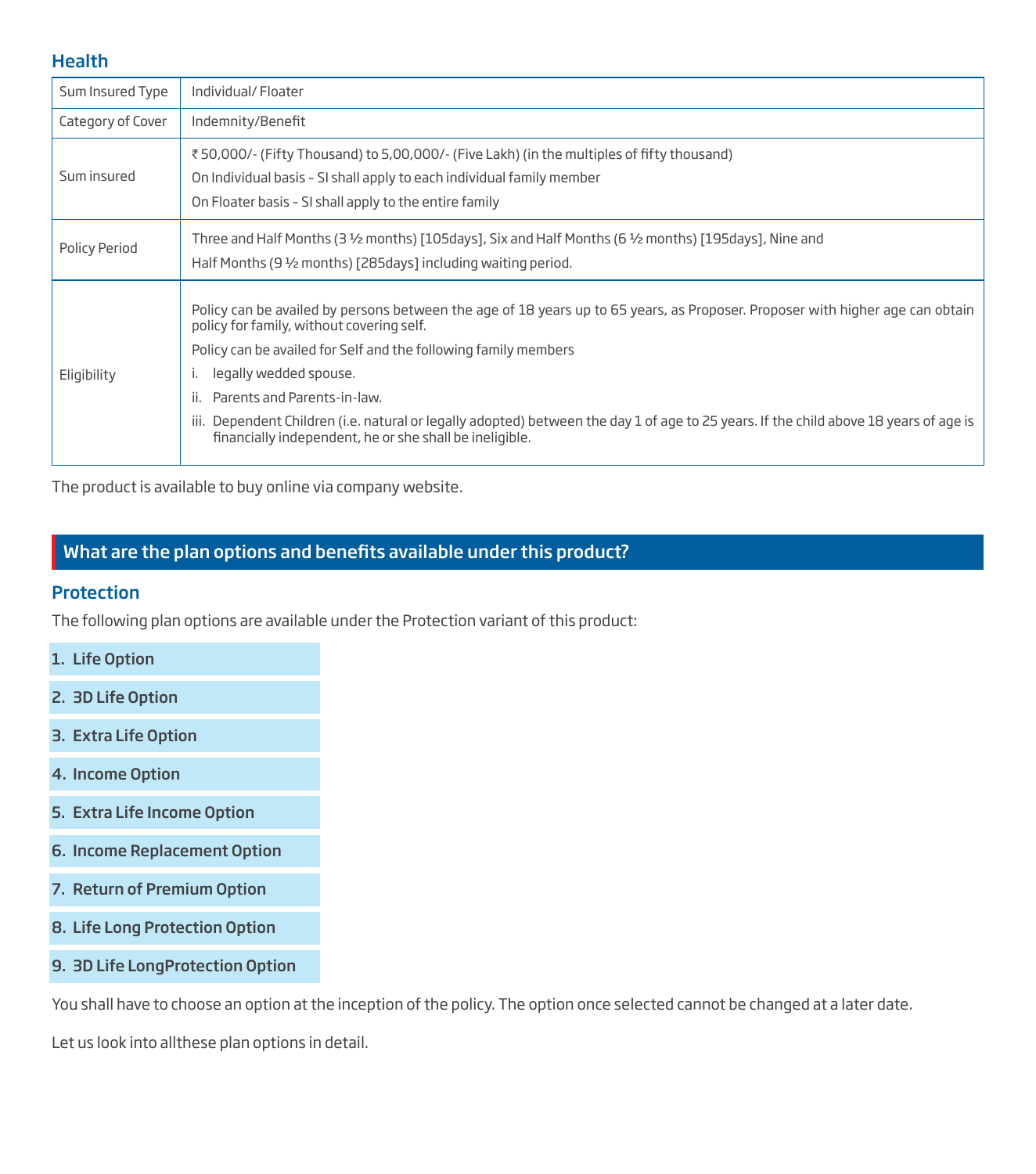# Option #1 - **Life Option**

Under this option your nominee gets a Lumpsum Benefit on death or diagnosis of Terminal Illness. Your future premiums are waived upon Accidental Disability.

Sample Illustration - Mr. Aggarwal is a 25 year old software engineer. He buys an HDFC Life Click 2 Protect 3D Plus Plan. The details of his policy are as follows:

| <b>Plan Option</b> | <b>Sum Assured</b> | <b>Policy Term</b> | <b>Premium Payment Term</b> |
|--------------------|--------------------|--------------------|-----------------------------|
| Lite               | l Crore            | 40 years           | 40 years                    |

- During the 5<sup>th</sup> Policy Year, he meets with an accident which renders him permanently disabled.
- During the 10<sup>th</sup> Policy Year, he passes away due to illness

The benefit payable to his nominee is as follows:



The benefits(s) available under Life Option are as follows:

| $EVENT \rightarrow$ | <b>On Death/Diagnosis of Terminal Illness</b>                                                         | On Accidental Total Permanent Disability                 |
|---------------------|-------------------------------------------------------------------------------------------------------|----------------------------------------------------------|
| Benefit(s) Payable  | Sum Assured on Death <sup>1</sup> paid as Lumpsum Benefit<br>to the nominee and the policy terminates | All future premiums are waived &<br>the Policy continues |

- The policy shall terminate on the earlier of death, diagnosis ofterminal illness and expiry of the policy term.
- You have to choose the Sum Assured, Policy Term and the Premium Payment Term at the inception of the policy.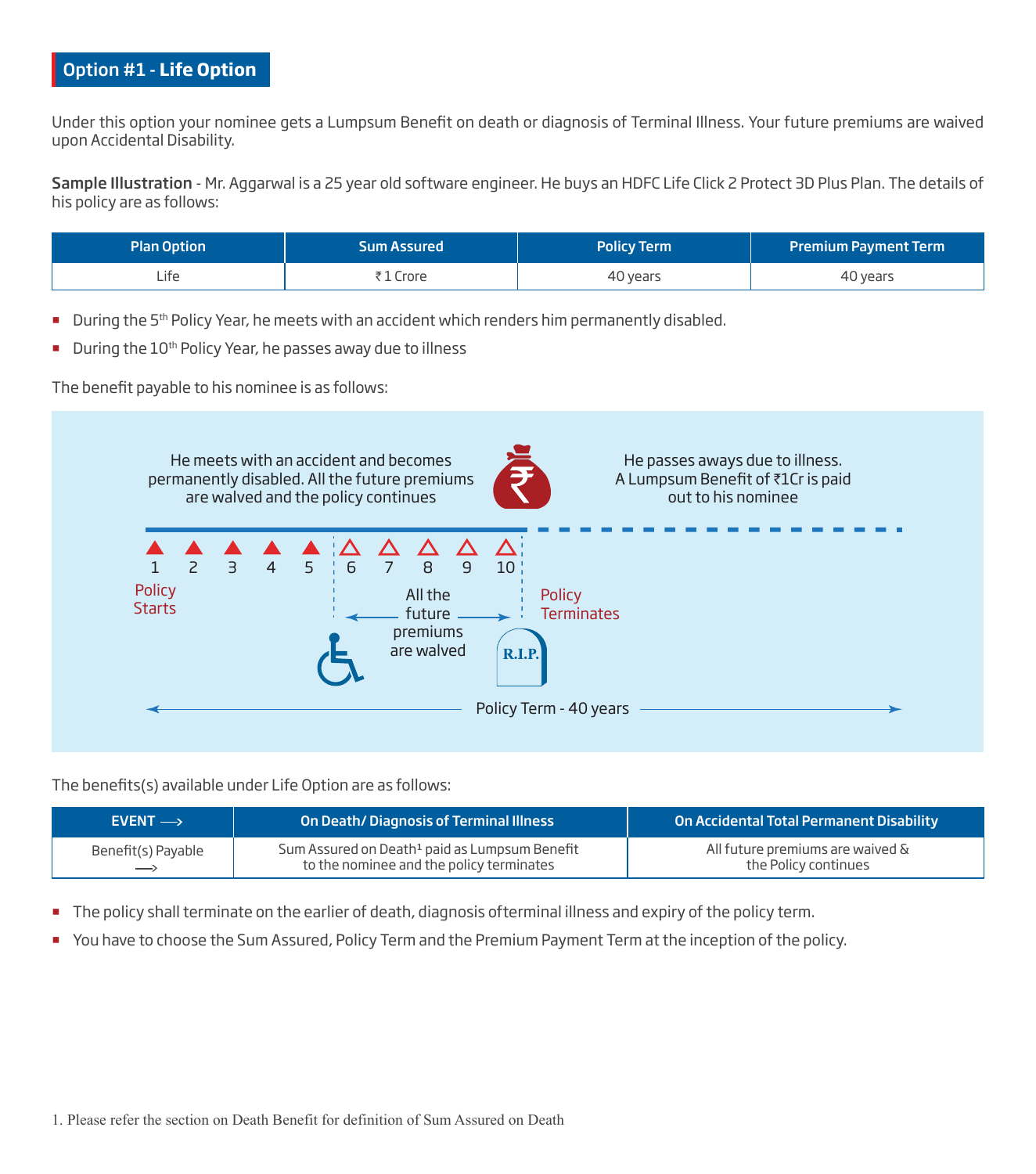# Option #2 – **3D Life Option**

In addition to the benefits under Life Option, you will receive an additional benefit of waiver of your future premiums upon diagnosis of Critical Illness

Sample Illustration - Mr. Banerjee is a 35 year old doctor. He buys an HDFC Life Click 2 Protect 3D Plus Plan. The details of his policy are as follows:

| <b>Plan Option</b> | <b>Sum Assured</b> | <b>Policy Term</b> | <b>Premium Payment Term</b> |
|--------------------|--------------------|--------------------|-----------------------------|
| 3D Life            | . Crore            | 25 years           | 20 years                    |

- During the 3<sup>rd</sup> Policy Year, he is diagnosed with a covered Critical Illness<sup>#</sup>
- During the 8th Policy Year, Mr. Banerjee passes away due to natural causes

The benefit(s) payable to his nominee is as follows:



The benefits available under 3D Life Option are as follows:

| $EVENT \rightarrow$                     | On Death/Diagnosis of Terminal Illness                                                                | $\mid$ On Accidental Total Permanent Disability $\mid$ On Diagnosis of Critical Illness# $\mid$ |  |
|-----------------------------------------|-------------------------------------------------------------------------------------------------------|-------------------------------------------------------------------------------------------------|--|
| Benefit(s) Payable<br>$\longrightarrow$ | Sum Assured on Death <sup>1</sup> paid as Lumpsum Benefit<br>to the nominee and the policy terminates | All future premiums are waived & the Policy continues                                           |  |

- The policy shall terminate on the earlier of death, diagnosis of terminal illness and expiry of the policy term.
- You have to choose the Sum Assured, Policy Tem and the Premium Payment Term at the inception of the policy.

1. Please refer the section on Death Benefit for definition of Sum Assured on Death

# Please refer to the section -**Which are the Critical Illnesses covered under this plan?** for further details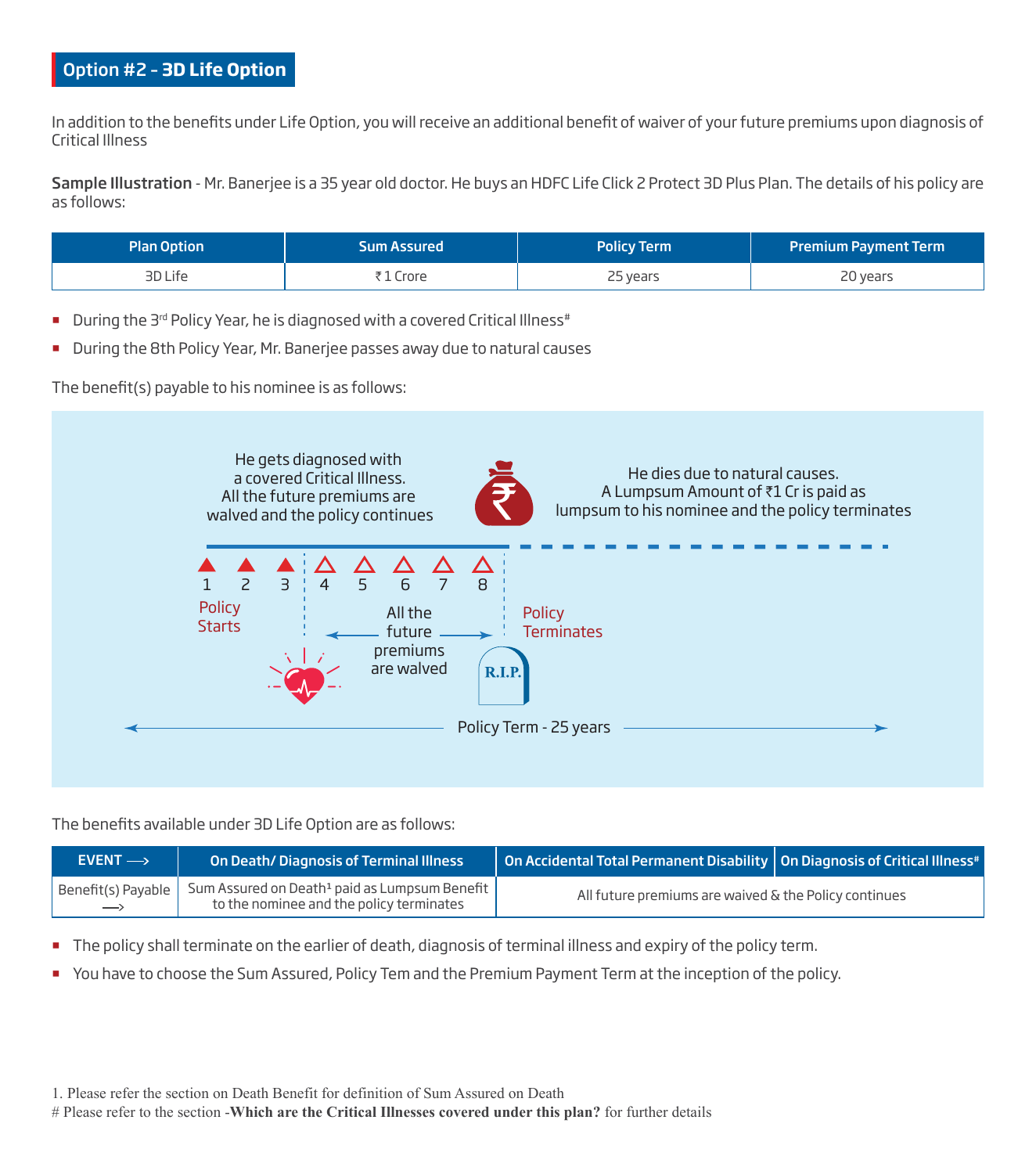# Option #3 – Extra Life Option

In addition to the benefits under Life Option, you get an additional Extra Life Sum Assured upon death due to Accident

Sample Illustration - Miss Chaudhary is a 30 year old businessman. She buys an HDFC Life Click 2 Protect 3D Plus Plan. The details of her policy are as follows:

| Plan Option | <b>Sum Assured</b> | <b>Extra Life Sum Assured</b> | <b>Policy Term</b> | <b>Premium Payment Term</b> |
|-------------|--------------------|-------------------------------|--------------------|-----------------------------|
| Extra Life  | ₹75 Lakhs          | ₹ 25 Lakhs                    | 35 years           | 20 years                    |

During the  $8<sup>th</sup>$  Policy Year, she meets with a severe accident. Unfortunately, Miss Chaudhary is not able to survive the accident

The benefit(s) payable to his nominee is as follows:

![](_page_6_Figure_6.jpeg)

The benefits available under Extra Life Option are as follows:

|                                            | EVENT $\rightarrow$ 0n Death/Diagnosis of Terminal Illness                                               | On Death Due to Accident <sup>2</sup>                                                                                                                                          | On Accidental Total Permanent Disability                 |
|--------------------------------------------|----------------------------------------------------------------------------------------------------------|--------------------------------------------------------------------------------------------------------------------------------------------------------------------------------|----------------------------------------------------------|
| Benefit(s)<br>Payable<br>$\longrightarrow$ | Sum Assured on Death <sup>1</sup> paid as<br>Lumpsum Benefit to the nominee<br>and the policy terminates | In addition to the benefit payable on<br>death/diagnosis of terminal illness, Extra Life<br>Sum Assured is paid as Lumpsum Benefit to<br>the nominee and the policy terminates | All future premiums are waived<br>& the Policy continues |

The policy shall terminate on the earlier of death, diagnosis of terminal illness and expiry of the policy term.

You have to choose the Sum Assured, Extra Life Sum Assured, Policy Tem and the Premium Payment Term at the inception of the policy.

1. Please refer the section on Death Benefit for definition of Sum Assured on Death

2. Accident is a sudden, unforeseen and involuntary event caused by external, visible and violent means. Accidental Death means death by or due to a bodily injury caused by an Accident, independent of all other causes of death. Accidental Death must be caused within 180 days of any bodily injury.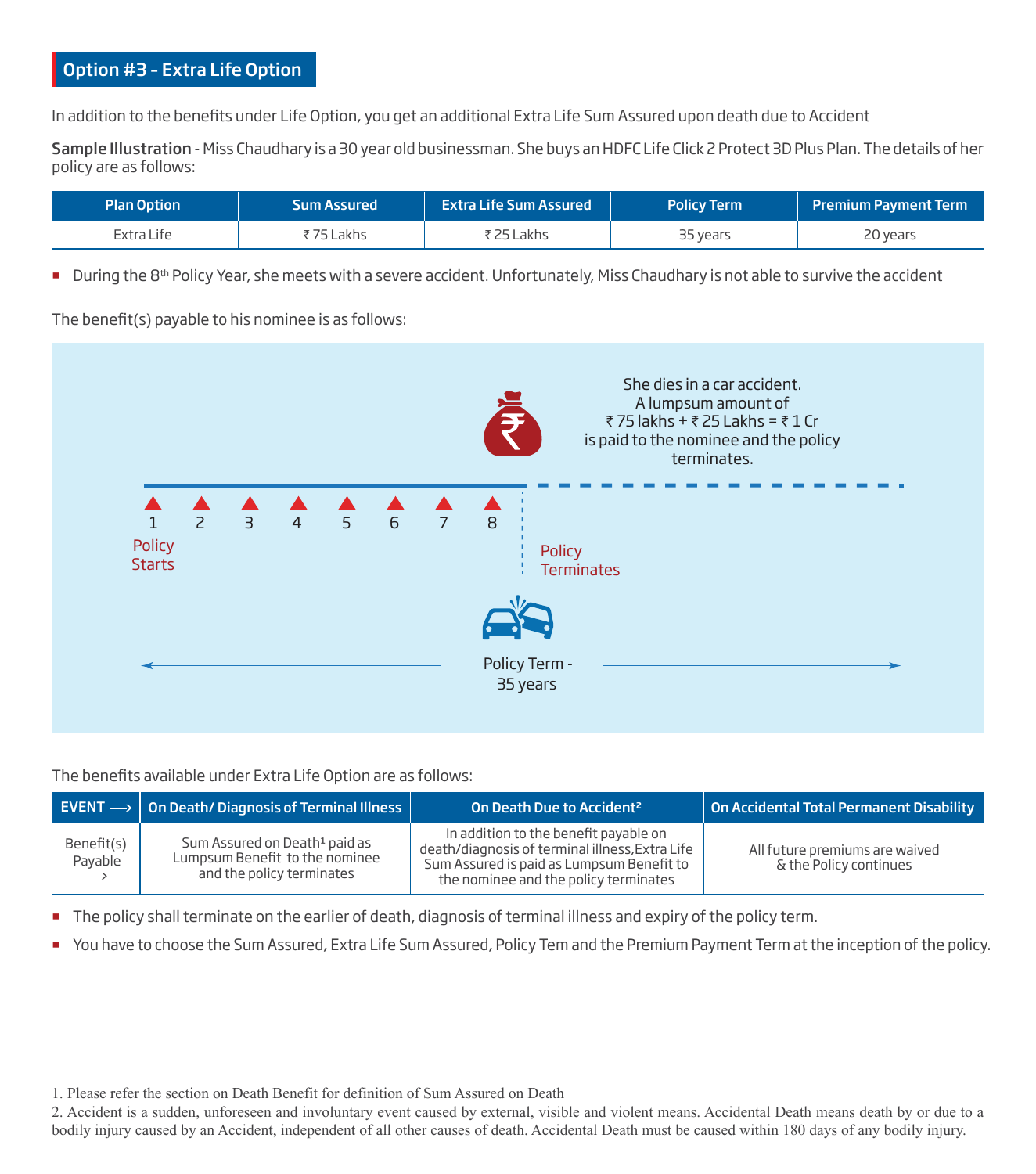# Option #4 – Income Option

This plan option is ideal if you wish to provide your nominee with a Lumpsum benefit and a regular stream of Income in your absence

Sample Illustration - Mr. D'mello is a 25 year old salesman. He buys an HDFC Life Click 2 Protect 3D Plus Plan. The details of his policy are as follows:

| <b>Plan Option</b> | Lumpsum Benefit ' | <b>Income Period</b> | <b>Annual Income</b> | Rate of Increase of Income   Premium Payment Term |          |
|--------------------|-------------------|----------------------|----------------------|---------------------------------------------------|----------|
| Income             | ₹1 Crore          | 10 vears             | ₹12 Lakhs            | 10% p.a                                           | 15 years |

During the 10<sup>th</sup> Policy Year, he passes away due to illness

The benefit(s) payable to his nominee is as follows:

![](_page_7_Figure_6.jpeg)

The benefits available under Income Option are as follows:

| $EVENT \rightarrow$     | On Death/Diagnosis of Terminal Illness                                                                                                                         | On Accidental Total Permanent Disability              |
|-------------------------|----------------------------------------------------------------------------------------------------------------------------------------------------------------|-------------------------------------------------------|
| Benefit(s) Payable<br>— | Sum Assured on Death <sup>1</sup> paid as Lumpsum Benefit + Level/Increasing Monthly<br>Income for Income Period paid to the nominee and the policy terminates | All future premiums are waived & the Policy continues |

In order to opt for this option you shall have to choose the following at policy inception and these parameters would remain the same throughout the policy term

- 1. Amount of Lump sum benefit, (if any)
- 2. Income period the period for which income is expected (Upto a maximum of 20 years). The income period shall commence immediately on death and continue for the chosen income period. In this option the income term is independent of policy term i.e. in the event of a claim, the applicable monthly income would continue throughout the income term even if the policy term has ended.
- 3. Amount of Annual Income during the income period. This income will be payable monthly in arrears, in 12 equal installments.
- 4. A simple rate of increase of the annual income, if any. These increases will apply to the annual income from the 2<sup>nd</sup> year of the income period.
- The policy shall terminate on the earlier of death, diagnosis of terminal illness and expiry of the policy term.
- The monthly income shall be payable monthly in arrears and commence from the 1<sup>st</sup> day of the policy month subsequent to the policy month of the life assured's death.
- **During the income period all future income payments can be surrendered in exchange for a lump sum.**
- 1. Please refer the section on Death Benefit for definition of Sum Assured on Death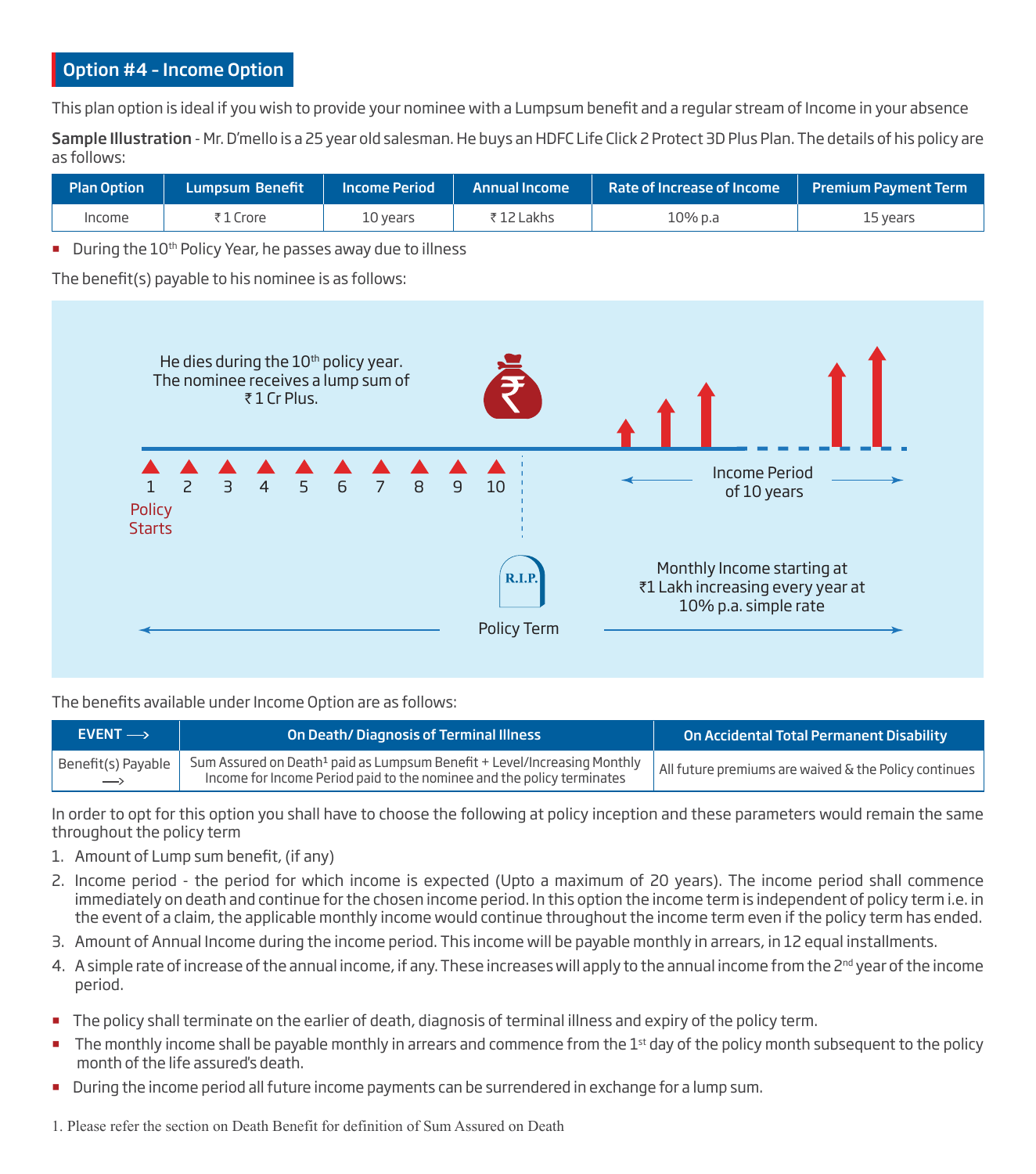# Option #5 – Extra Life Income Option

In addition to the benefits under Income Option, an additional Lumpsum & Income benefit is paid upon death due to accident

Sample Illustration - Mr. Ebrahim is a 30 year old man who works in a Broking Firm. He buys an HDFC Life Click 2 Protect 3D Plus Plan. The details of his policy are as follows:

| Plan Option       | <b>N</b> Lumpsum Benefit | Extra Life<br><b>Sum Assured</b> | <b>Annual Income</b> | <b>Income Period</b> | <b>Rate of Increase</b><br>of Income | Premium<br><b>Payment Term</b> |
|-------------------|--------------------------|----------------------------------|----------------------|----------------------|--------------------------------------|--------------------------------|
| Extra Life Income | ₹50 Lakhs                | ₹ 1Cr                            | ₹ 5 Lakhs            | 10 years             | 0% (Level)                           | 10 years                       |

During the 5<sup>th</sup> Policy Year, he meets with an accident. Unfortunately Mr. Ebrahim does not survive the accident.

The benefit(s) payable to his nominee is as follows:

![](_page_8_Figure_6.jpeg)

The benefits available under Extra Life Income Option are as follows:

| $EVENT \rightarrow$                 | On Death/Diagnosis of<br><b>Terminal Illness</b>                                                                                                    | <b>On Death Due to Accident</b>                                                                                                                                                                                                                        | <b>On Accidental Total</b><br><b>Permanent Disability</b>   |
|-------------------------------------|-----------------------------------------------------------------------------------------------------------------------------------------------------|--------------------------------------------------------------------------------------------------------------------------------------------------------------------------------------------------------------------------------------------------------|-------------------------------------------------------------|
| Benefit(s) Payable<br>$\rightarrow$ | Sum Assured on Death <sup>1</sup> paid as<br>Lumpsum Benefit + Monthly Income<br>for Income Period paid to the nominee<br>and the policy terminates | Extra Life Sum Assured is paid in the same proportion<br>in Lumpsum + Monthly income, as the benefit<br>payable on Death/Diagnosis of Terminal Illness.<br>This is paid in addition to the benefit payable on<br>Death / Diagnosis of Terminal Illness | All future premiums<br>are waived & the<br>Policy continues |

In order to opt for this option you shall have to choose the following at policy inception and these parameters would remain the same throughout the policy term

- 1. Amount of Lump sum benefit, (if any)
- 2 Amount of Extra Life Sum Assured
- 3. Income period the period for which income is expected (Upto a maximum of 20 years). The income period shall commence immediately on death and continue for the chosen income period.In this option the income term is independent of policy term i.e. in the event of a claim, the applicable monthly income would continue throughout the income term even if the policy term has ended.
- 4. Amount of Annual Income during the income period. This income will be payable monthly in arrears, in 12 equal installments.
- 5. A simple rate of increase of the annual income, if any. These increases will apply to the annual income from the  $2<sup>nd</sup>$  year of the income period.
- The policy shall terminate on the earlier of death, diagnosis of terminal illness and expiry of the policy term.
- The monthly income shall be payable monthly in arrears and commence from the 1<sup>st</sup> day of the policy month subsequent to the policy month of the life assured's death.
- **During the income period all future income payments can be surrendered in exchange for a lump sum.**

1. Please refer the section on Death Benefit for definition of Sum Assured on Death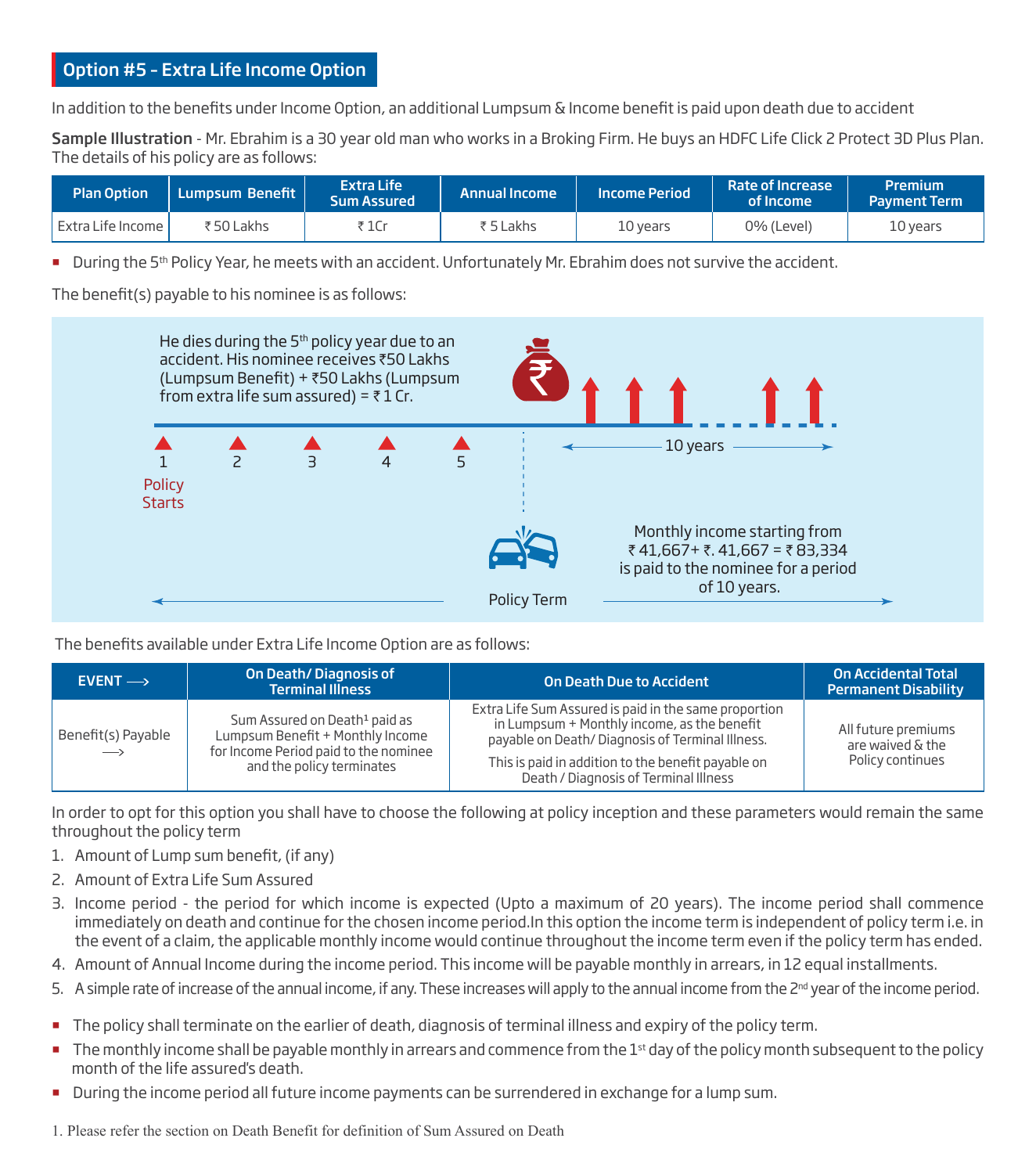# Option #6 – Income Replacement Option

This plan option ensures that your nominee continues to receive the income stream even in your absence.

Sample Illustration - Mr. Francis is a 40 year old Production manager. He buys an HDFC Life Click 2 Protect 3D Plus Plan. The details of his policy are as follows:

| <b>Plan Option</b> | <b>Annual Income</b> | <b>PolicyTerm</b> | Income Option | <b>Premium Payment Term</b> |
|--------------------|----------------------|-------------------|---------------|-----------------------------|
| Income Replacement | ₹6 Lakhs             | 20 years          | Increasing    | 15 vears                    |

 $\blacksquare$  During the 4<sup>th</sup> Policy Year, he passes away due to illness

The benefit(s) payable to his nominee is as follows:

![](_page_9_Figure_6.jpeg)

The benefits available under Income Replacement Option are as follows:

| $EVENT \rightarrow$ | On Death/Diagnosis of Terminal Illness                                                             | On Accidental Total Permanent Disability |
|---------------------|----------------------------------------------------------------------------------------------------|------------------------------------------|
| Benefit(s) Payable  | $\,$ 12 times the then Increased Monthly Income paid as Lumpsum Benefit + Level/ Increasing $\,$ l | All future premiums are waived           |
| $\longrightarrow$   | Income for Residual Policy Termpaid to the nominee and the policy terminates                       | & the Policy continues                   |

In order to opt for this option you shall have to choose the following at policy inception and these parameters would remain the same throughout the policy term

- a) An amount of Annual Income at start, which is payable monthly in arrears in 12 equal installments.
- b) Level or Increasing Income. (Under the increasing Income option, the income will escalate at a simple rate of of 10% p.a. at each policy anniversary, both before and after the claim is made.)
- c) Policy Term.

The income will continue till the end of the policy term, subject to minimum term of 4 years. The minimum term of 4 years shall apply even when the income payment extends beyond the policy term.

- The policy shall terminate on the earlier of death, diagnosis of terminal illness and expiry of the policy term.
- During the income period all future income payments can be surrendered in exchange for a lump sum.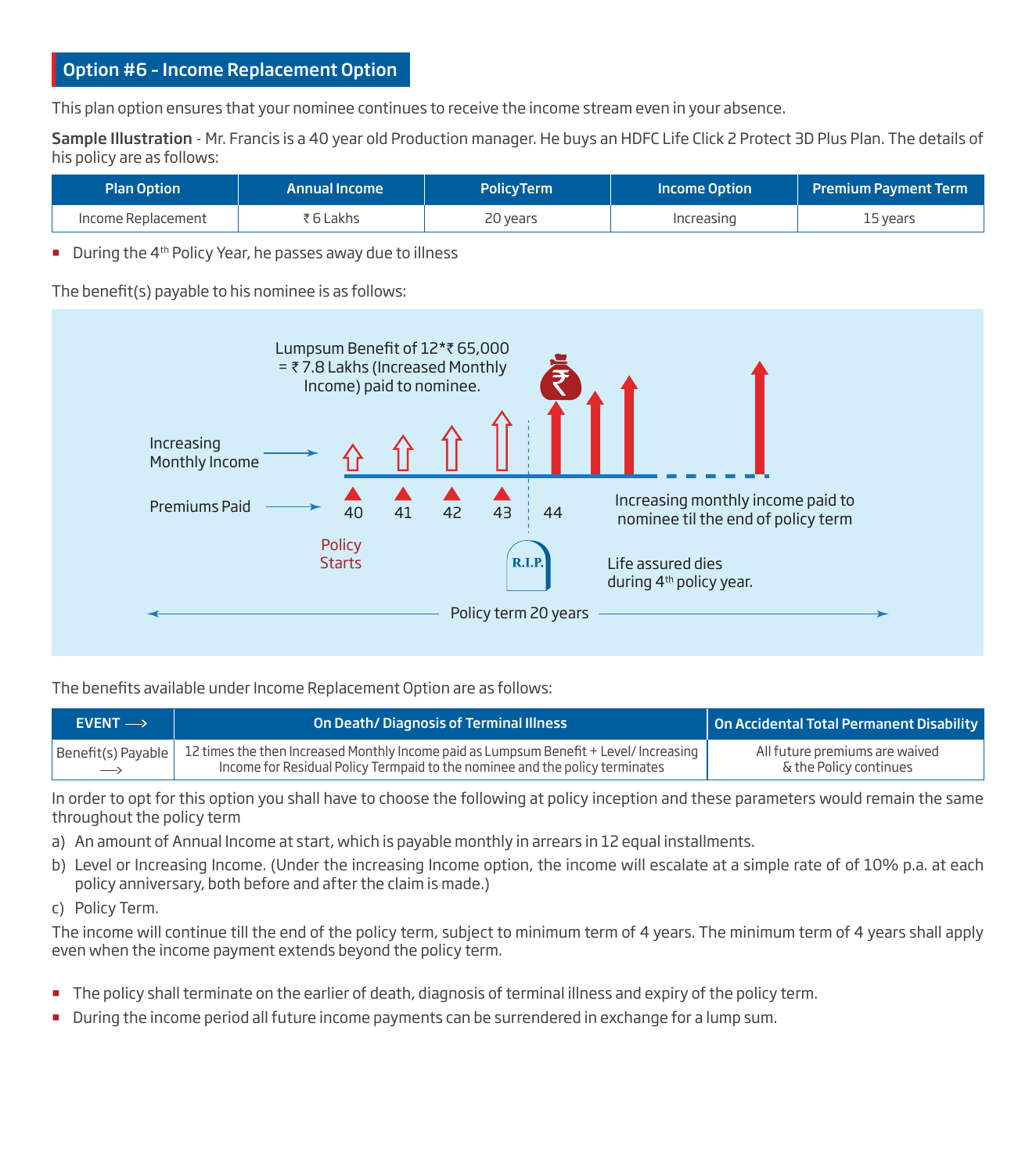# Option #7 – Return of Premium Option

Under this plan option, we will return all your premiums if you survive till the end of the Policy Term. On death/ diagnosis of Terminal Illness during the Policy Term a Lumpsum benefit will be paid to your nominee

Sample Illustration - Mr. Gupta is a 45 year old teacher. He buys an HDFC Life Click 2 Protect 3D Plus Plan. The details of his policy are as follows:

| <b>Plan Option</b> | 'Sum Assured . | <b>Policy Term</b> | <b>Premium Payment Term</b> |
|--------------------|----------------|--------------------|-----------------------------|
| Return of Premium  | ₹1.5 Crores    | 15 years           | 15 years                    |

Scenario 1. Mr. Gupta leads a healthy lifestyle. He is able to survive till the end of the policy term

#### The benefit(s) payable to him is as follows:

![](_page_10_Figure_6.jpeg)

Scenario 2. During the 8<sup>th</sup> policy year Mr. Gupta passes away due to illness

The benefit(s) payable to him is as follows:

![](_page_10_Figure_9.jpeg)

#### The benefits available under Return of Premium Option are as follows:

| $EVENT \rightarrow$ | On Death/Diagnosis of<br><b>Terminal Illness</b>     | <b>On Maturity</b>                                 | <b>On Accidental Total</b><br><b>Permanent Disability</b> |
|---------------------|------------------------------------------------------|----------------------------------------------------|-----------------------------------------------------------|
| Benefit(s) Payable  | Sum Assured on Death <sup>1</sup> as Lumpsum Benefit | Total <sup>3</sup> premiums paidis returned to the | All future premiums are waived $\&\;$                     |
| $\longrightarrow$   | paid to the nominee and the policy terminates        | Life Assured and the policy terminates             | the Policy continues                                      |

The policy shall terminate on the earlier of death, diagnosis of terminal illness and expiry of the policy term.

You have to choose the Sum Assured, Policy Tem and the Premium Payment Term at the inception of the policy.

1. Please refer the section on Death Benefit for definition of Sum Assured on Death

3. Total Premiums Paid means total of all the premiums received, excluding any extra premium, any rider premium and taxes.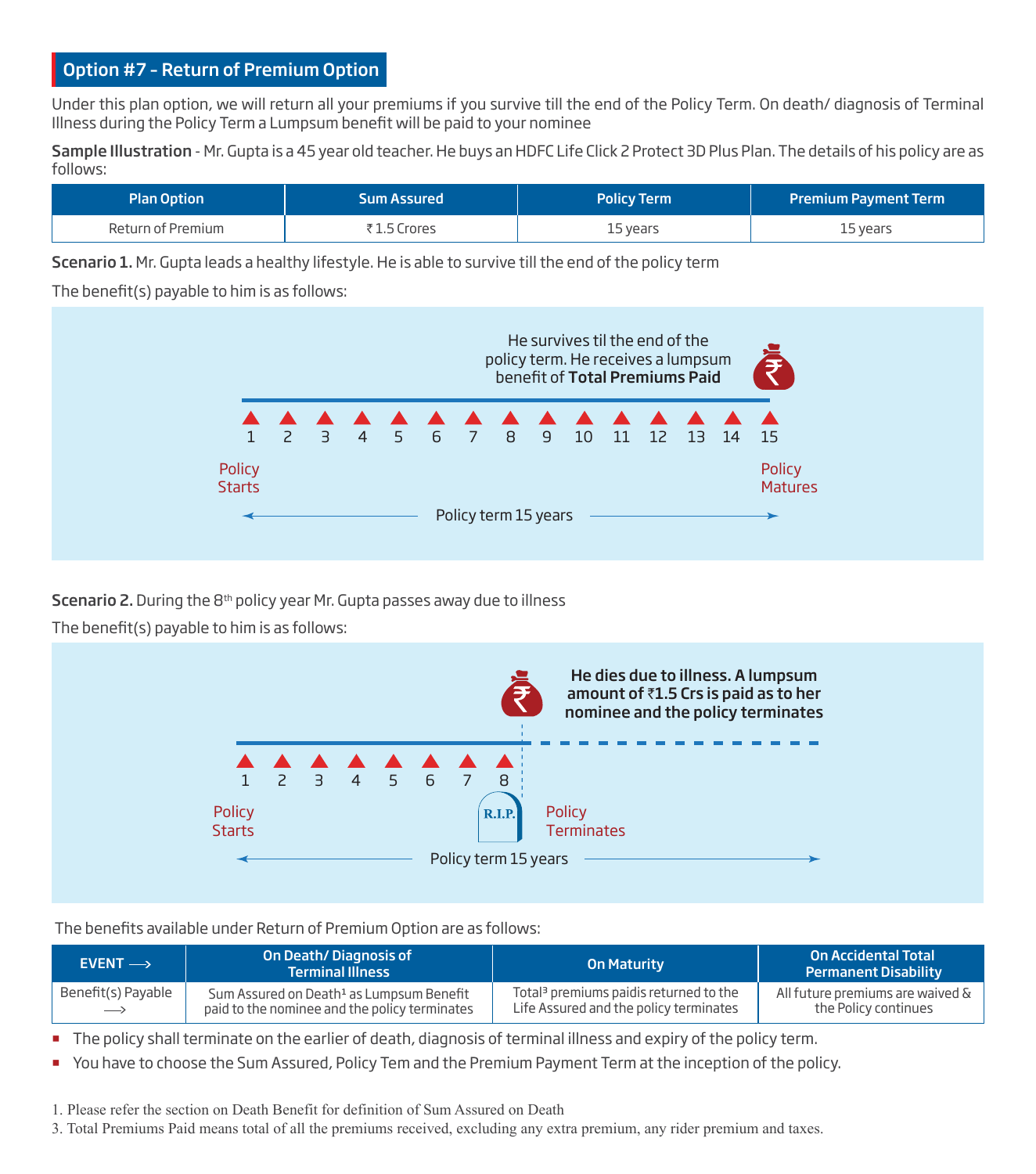# Option #8 – Life Long Protection Option: You are protected for your entire life.

Your nominee gets a Lumpsum Benefit on death or diagnosis of Terminal Illness. Your future premiums are waived upon Accidental Disability.

Sample Illustration - Mr. Hafeez is a 30 year old businessman. He buys an HDFC Life Click 2 Protect 3D Plus Plan. The details of his policy are as follows:

| <b>Plan Option</b>          | <b>Sum Assured</b> | <b>Policy Term</b> |
|-----------------------------|--------------------|--------------------|
| Life Long Protection Option | ₹2 Crores          | Whole of Life      |

- During the 15<sup>th</sup> Policy Year, he meets with an accident which renders him permanently disabled.
- During the 89<sup>th</sup> Policy Year, he passes away due to illness

The benefit payable to his nominee is as follows:

![](_page_11_Figure_7.jpeg)

The benefits(s) available under Life Long Protection Option are as follows:

| $EVENT \rightarrow$ | On Death/Diagnosis of Terminal Illness                    | On Accidental Total Permanent Disability |
|---------------------|-----------------------------------------------------------|------------------------------------------|
| Benefit(s) Payable  | Sum Assured on Death <sup>1</sup> paid as Lumpsum Benefit | All future premiums are waived &         |
| $\longrightarrow$   | to the nominee and the policy terminates                  | the Policy continues                     |

The policy shall terminate on the earlier of death or diagnosis of terminal illness.

You have to choose the Sum Assured, Policy Tem and the Premium Payment Term at the inception of the policy.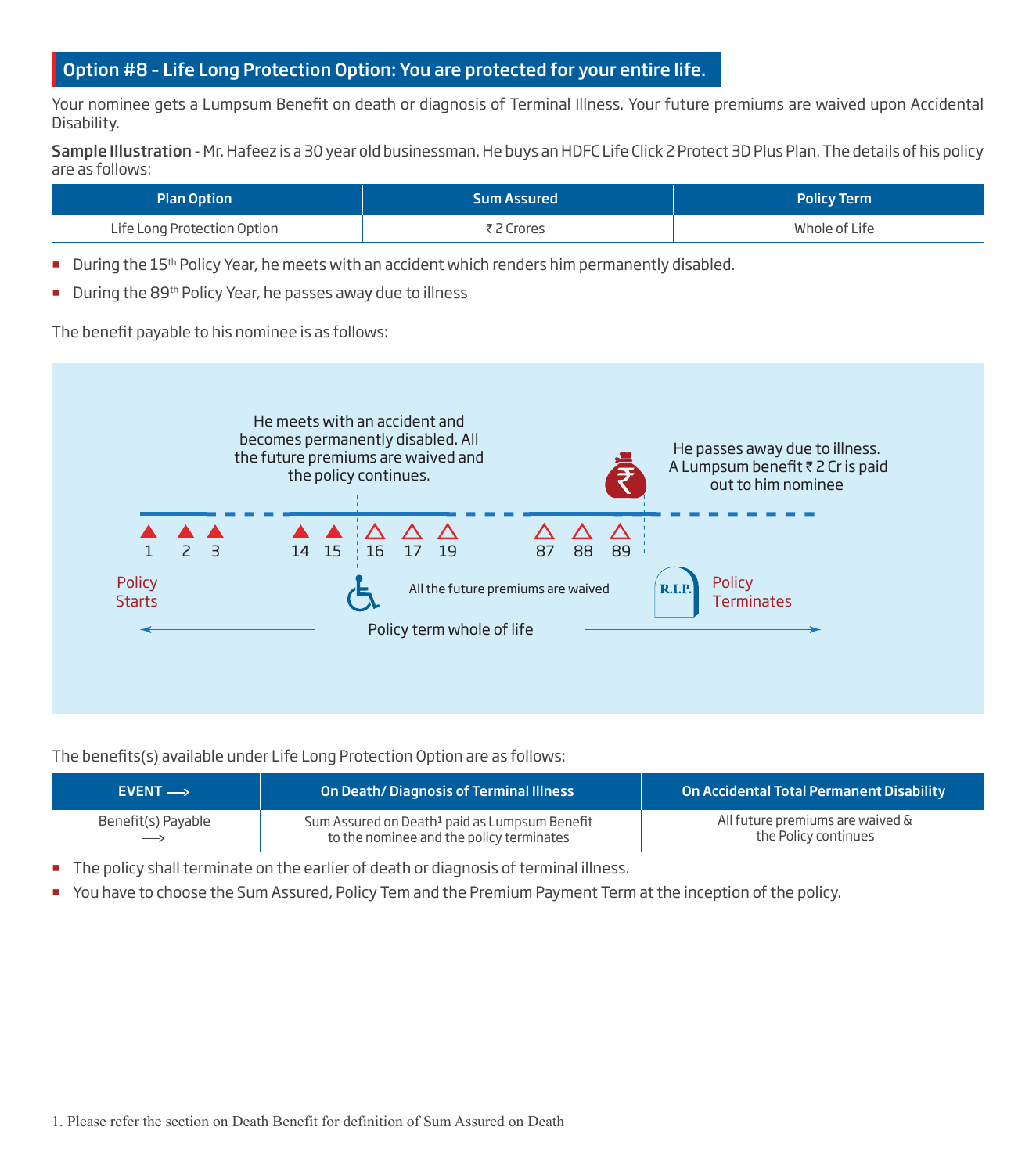# Option #9 – 3D Life Long Protection Option

In addition to the benefits under Life Long Protection Option, you will receive an additional benefit of waiver of your future premiums upon diagnosis of Critical Illness

Sample Illustration - Mrs. Iyer is a 30 year old sales executive in a FMCG company. She buys an HDFC Life Click 2 Protect 3D Plus Plan. The details of her policy are as follows:

| <b>Plan Option</b>             | <b>Sum Assured</b> | <b>Policy Term</b> |  |
|--------------------------------|--------------------|--------------------|--|
| 3D Life Long Protection Option | ₹1 Crores          | Whole of Life      |  |

- During the 25<sup>th</sup> Policy Year, she is diagnosed with a covered Critical Illness
- During the 99<sup>th</sup> Policy Year, she passes away due to natural causes

The benefit(s) payable to her nominee is as follows:

![](_page_12_Figure_7.jpeg)

The benefits available under 3D Life Long Protection Option are as follows:

| $EVENT \rightarrow$                     | On Death/Diagnosis of Terminal Illness                                                                | <b>On Accidental Total</b><br><b>Permanent Disability</b> | On Diagnosis of<br><b>Critical Illness</b> |
|-----------------------------------------|-------------------------------------------------------------------------------------------------------|-----------------------------------------------------------|--------------------------------------------|
| Benefit(s) Payable<br>$\longrightarrow$ | Sum Assured on Death <sup>1</sup> paid as Lumpsum Benefit<br>to the nominee and the policy terminates | All future premiums are waived & the Policy continues     |                                            |

The policy shall terminate on the earlier of death or diagnosis of terminal illness.

You have to choose the Sum Assured, Policy Tem and the Premium Payment Term at the inception of the policy.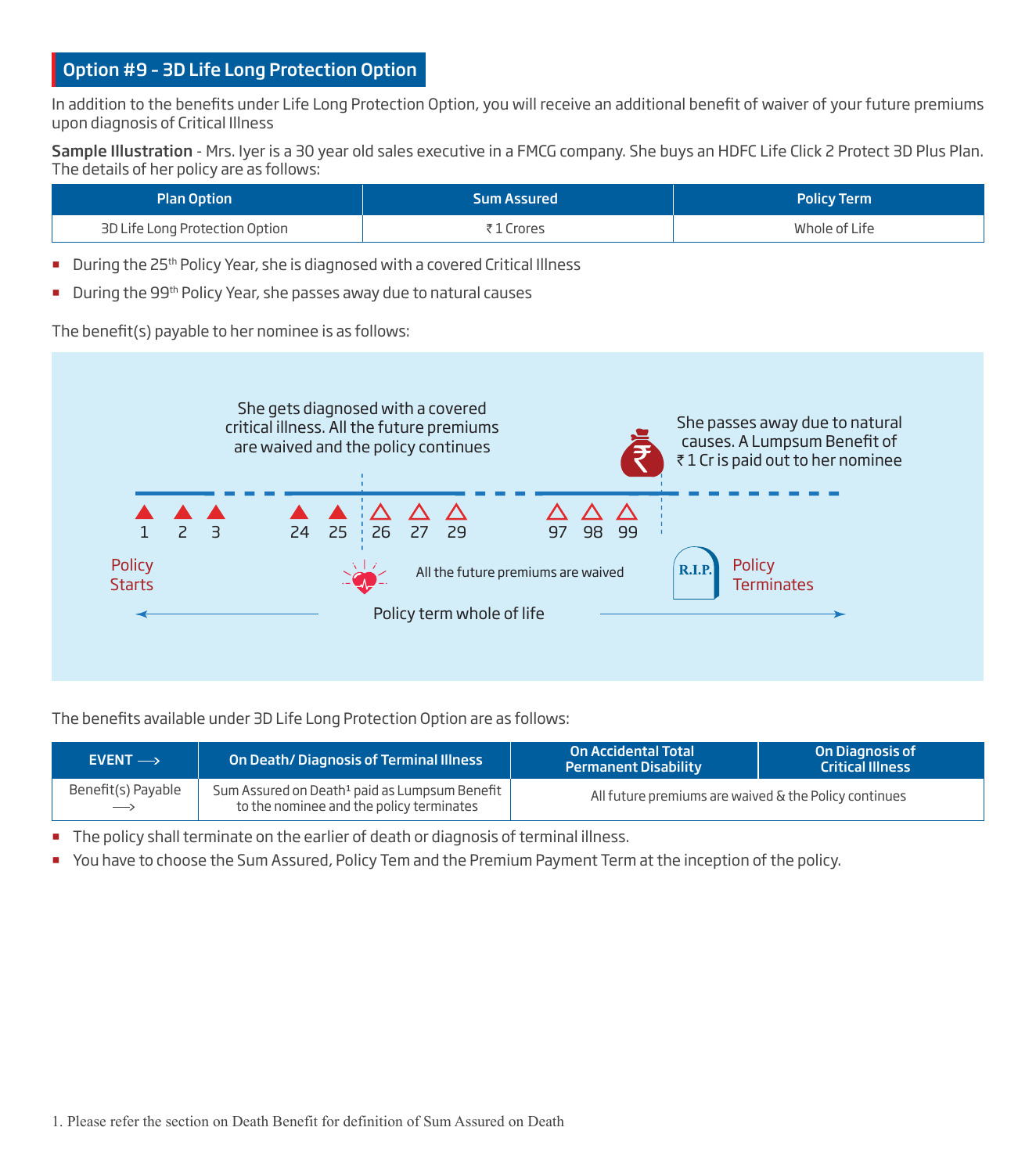For additional clarity, all the options and their respective benefits have been summarized in the table below.

| <b>Plan Options/Event</b>      | <b>Death</b><br>(by any cause) | <b>Terminal Illness</b>          | <b>Accidental Total</b><br><b>Permanent Disability</b> | <b>Accidental</b><br><b>Death</b> | <b>Critical</b><br><b>Illness</b> | <b>Maturity</b>             |
|--------------------------------|--------------------------------|----------------------------------|--------------------------------------------------------|-----------------------------------|-----------------------------------|-----------------------------|
| <b>Benefit</b>                 | Death Benefit                  | Acceleration of<br>Death Benefit | Waiver of<br>premiums                                  | Extra Life<br>Sum Assured         | Waiver of<br>premiums             | Return of<br><b>Premium</b> |
| Life Option                    |                                |                                  |                                                        | ×                                 | ×                                 | ×                           |
| 3D Life Option                 |                                | ✓                                |                                                        | $\boldsymbol{\mathsf{x}}$         | ✓                                 | $\boldsymbol{\mathsf{x}}$   |
| Extra Life Option              |                                | $\checkmark$                     |                                                        |                                   | ×                                 | ×                           |
| Income Option                  |                                | $\checkmark$                     |                                                        | ×                                 | ×                                 | $\boldsymbol{\mathsf{x}}$   |
| Extra Life Income Option       |                                | $\checkmark$                     |                                                        |                                   | ×                                 | $\boldsymbol{\mathsf{x}}$   |
| Income Replacement Option      |                                | $\checkmark$                     |                                                        | ×                                 | ×                                 | $\boldsymbol{\mathsf{x}}$   |
| Return of Premium Option       |                                |                                  |                                                        | ×                                 | ×                                 |                             |
| Life Long Protection Option    |                                |                                  |                                                        | ×                                 | ×                                 | ×                           |
| 3D Life Long Protection Option |                                |                                  |                                                        | ×                                 | ✓                                 | ×                           |

#### **Health**

The covers listed below are in-built Health policy benefits and shall be available to all Insured Persons in accordance with the procedures set out in this Health policy.

#### 1.1 COVID Hospitalization Cover

We will pay the Medical expenses for Hospitalization during the policy term for treatment of COVID including treatment of any Co-Morbidity illness up to the Sum Insured for

- i. Room Rent, Boarding, Nursing Expenses as provided by the Hospital / Nursing Home.
- ii. Intensive Care Unit (ICU) / Intensive Cardiac Care Unit (ICCU) expenses.
- iii. Surgeon, Anesthetist, Medical Practitioner, Consultants, Specialist Fees whether paid directly to the treating doctor / surgeon or to the hospital
- iv. Anesthesia, blood, oxygen, operation theatre charges, surgical appliances, ventilator charges, medicines and drugs, costs towards diagnostics, diagnostic imaging modalities, PPE Kit, gloves, mask and such similar other expenses.
- v. Road Ambulance subject to a maximum of Rs.2000/- per hospitalization for the Ambulance services offered by a Hospital or by an Ambulance service provider, provided that the Ambulance is availed only in relation to COVID Hospitalization

Note: 1. Expenses of Hospitalization for a minimum period of 24 consecutive hours only shall be admissible.

#### 1.2 Home Care Treatment Expenses:

We will pay Medical Expenses for treatment of COVID availed at home for maximum up to 14 days per incident for -

- i. Diagnostic tests undergone at home or at diagnostics centre
- ii. Medicines prescribed in writing
- iii. Consultation charges of the medical practitioner
- iv. Nursing charges related to medical staff
- v. Medical procedures limited to parenteral administration of medicines
- vi. Cost of Pulse oximeter, Oxygen cylinder and Nebulizer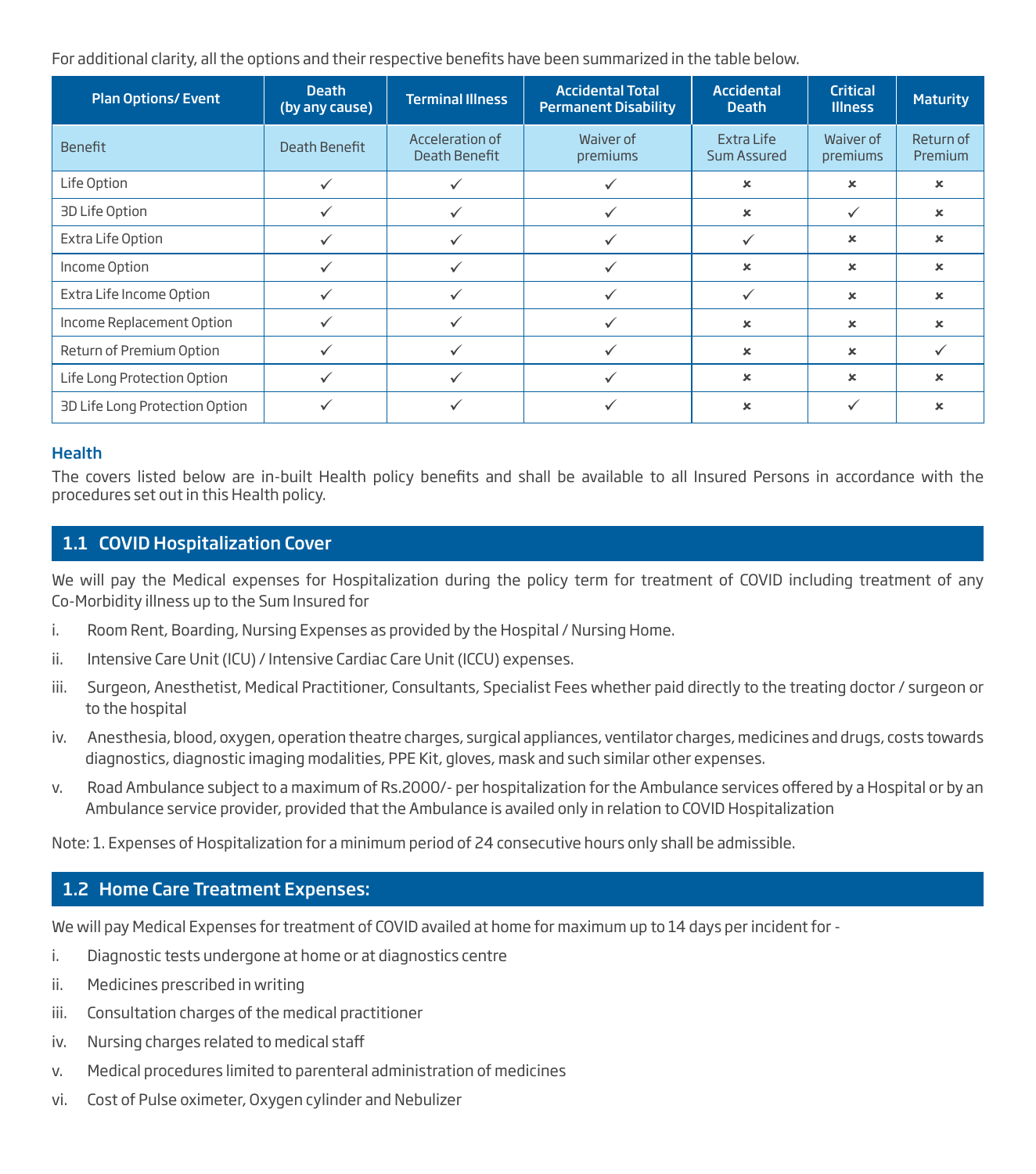Provided:

- a) The Medical practitioner advices the Insured person to undergo treatment at home.
- b) There is a continuous active line of treatment with monitoring of the health status by a medical practitioner for each day through the duration of the home care treatment.
- c) Daily monitoring chart including records of treatment administered duly signed by the treating doctor is maintained.
- d) Insured shall be permitted to avail the services as prescribed by the medical practitioner. Cashless or reimbursement facility shall be offered under homecare expenses subject to claim settlement policy disclosed in the website.
- e) In case the insured intends to avail the services of non-network provider claim shall be subject to reimbursement, a prior approval from the Insurer needs to be taken before availing such services.

#### 1.3 AYUSH Treatment

We shall indemnify medical expenses incurred for inpatient care treatment for COVID on Positive diagnosis of COVID test in a government authorized diagnostic centre including the expenses incurred on treatment of any co-morbidity along with the treatment for COVID under Ayurveda, Yoga and Naturopathy, Unani, Siddha and Homeopathy systems of medicines during the Policy Period up to the limit of sum insured as specified in the policy schedule in any AYUSH Hospital.

Covered expenses shall be as specified under COVID Hospitalization Expenses above under section 1.1

#### 1.4 Pre-Hospitalization

We shall indemnify pre-hospitalization/home care treatment medical expenses incurred, related to an admissible hospitalization/home care treatment, for a fixed period of 15 days prior to the date of admissible hospitalization/home care treatment covered under the policy.

#### 1.5 Post Hospitalization

We shall indemnify post hospitalization/home care treatment medical expenses incurred, related to an admissible hospitalization/home care treatment, for a fixed period of 30days from the date of discharge from the hospital, following an admissible hospitalization covered under the policy.

The total amount payable in respect of Covers 1.1,1.2, 1.3,1.4,1.5 shall not exceed 100% of the Sum Insured during a policy period.

#### What are the Additional options/ features available under this product?

#### Protection

a) Life Stage Protection

This option is available for all plan options and is subject to BAUP.

Under this feature, you have the option to increase the basic Sum Assured without underwriting on any of the below specified events in the life of the Life Assured

- $1$ <sup>st</sup> Marriage: 50% of Sum Assured subject to a maximum of Rs. 50 lakhs
- Birth of  $1<sup>st</sup>$  child: 25% of Sum Assured subject to a maximum of Rs. 25 lakhs
- Birth of 2<sup>nd</sup> child: 25% of Sum Assured subject to a maximum of Rs. 25 lakhs

This option will be available subject to all of the following conditions being met:

- The Life Assured is less than 45 years of age at the time of the above mentioned events.
- **The Life Assured is underwritten as a standard life at policy inception.**
- This option will be available only for a period of six months from the date of the above specified events.
- An additional premium will be charged for an increase in the Sum Assured.
- The premium rate applicable, for the additional Sum Assured shall be as per the premium table "Incremental". This premium rate shall be based on the age attained and outstanding policy term at the time of the exercise of option. This shall be subject to the minimum policy term available under the product at the time of exercising this option.
- This option is available subject to the premium rates being available at the time of exercise of the option.
- This option shall be available only if no claim has been made under the policy, eg. Waiver of premium on ATPD, CI etc.
- If any rider is attached to the policy and the rider benefit has been paid during the policy term, then this option cannot be exercised.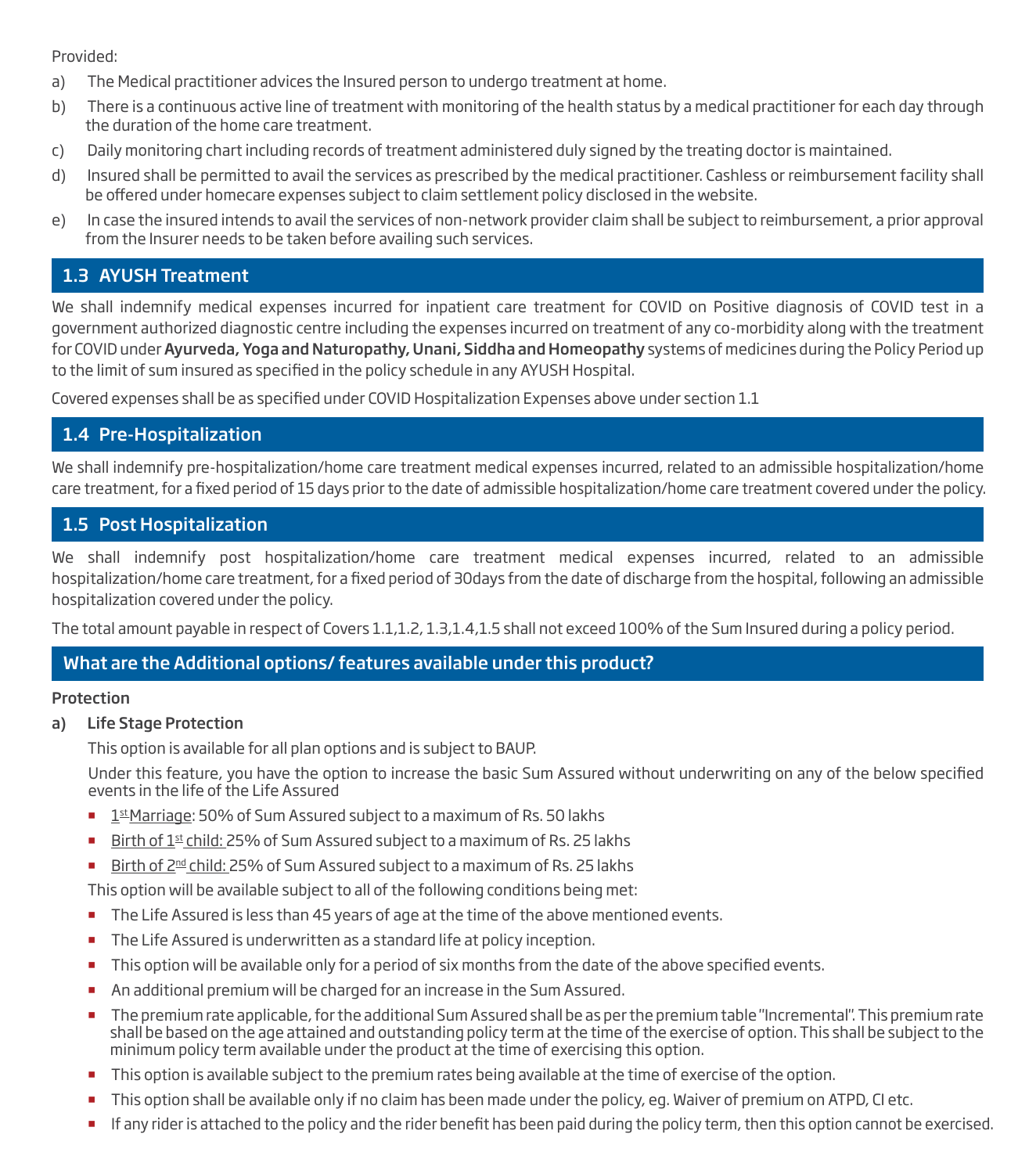#### Illustration of Life Stage Protection feature

Joy is a 30 year old professional who has purchased HDFC Life Click 2 Protect 3D PlusLife option with Sum Assured of `10,000,000

On his marriage, he wants to increase his Sum Assured. He opts for the Life Stage Protection Option and his Additional Sum Assured is 50% of the Sum Assured i.e.  $\bar{z}$  50,00,000.

He becomes a father after 2 years of marriage and opts to increase his cover. His Additional Sum Assured is increased by 25% of his original Sum Assured i.e. ₹ 25,00,000.

![](_page_15_Figure_4.jpeg)

At various milestones of his life, Joy is able to stay adequately covered - without any medicals!

#### b) Top Up Option

This option is available for all plan options under the Protection variant and is subject to BAUP.

- You may opt for a systematic increase of your cover from  $1<sup>st</sup>$  policy anniversary onwards. This option will be available subject to all of the following conditions being met:
	- This option can be exercised only at the policy inception
	- The Life Assured is underwritten as a standard life at policy inception
	- The increments in Sum Assured shall stop applying in the event of any claim (including rider claim) under the policy.
	- An additional premium will be charged for the increase in the Sum Assured. The incremental cover as well as the incremental premium, both, will apply prospectively.
- This option is available subject to the premium rates being available at the time of exercise of the option.
- c) You shall have the option to alter the premium payment frequency at any Policy anniversary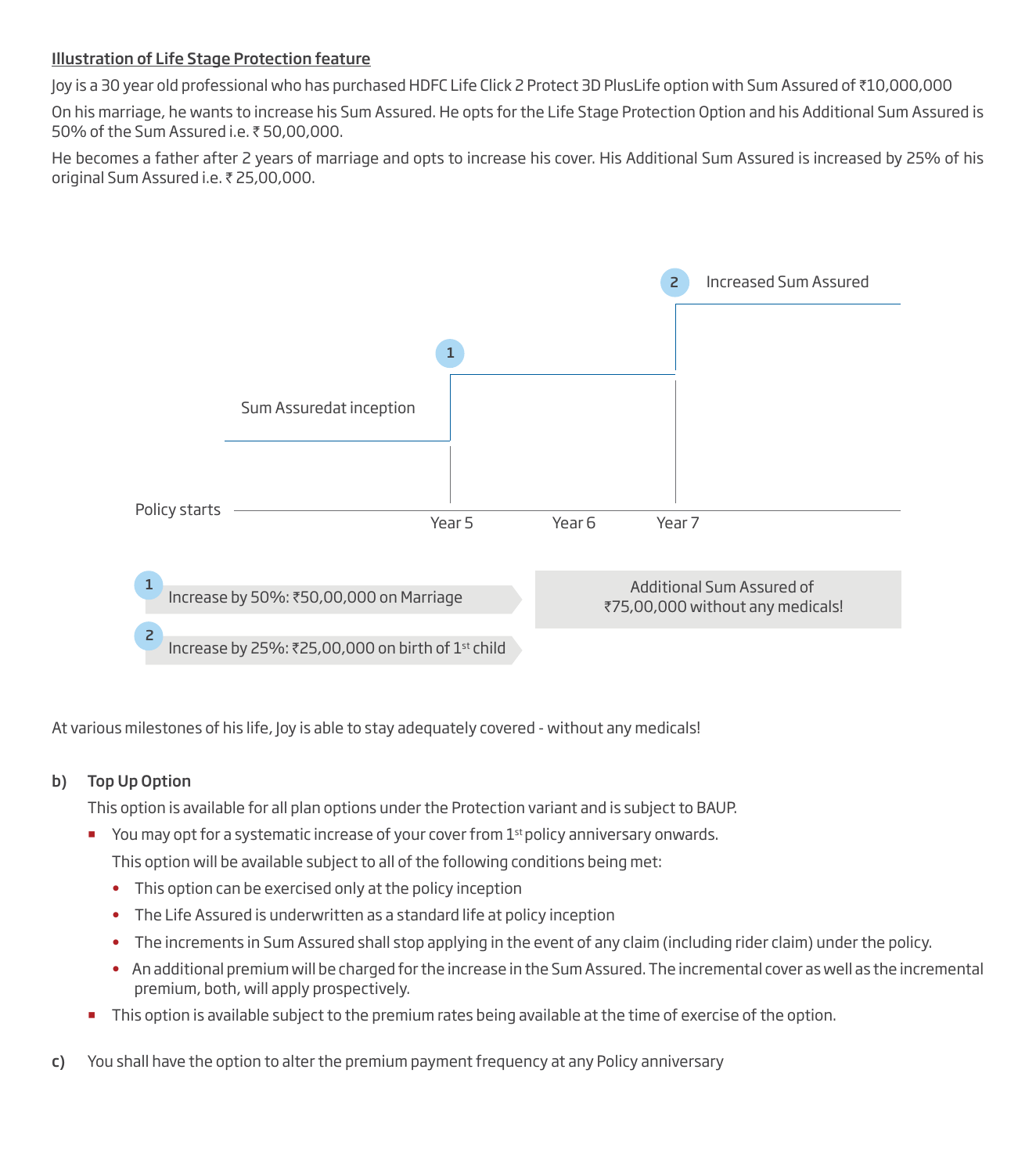#### Health

#### a) Optional Cover

#### Hospital Daily Cash:

We shall pay the Insured Person 0.5% of sum insured per day for each 24 hours of continuous hospitalization for which the Company has accepted a claim under Section - 1.1 "Hospitalization Cover" above.

The benefit shall be payable maximum up to 15 days during a policy period in respect of every insured person.

The total amount payable shall not exceed 100% of the Sum Insured during a policy period.

# **Death Benefit**

Death Benefit is the sum of:

- Sum Assured on Death AND
- **Additional Benefits**

#### Sum Assured on Death is defined as:

a. For Single Pay Policies

Highest of:

- 125% of Single Premium
- **E** "Sum Assured on Maturity#"
- **EXEC** "Absolute amount assured" to be paid on death
- b. For Regular Pay & Limited Pay Policies

Highest of:

- $\blacksquare$  10 times of the<sup>\$</sup> Annualized Premium
- 105% of ^ Total Premiums Paid
- **E** "Sum Assured on Maturity#"
- " "Absolute amount assured" to be paid on death
- # "Sum Assured on Maturity" means the amount which is guaranteed to become payable on maturity of the policy, in accordance with the terms and conditions of the policy.
- \$ Annualized premium shall be the premium amount payable in a year excluding the taxes, rider premiums, underwriting extra premiums and loadings for modal premiums, if any.
- ^ Total Premiums Paid means total of all the premiums received, excluding any extra premium, any rider premium and taxes.

Following is the list of terms used for different options under this plan:

| <b>Plan Options</b>            | <b>Additional Benefits</b>              | <b>Sum Assured on Maturity</b> | Absolute amount assured to bepaid<br>on death, i.e. Sum Assured on death |  |
|--------------------------------|-----------------------------------------|--------------------------------|--------------------------------------------------------------------------|--|
| Life Option                    | <b>NIL</b>                              | <b>NIL</b>                     |                                                                          |  |
| 3D Life Option                 | <b>NIL</b>                              | <b>NIL</b>                     |                                                                          |  |
| Extra Life Option              | <b>NIL</b>                              | <b>NIL</b>                     | Absolute amount chosen by                                                |  |
| Return of Premium Option       | <b>NIL</b>                              | <b>Total Premiums Paid</b>     | the policyholder at inception                                            |  |
| Life Long Protection Option    | <b>NIL</b>                              | <b>NIL</b>                     |                                                                          |  |
| 3D Life Long Protection Option | <b>NIL</b>                              | <b>NIL</b>                     |                                                                          |  |
| Income Option                  | <b>NIL</b>                              | <b>NIL</b>                     | Amount of lump sum (if any)<br>1.                                        |  |
| Extra Life Income Option       | <b>NIL</b>                              | <b>NIL</b>                     | 2. All monthly incomes                                                   |  |
| Income Replacement Option      | Series of all future<br>monthly incomes | <b>NIL</b>                     | 12 times the then applicable<br>monthly income                           |  |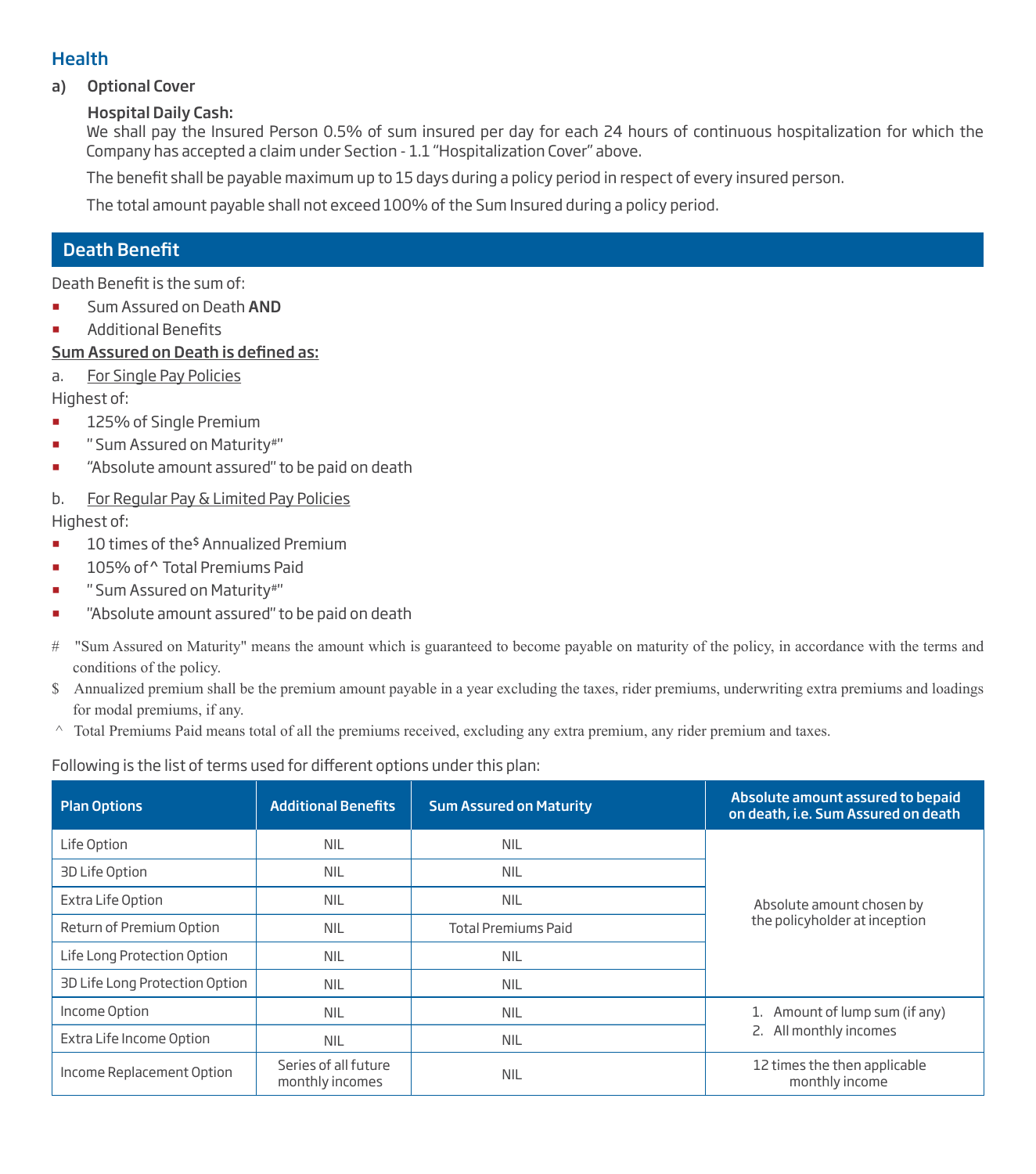# **Health**

No Death benefit is payable under Health variant of this policy.

# Sample Illustration (Protection + Health)

Mr. Singh is a 25 year old Manager. He buys Click 2 Protect Corona Kavach (Protection and health benefit).

| <b>Category</b> | <b>Plan Option</b> | <b>Sum Assured</b> | <b>PolicyTerm</b> |
|-----------------|--------------------|--------------------|-------------------|
| Protection      | Life               | ₹1 Crore           | 40 years          |
| Health          | Individual         | ₹2 Lakh            | 9.5 months        |

- During the 5th Policy month, he is struck with COVID and is hospitalized.
- During the 10<sup>th</sup> PolicyYear, he passes away due to terminal illness.

![](_page_17_Figure_7.jpeg)

The benefit payable is as follows:

#### **Protection**

- **The policy shall terminate on the earlier of death, diagnosis of term in a lillness and expiry of the policy term**
- You have to choose the Sum Assured, Policy Term and the Premium Payment Term at the in ception of the policy.

#### **Health**

 His Hospitalization, Pre and Post Hospitalization expenses are covered upto 2 lakhs subject to terms and conditions under this policy.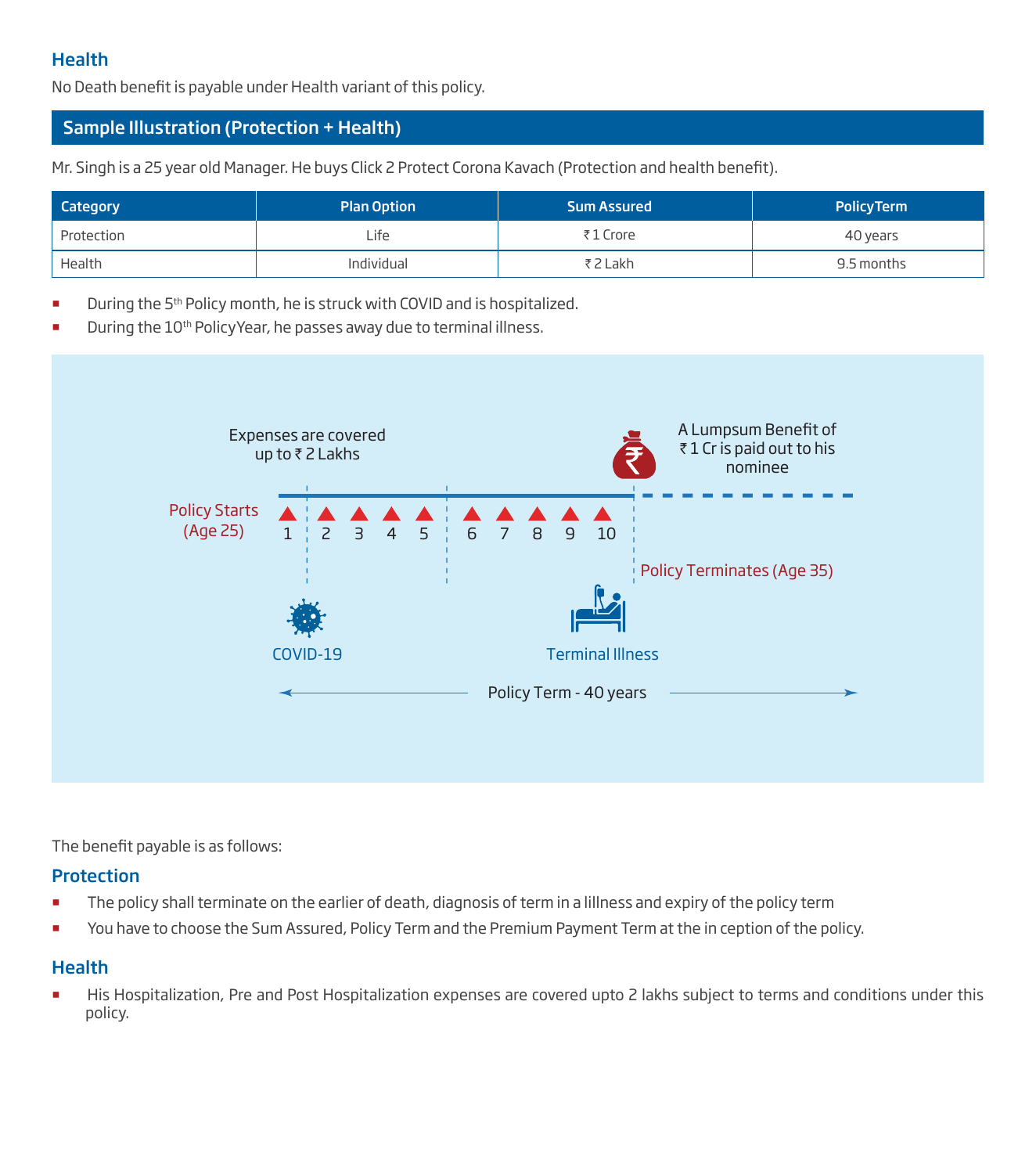# What if I don't pay premiums?

#### **Protection**

Grace Period is the time provided after the premium due date during which the policy is considered to be in-force with the risk cover. This plan has a grace period of 30 days for yearly, half yearly and quarterly frequencies from the premium due date. The grace period for monthly frequency is 15 days from the premium due date. The policy is considered to be in-force with the risk cover during the grace period without any interruption.

Should a valid claim arise under the policy during the grace period, but before the payment of due premium, we shall still honor the claim. In such cases, the due and unpaid premium will be deducted from any benefit payable.

In case you do not pay premiums before the end of grace period, the policy will lapse. All risk cover will cease and no benefits will be payable in case of lapsed policies.

Upon premium discontinuance, if the policy has acquired surrender value, Death Benefit will be as follows.

- 10 times of the Annualized Premium
- 105% of Total Premiums Paid
- Paid Up Sum Assured

where,

Paid Up Sum Assured = Sum Assured on Death + Additional Benefits  $X =$ Total Premiums Paid Total Premiums Payable

This benefit will be payable on the earlier of death and diagnosis of terminal illness.

Upon premium discontinuance, if the policy has acquired surrender value, Maturity Benefit for the ROP option will be as follows.

Paid Up Sum Assured = Sum Assured on Maturity X Total Premiums Paid

Total Premiums Payable

# Can I surrender the plan?

#### Protection

Surrender Values are payable during the policy term, provided no claims have been made under the policy. All surrender values are guaranteed and are described below. Special Surrender Values are equal to the corresponding Guaranteed Surrender Values.

#### 1. All options except Income Replacement, Return of Premium, Life Long Protection & 3D Life Long Protection Options

| Single Pay (SP)                                           | Limited Pay (LP)                                                          |
|-----------------------------------------------------------|---------------------------------------------------------------------------|
| 70% × SP × (Unexpired Policy Term / Original Policy Term) | 70% × Total Premiums Pai x (Unexpired Policy Term / Original Policy Term) |

No surrender value is payable for all other cases

#### 2. Income Replacement Option

| Single Pay (SP)                                                            | Limited Pay (LP)                                                               |
|----------------------------------------------------------------------------|--------------------------------------------------------------------------------|
| 70% × SP× ((Unexpired Policy Term )/(Original Policy Term )) <sup>^2</sup> | 70% × Total Premiums Paid × ((Unexpired Policy Term)/(Original Policy Term))^2 |

No surrender value is payable for all other cases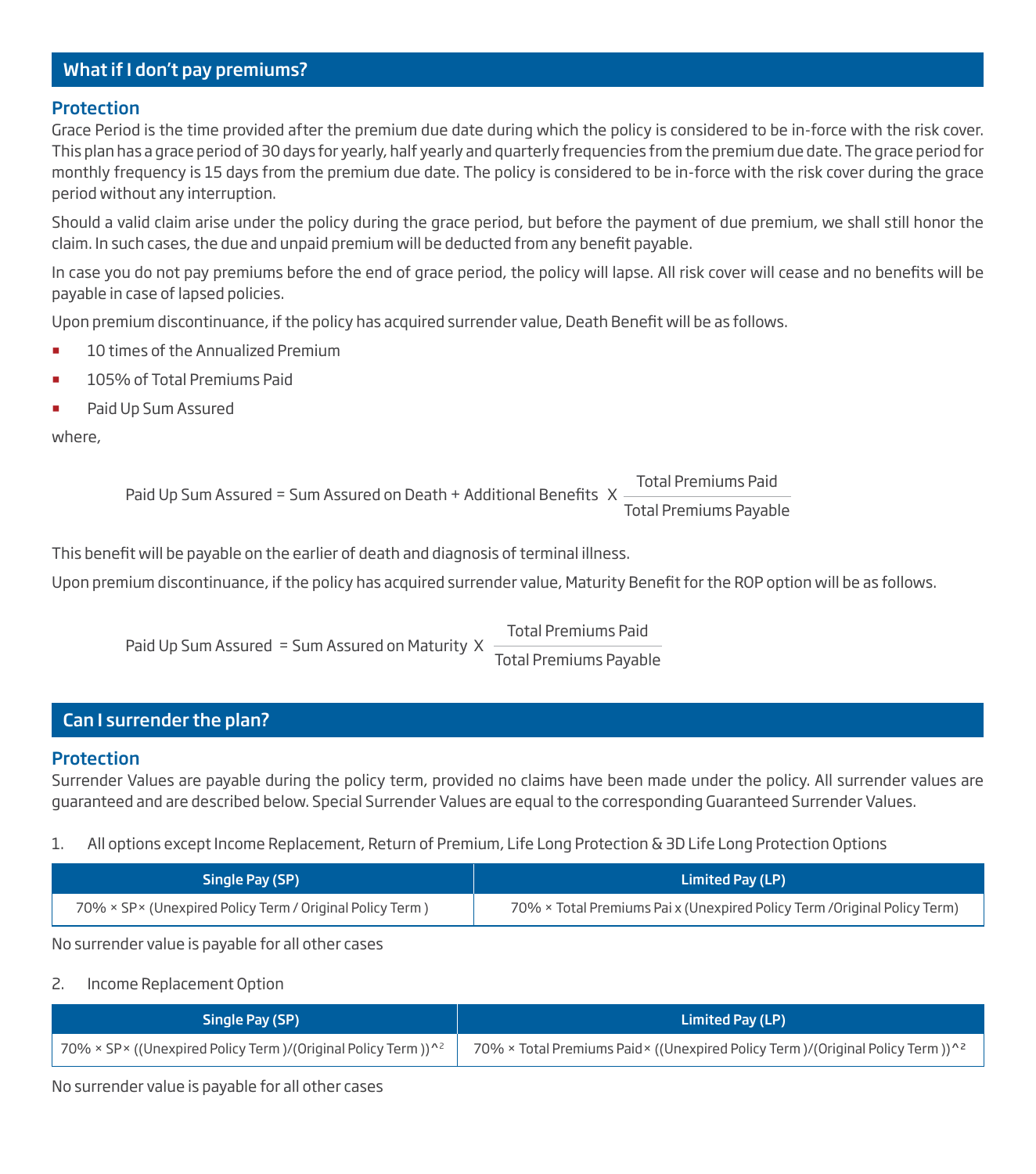#### 3. Return of Premium Option

Surrender Value = Guaranteed Surrender Value (GSV) Factors x Total Premiums Paid. For details on GSV percentage, please refer to Guaranteed Surrender Value (GSV) Factors section.

4. Life Long Protection & 3D Life Long Protection Options

#### Surrender Value

70% × Total Premiums Paid×(Max (0,100 – Age at Surrender)) / (100 – Age at Entry)

- Surrender Value gets acquired immediately on payment of single premium
- For Limited and Regular Payment policies, Surrender Value gets acquired upon payment of premiums for 2 years in case premium payment term is less than 10 or Return of Premium option is selected.
- For other cases, surrender value gets acquired on payment of premiums for 3 years

#### Who will receive the benefit?

#### **Protection**

The benefit on the first occurrence of either death OR diagnosis of Terminal Illness will be paid to your nominee. As per Section 39 of the Insurance Act, 1938 as amended from time to time, you can nominate a person to receive the benefit under this policy.

During your lifetime and while your policy is in force, you may at any time, by written notice to us, designate any person or persons as a nominee to whom we shall pay benefits under this policy upon your unfortunate death/diagnosis of Terminal Illness.

If you assign your policy as per Section 38 of the Insurance Act, 1938 as amended from time to time, any nomination made by you will be cancelled

#### **Health**

HDFC ERGO will settle claims received under health section of this product subject to policy terms and conditions.We will only make claim payment to you and in the event of your death, We will make payment to the Nominee( as named in the policy schedule)

Please Note - HDFC Life Insurance Company Limited will process all claims for Protection policy and HDFC ERGO Insurance Limited will process all claims for Health policy.

| <b>Cancer Related</b>              | <b>Cardiac Related</b>                                 | <b>Others</b>                             |
|------------------------------------|--------------------------------------------------------|-------------------------------------------|
| Cancer of<br>specified<br>severity |                                                        | Kidney Failure requiring regular dialysis |
|                                    | Open Chest CABG                                        | Major Organ/ Bone Marrow Transplant       |
|                                    |                                                        | Stroke resulting in Permanent symptoms    |
|                                    |                                                        | Apallic Syndrome                          |
|                                    | MYOCARDIAL<br><b>INFARCTION</b><br>(First Heart Attack | Benign Brain Tumour                       |
|                                    |                                                        | Coma of specified severity                |
|                                    | of specific severity)                                  | End Stage Liver Disease                   |

#### Which are the Critical Illnesses covered under this plan?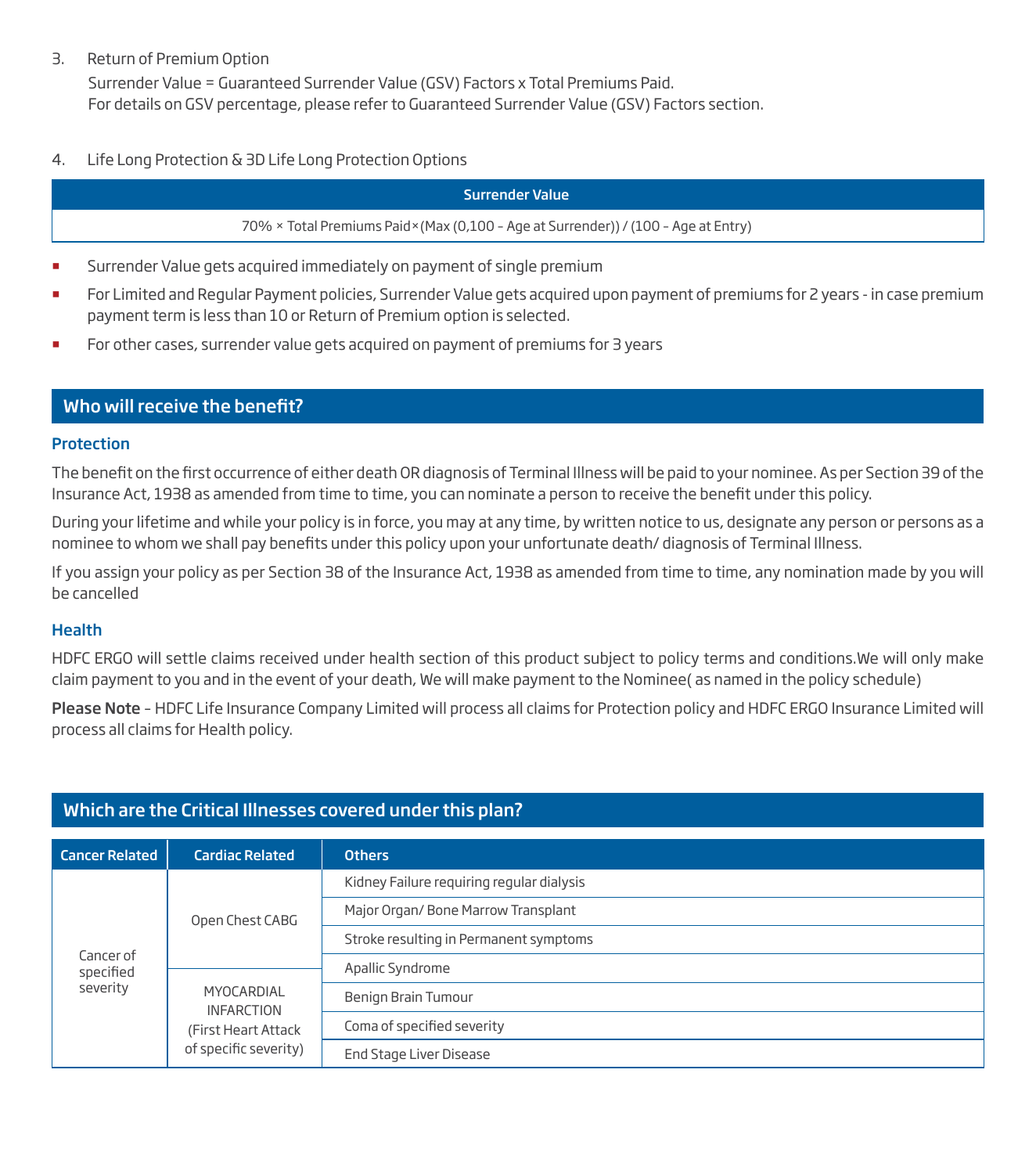| <b>Cancer Related</b> | <b>Cardiac Related</b>       | <b>Others</b>                                                           |  |  |  |  |  |  |
|-----------------------|------------------------------|-------------------------------------------------------------------------|--|--|--|--|--|--|
|                       |                              | End Stage Lung Disease                                                  |  |  |  |  |  |  |
|                       | Open Heart<br>Replacement or | Loss of Limbs                                                           |  |  |  |  |  |  |
|                       | repair of heart valves       | Loss of Independent Existence                                           |  |  |  |  |  |  |
|                       |                              | <b>Blindness</b>                                                        |  |  |  |  |  |  |
|                       | Major Surgery                | Third Degree Burns                                                      |  |  |  |  |  |  |
|                       | of Aorta                     | Major Head Trauma                                                       |  |  |  |  |  |  |
|                       |                              | Permanent Paralysis of limbs                                            |  |  |  |  |  |  |
|                       |                              | Scleroderma                                                             |  |  |  |  |  |  |
|                       | Angioplasty                  | Alzheimer's Disease / Irreversible Organic Degenerative Brain Disorders |  |  |  |  |  |  |
|                       |                              | Motor Neurone Disease with Permanent Symptoms                           |  |  |  |  |  |  |
|                       |                              | Multiple Sclerosis with Persistent Symptoms                             |  |  |  |  |  |  |
|                       |                              | Muscular Dystrophy                                                      |  |  |  |  |  |  |
|                       | Cardiomyopathy               | Parkinson's Disease                                                     |  |  |  |  |  |  |
|                       |                              | Poliomyelitis                                                           |  |  |  |  |  |  |
|                       |                              | Deafness                                                                |  |  |  |  |  |  |
|                       | Primary (Idiopathic)         | Loss of Speech                                                          |  |  |  |  |  |  |
|                       | Pulmonary                    | Medullary Cystic Disease                                                |  |  |  |  |  |  |
|                       | Hypertension                 | Systematic lupus Eryth with Renal Involvement                           |  |  |  |  |  |  |
|                       |                              | Aplastic Anaemia                                                        |  |  |  |  |  |  |

# DEFINITIONS OF CRITICAL ILLNESSES

#### 1. CANCER OF SPECIFIED SEVERITY

- I. A malignant tumor characterized by the uncontrolled growth and spread of malignant cells with invasion and destruction of normal tissues. This diagnosis must be supported by histological evidence of malignancy. The term cancer includes leukemia, lymphoma and sarcoma.
- II. The following are excluded
	- i. All tumors which are histologically described as carcinoma in situ, benign, pre-malignant, borderline malignant, low malignant potential, neoplasm of unknown behavior, or non-invasive, including but not limited to: Carcinoma in situ of breasts, Cervical dysplasia CIN-1, CIN - 2 and CIN-3.
	- ii. Any non-melanoma skin carcinoma unless there is evidence of metastases to lymph nodes or beyond;
	- iii. Malignant melanoma that has not caused invasion beyond the epidermis;
	- iv. All tumors of the prostate unless histologically classified as having a Gleason score greater than 6 or having progressed to at least clinical TNM classification T2N0M0
	- v. All Thyroid cancers histologically classified as T1NOMO (TNM Classification) or below;
	- vi. Chronic lymphocytic leukaemia less than RAI stage 3
	- vii. Non-invasive papillary cancer of the bladder histologically described as TaNOMO or of a lesser classification,
	- viii. All Gastro-Intestinal Stromal Tumors histologically classified as T1N0M0 (TNM Classification) or below and with mitotic count of less than or equal to 5/50 HPFs;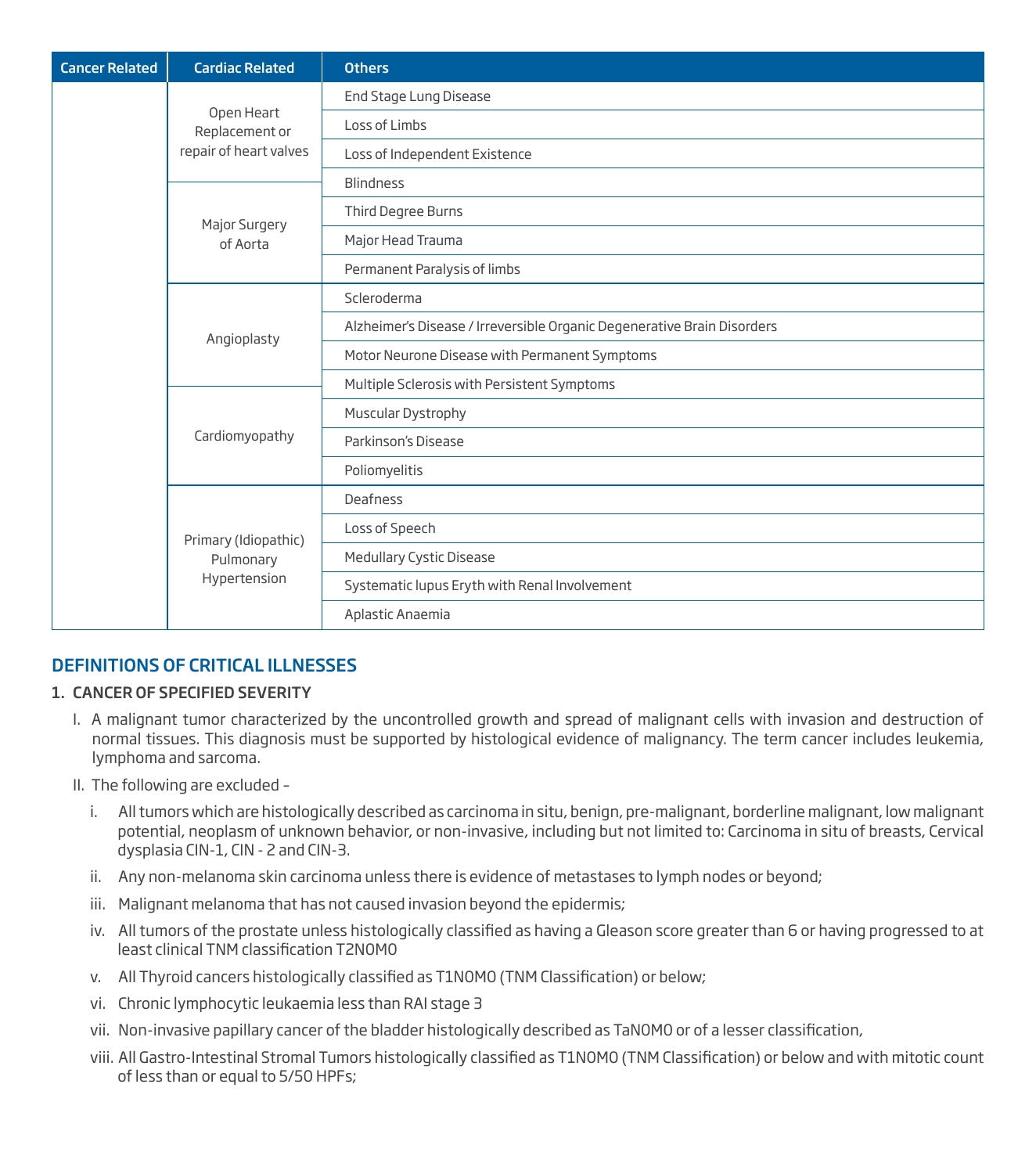#### 2. Open Chest CABG

- I. The actual undergoing of heart surgery to correct blockage or narrowing in one or more coronary artery(s), by coronary artery bypass grafting done via a sternotomy (cutting through the breast bone) or minimally invasive keyhole coronary artery bypass procedures. The diagnosis must be supported by a coronary angiography and the realization of surgery has to be confirmed by a cardiologist.
- II. The following are excluded:
	- i. Angioplasty and/or any other intra-arterial procedures

#### 3. MYOCARDIAL INFARCTION

#### (First Heart Attack of specific severity)

- I. The first occurrence of heart attack or myocardial infarction, which means the death of a portion of the heart muscle as a result of inadequate blood supply to the relevant area. The diagnosis for Myocardial Infarction should be evidenced by all of the following criteria:
	- i. A history of typical clinical symptoms consistent with the diagnosis of acute myocardial infarction (For e.g. typical chest pain)
	- ii. New characteristic electrocardiogram changes
	- iii. Elevation of infarction specific enzymes, Troponins or other specific biochemical markers.

#### II. The following are excluded:

- i. Other acute Coronary Syndromes
- ii. Any type of angina pectoris
- iii. A rise in cardiac biomarkers or Troponin T or I in absence of overt ischemic heart disease OR following an intra-arterial cardiac procedure.

#### 4. Major Surgery of Aorta

The actual undergoing of major surgery to repair or correct an aneurysm, narrowing, obstruction or dissection of the aorta through surgical opening of the chest or abdomen. For the purpose of this definition, aorta shall mean the thoracic and abdominal aorta but not its branches.

The following are excluded:

**Surgery performed using only minimally invasive or intra-arterial techniques.** 

#### 5. Kidney Failure Requiring Regular Dialysis

End stage renal disease presenting as chronic irreversible failure of both kidneys to function, as a result of which either regular renal dialysis (hemodialysis or peritoneal dialysis) is instituted or renal transplantation is carried out. Diagnosis has to be confirmed by a specialist medical practitioner.

#### 6. Stroke Resulting In Permanent Symptoms

Any cerebrovascular incident producing permanent neurological sequelae. This includes infarction of brain tissue, thrombosis in an intracranial vessel, hemorrhage and embolization from an extra cranial source. Diagnosis has to be confirmed by a specialist medical practitioner and evidenced by typical clinical symptoms as well as typical findings in CT Scan or MRI of the brain. Evidence of permanent neurological deficit lasting for at least 3 months has to be produced.

The following are excluded:

- **Transient ischemic attacks (TIA)**
- **Traumatic injury of the brain**
- vascular disease affecting only the eye or optic nerve or vestibular functions.

#### 7. Alzheimer's Disease / Irreversible Organic Degenerative Brain Disorders

Deterioration or loss of intellectual capacity as confirmed by clinical evaluation and imaging tests, arising from Alzheimer's Disease or irreversible organic disorders, resulting in significant reduction in mental and social functioning requiring the continuous supervision of the Member. This diagnosis must be supported by the clinical confirmation of an appropriate Registered Medical practitioner who is also a Neurologist and supported by the Company's appointed doctor.

The following are excluded:

- Non-organic disease such as neurosis and psychiatric illnesses; and
- Alcohol-related brain damage.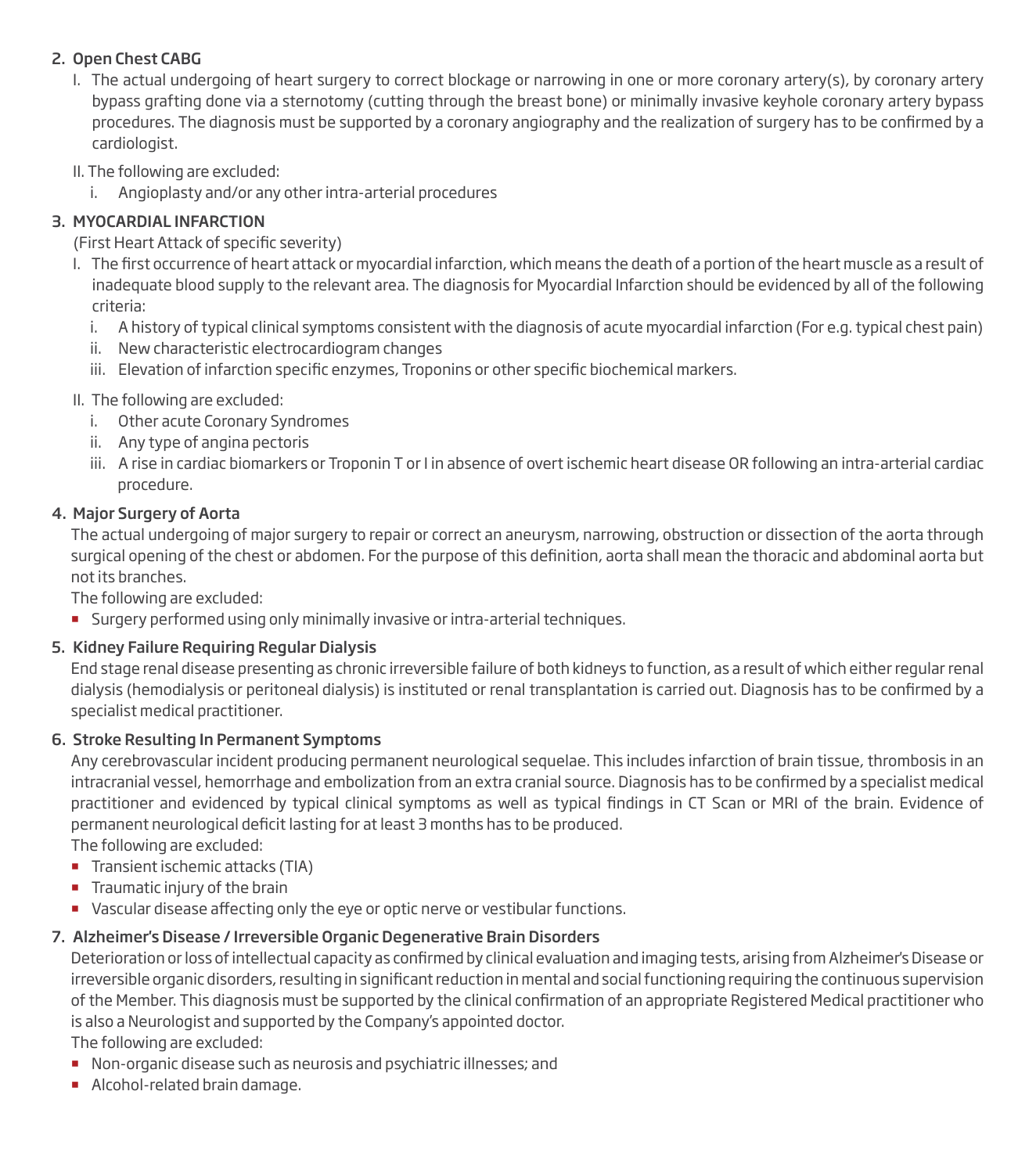#### 8. Apallic Syndrome

Universal necrosis of the brain cortex with the brainstem remaining intact. Diagnosis must be confirmed by a neurologist acceptable to the Company and the condition must be documented for at least one month.

#### 9. Benign Brain Tumour

- I. Benign brain tumor is defined as a life threatening, non-cancerous tumor in the brain, cranial nerves or meninges within the skull. The presence of the underlying tumor must be confirmed by imaging studies such as CT scan or MRI.
- II. This brain tumor must result in at least one of the following and must be confirmed by the relevant medical specialist.

i. Permanent Neurological deficit with persisting clinical symptoms for a continuous period of at least 90 consecutive days or ii. Undergone surgical resection or radiation therapy to treat the brain tumor.

III. The following conditions are excluded:

 Cysts, Granulomas, malformations in the arteries or veins of the brain, hematomas, abscesses, pituitary tumors, tumors of skull bones and tumors of the spinal cord.

#### 10. Coma Of Specified Severity

 A state of unconsciousness with no reaction or response to external stimuli or internal needs. This diagnosis must be supported by evidence of all of the following:

- no response to external stimuli continuously for at least 96 hours;
- **If life support measures are necessary to sustain life; and**
- **Permanent neurological deficit which must be assessed at least 30 days after the onset of the coma.**

The condition has to be confirmed by a specialist medical practitioner. Coma resulting directly from alcohol or drug abuse is excluded.

#### 11. End Stage Liver Failure

I. Permanent and irreversible failure of liver function that has resulted in all three of the following:

- i. Permanent jaundice; and
- ii. Ascites; and
- iii. Hepatic encephalopathy.

II. Liver failure secondary to drug or alcohol abuse is excluded.

#### 12. End Stage Lung Failure

End stage lung disease, causing chronic respiratory failure, as confirmed and evidenced by all of the following:

- i. FEV1 test results consistently less than 1 litre measured on 3 occasions 3 months apart; and
- ii. Requiring continuous permanent supplementary oxygen therapy for hypoxemia; and

iii. Arterial blood gas analysis with partial oxygen pressure of 55mmHg or less (PaO2 < 55mmHg); and

iv. Dyspnea at rest.

#### 13. Loss of Independent Existence

Confirmation by a Medical Practitioner acceptable to the Company of the loss of independent existence due to illness or trauma, which has lasted for a minimum period of 6 months and results in a permanent inability to perform at least three (3) of the Activities of Daily Living (either with or without the use of mechanical equipment, special devices or other aids and adaptations in use for disabled persons). For the purpose of this benefit, the word "permanent", shall mean beyond the scope of recovery with current medical knowledge and technology.

#### Activities of Daily Living are:-

- Washing: the ability to wash in the bath or shower (including getting into and out of the bath or shower) or wash satisfactorily by other means.
- Dressing: the ability to put on, take off, secure and unfasten all garments and, as appropriate, any braces, artificial limbs or other surgical appliances.
- **Transferring:** the ability to move from a bed or an upright chair or wheelchair and vice versa.
- Mobility: The ability to move indoors from room to room on level surfaces.
- **Toileting:** the ability to use the lavatory or otherwise manage bowel and bladder functions so as to maintain a satisfactory level of personal hygiene.
- Feeding: the ability to feed oneself once food has been prepared and made available.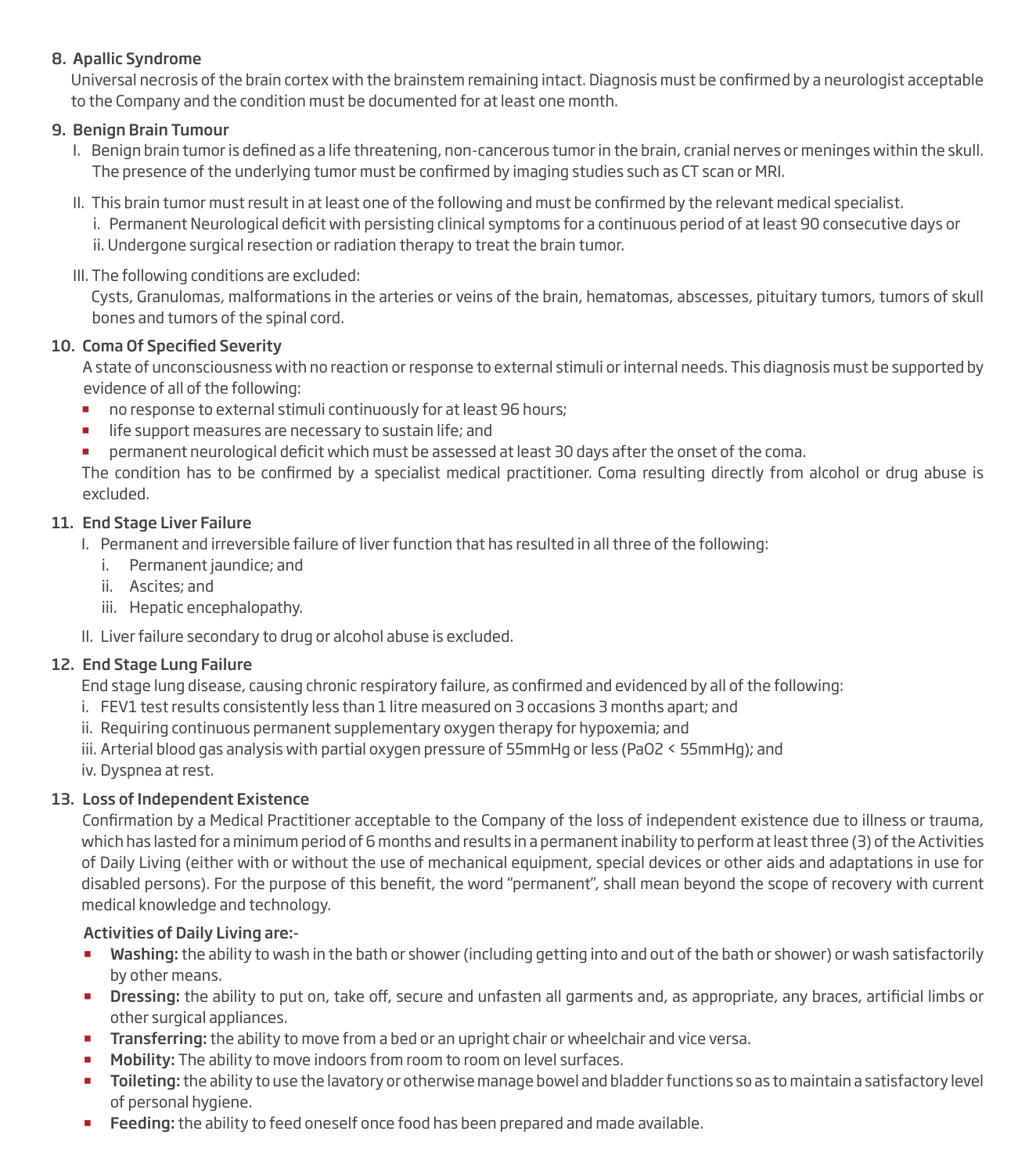The following is excluded:

Any injury or loss as a result of War, invasion, hostilities (whether war is declared or not), civil war, rebellion, revolution or taking part in a riot or civil commotion

# 14. Blindness

- I. Total, permanent and irreversible loss of all vision in both eyes as a result of illness or accident.
- II. The Blindness is evidenced by:
	- i. corrected visual acuity being 3/60 or less in both eyes or ;
	- ii. the field of vision being less than 10 degrees in both eyes.
- III. The diagnosis of blindness must be confirmed and must not be correctable by aids or surgical procedure.

# 15. Third Degree Burns

There must be third-degree burns with scarring that cover at least 20% of the body's surface area. The diagnosis must confirm the total area involved using standardized, clinically accepted, body surface area charts covering 20% of the body surface area.

# 16. Major Head Trauma

- I. Accidental head injury resulting in permanent neurological deficit to be assessed no sooner than 3 months from the date of the accident. This diagnosis must be supported by unequivocal findings on Magnetic Resonance Imaging, Computerised Tomography, or other reliable imaging techniques. The accident must be caused solely and directly by accidental, violent, external and visible means, and independently of all other causes.
- II. The accidental head injury must result in an inability to perform at least three (3) of the following Activities of Daily Living either with or without the use of mechanical equipment, special devices or other aids and adaptations in use for disabled persons. For the purpose of this benefit, the word "permanent" shall mean beyond the scope of recovery with current medical knowledge and technology.
- III. The Activities of Daily Living are:
	- i. Washing: the ability to wash in the bath or shower (including getting into and out of the bath or shower) or wash satisfactorily by other means;
	- ii. Dressing: the ability to put on, take off, secure and unfasten all garments and, as appropriate, any braces, artificial limbs or other surgical appliances;
	- iii. Transferring: the ability to move from a bed to an upright chair or wheelchair and vice versa;
	- iv. Mobility: the ability to move indoors from room to room on level surfaces;
	- v. Toileting: the ability to use the lavatory or otherwise manage bowel and bladder functions so as to maintain a satisfactory level of personal hygiene;
	- vi. Feeding: the ability to feed oneself once food has been prepared and made available.
- IV. The following are excluded:
	- Spinal cord injury;

# 17. Motor Neuron Disease With Permanent Symptoms

Motor neuron disease diagnosed by a specialist medical practitioner as spinal muscular atrophy, progressive bulbar palsy, amyotrophic lateral sclerosis or primary lateral sclerosis. There must be progressive degeneration of corticospinal tracts and anterior horn cells or bulbar efferent neurons. There must be current significant and permanent functional neurological impairment with objective evidence of motor dysfunction that has persisted for a continuous period of at least 3 months.

# 18. Multiple Sclerosis with Persistent Symptoms

- I. The unequivocal diagnosis of Definite Multiple Sclerosis confirmed and evidenced by all of the following:
	- i. investigations including typical MRI findings which unequivocally confirm the diagnosis to be multiple sclerosis and
	- ii. there must be current clinical impairment of motor or sensory function, which must have persisted for a continuous period of at least 6 months.
- II. Other causes of neurological damage such as SLE is excluded.

# 19. Open heart replacement or repair of heart valves

The actual undergoing of open-heart valve surgery is to replace or repair one or more heart valves, as a consequence of defects in, abnormalities of, or disease-affected cardiac valve(s). The diagnosis of the valve abnormality must be supported by an echocardiography and the realization of surgery has to be confirmed by a specialist medical practitioner. Catheter based techniques including but not limited to, balloon valvotomy/valvuloplasty are excluded.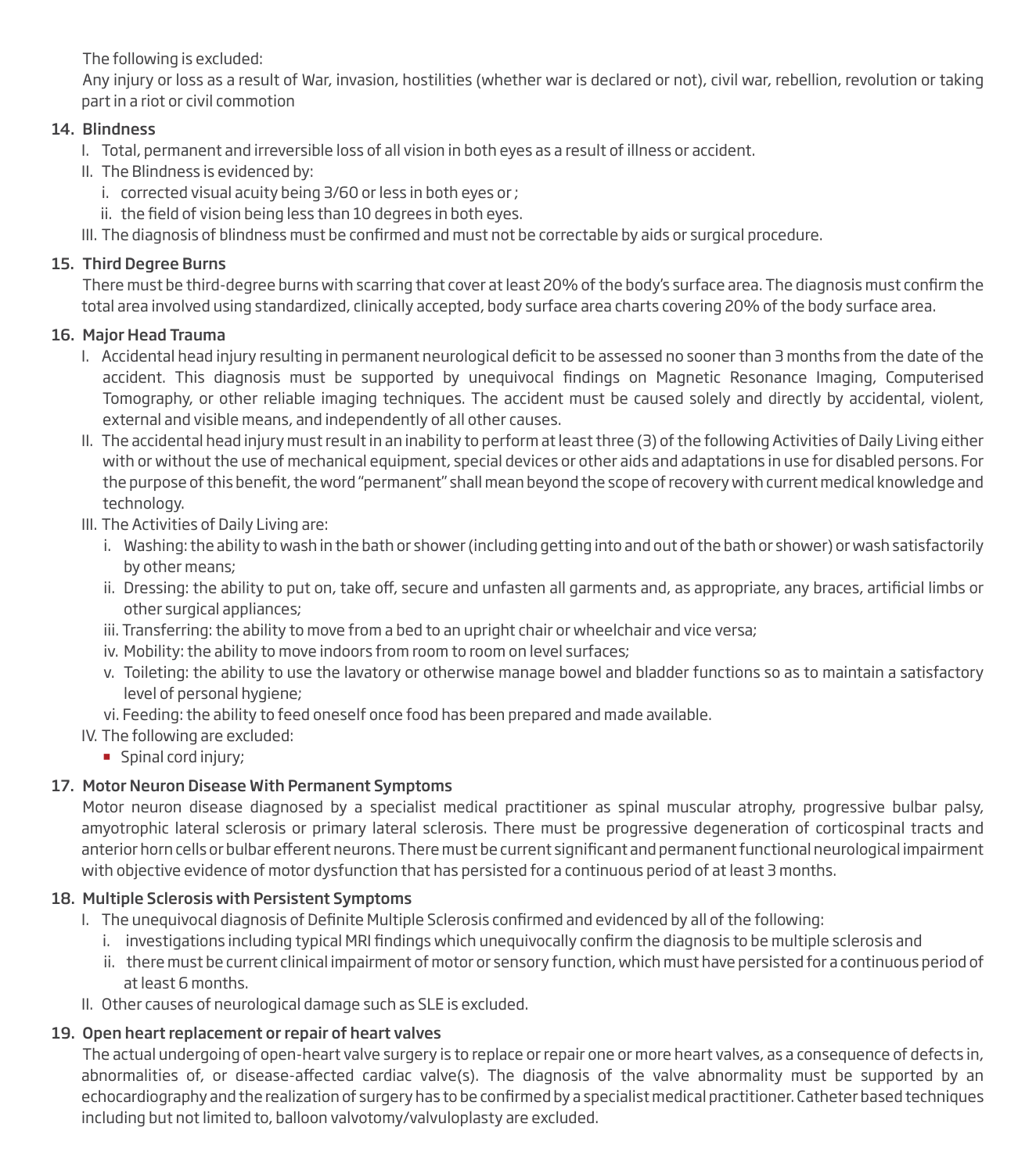#### 20. Angioplasty

- I. Coronary Angioplasty is defined as percutaneous coronary intervention by way of balloon angioplasty with or without stenting for treatment of the narrowing or blockage of minimum 50 % of one or more major coronary arteries. The intervention must be determined to be medically necessary by a cardiologist and supported by a coronary angiogram (CAG).
- II. Coronary arteries herein refer to left main stem, left anterior descending, circumflex and right coronary artery.
- III. Diagnostic angiography or investigation procedures without angioplasty/stent insertion are excluded.

# 21. Cardiomyopathy

An impaired function of the heart muscle, unequivocally diagnosed as Cardiomyopathy by a Registered Medical Practitioner who is a cardiologist, and which results in permanent physical impairment to the degree of New York Heart Association classification Class IV, or its equivalent, for at least six (6) months based on the following classification criteria:

- Class IV Inability to carry out any activity without discomfort. Symptoms of congestive cardiac failure are present even at rest. With any increase in physical activity, discomfort will be experienced and
- **Echocardiography findings confirming presence of cardiomyopathy and Left Ventricular Ejection Fraction (LVEF %) of 40% or less** The following are excluded:

Cardiomyopathy directly related to alcohol or drug abuse.

# 22. Parkinson's Disease

Unequivocal Diagnosis of Parkinson's disease by a Registered Medical Practitioner who is a neurologist where the condition:

- cannot be controlled with medication;
- **shows signs of progressive impairment; and**
- Activities of Daily Living assessment conrms the inability of the Member to perform at least 3 of the Activities of Daily Living as defined in this Policy, either with or without the use of mechanical equipment, special devices or other aids or adaptations in use for disabled persons, for a continuous period of six months.

Only idiopathic Parkinson's Disease is covered. Drug-induced or toxic causes of Parkinson's Disease are excluded The Activities of Daily Living are:

- i. Washing: the ability to wash in the bath or shower (including getting into and out of the bath or shower) or wash satisfactorily by other means;
- ii Dressing: the ability to put on, take off, secure and unfasten all garments and, as appropriate, any braces, artificial limbs or other surgical appliances;
- iii. Transferring: the ability to move from a bed to an upright chair or wheelchair and vice versa;
- iv. Mobility: the ability to move indoors from room to room on level surfaces;
- v. Toileting: the ability to use the lavatory or otherwise manage bowel and bladder functions so as to maintain a satisfactory level of personal hygiene;
- vi. Feeding: the ability to feed oneself once food has been prepared and made available.

#### 23. Permanent Paralysis Of Limbs

Total and irreversible loss of use of two or more limbs as a result of injury or disease of the brain or spinal cord. A specialist medical practitioner must be of the opinion that the paralysis shall be permanent with no hope of recovery and must be present for more than 3 months.

#### 24. Primary (Idiopathic) Pulmonary Hypertension

- I. An unequivocal diagnosis of Primary (Idiopathic) Pulmonary Hypertension by a Cardiologist or specialist in respiratory medicine with evidence of right ventricular enlargement and the pulmonary artery pressure above 30 mm of Hg on Cardiac Cauterization. There must be permanent irreversible physical impairment to the degree of at least Class IV of the New York Heart Association Classification of cardiac impairment.
- II. The NYHA Classification of Cardiac Impairment are as follows:
	- i. Class III: Marked limitation of physical activity. Comfortable at rest, but less than ordinary activity causes symptoms.
	- ii. Class IV: Unable to engage in any physical activity without discomfort. Symptoms may be present even at rest.
	- III. Pulmonary hypertension associated with lung disease, chronic hypoventilation, pulmonary thromboembolic disease, drugs and toxins, diseases of the left side of the heart, congenital heart disease and any secondary cause are specifically excluded.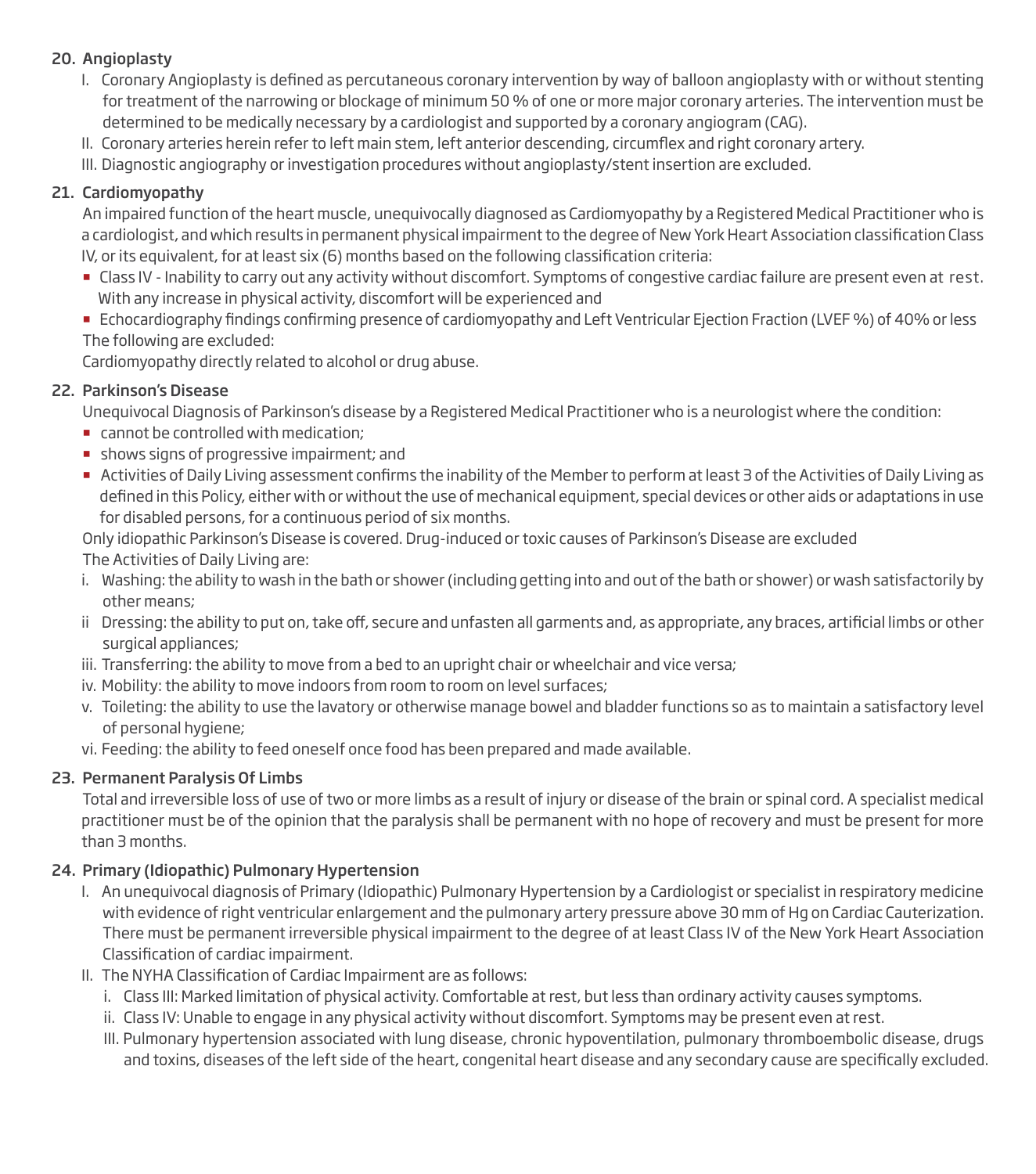#### 25. Major Organ / Bone Marrow Transplant

- I. The actual undergoing of a transplant of:
	- i. One of the following human organs: heart, lung, liver, kidney, pancreas, that resulted from irreversible end-stage failure of the relevant organ, or
	- ii. Human bone marrow using haematopoietic stem cells. The undergoing of a transplant has to be confirmed by a specialist medical practitioner.
- II. The following are excluded:
	- i. Other stem-cell transplants
	- ii. Where only islets of langerhans are transplanted

#### 26. Scleroderma

A systemic collagen-vascular disease causing progressive diffuse fibrosis in the skin, blood vessels and visceral organs. This diagnosis must be unequivocally supported by biopsy and serological evidence and the disorder must have reached systemic proportions to involve the heart, lungs or kidneys.

The systemic involvement should be evidenced by any one of the following findings -

- i. Lung fibrosis with a diffusing capacity (DCO) of less than 70% of predicted
- ii. Pulmonary hypertension with a mean pulmonary artery pressure of more than 25 mmHg at rest measured by right heart catheterisation
- iii. Chronic kidney disease with a GFR of less than 60 ml/min (MDRD-formula)
- iv. Echocardiographic findings suggestive of Grade III and above left ventricular diastolic dysfunction

The diagnosis must be confirmed by a Consultant Rheumatologist or Nephrologist.

The following conditions are excluded:

- **Localised scleroderma (linear scleroderma or morphea);**
- **Eosinophilic fascitis; and**
- **EXECT Syndrome.**

# 27. Muscular Dystrophy

Diagnosis of muscular dystrophy by a Registered Medical Practitioner who is a neurologist based on three (3) out of four (4) of the following conditions:

- (a) Family history of other affected individuals;
- (b) Clinical presentation including absence of sensory disturbance, normal cerebro- spinal fluid and mild tendon reflex reduction;
- (c) Characteristic electromyogram; or
- (d) Clinical suspicion confirmed by muscle biopsy.

The condition must result in the inability of the Life Assured to perform (whether aided or unaided) at least three (3) of the six (6) 'Activities of Daily Living' as defined, for a continuous period of at least six (6) months.

#### 28. Poliomyelitis

The occurrence of Poliomyelitis where the following conditions are met:

- 1. Poliovirus is identified as the cause and is proved by Stool Analysis,
- 2. Paralysis of the limb muscles or respiratory muscles must be present and persist for at least 3 months.

#### 29. Medullary Cystic Disease

Medullary Cystic Disease where the following criteria are met:

- a) The presence in the kidney of multiple cysts in the renal medulla accompanied by the presence of tubular atrophy and interstitial fibrosis;
- b) Clinical manifestations of anaemia, polyuria, and progressive deterioration in kidney function; and
- c) The Diagnosis of Medullary Cystic Disease is confirmed by renal biopsy.

Isolated or benign kidney cysts are specifically excluded from this benefit.

# 30. Systematic lupus Erythematosus with Renal Involvement

Multi-system, autoimmune disorder characterized by the development of auto-antibodies, directed against various self-antigens. For purposes of the definition of "Critical Illness", SLE is restricted to only those forms of systemic lupus erythematosus, which involve the kidneys and are characterized as Class III, Class IV, Class V or Class VI lupus nephritis under the Abbreviated International Society of Nephrology/Renal Pathology Society (ISN/RPS) classification of lupus nephritis (2003) below based on renal biopsy. Other forms such as discoid lupus, and those forms with only hematological and joint involvement are specifically excluded.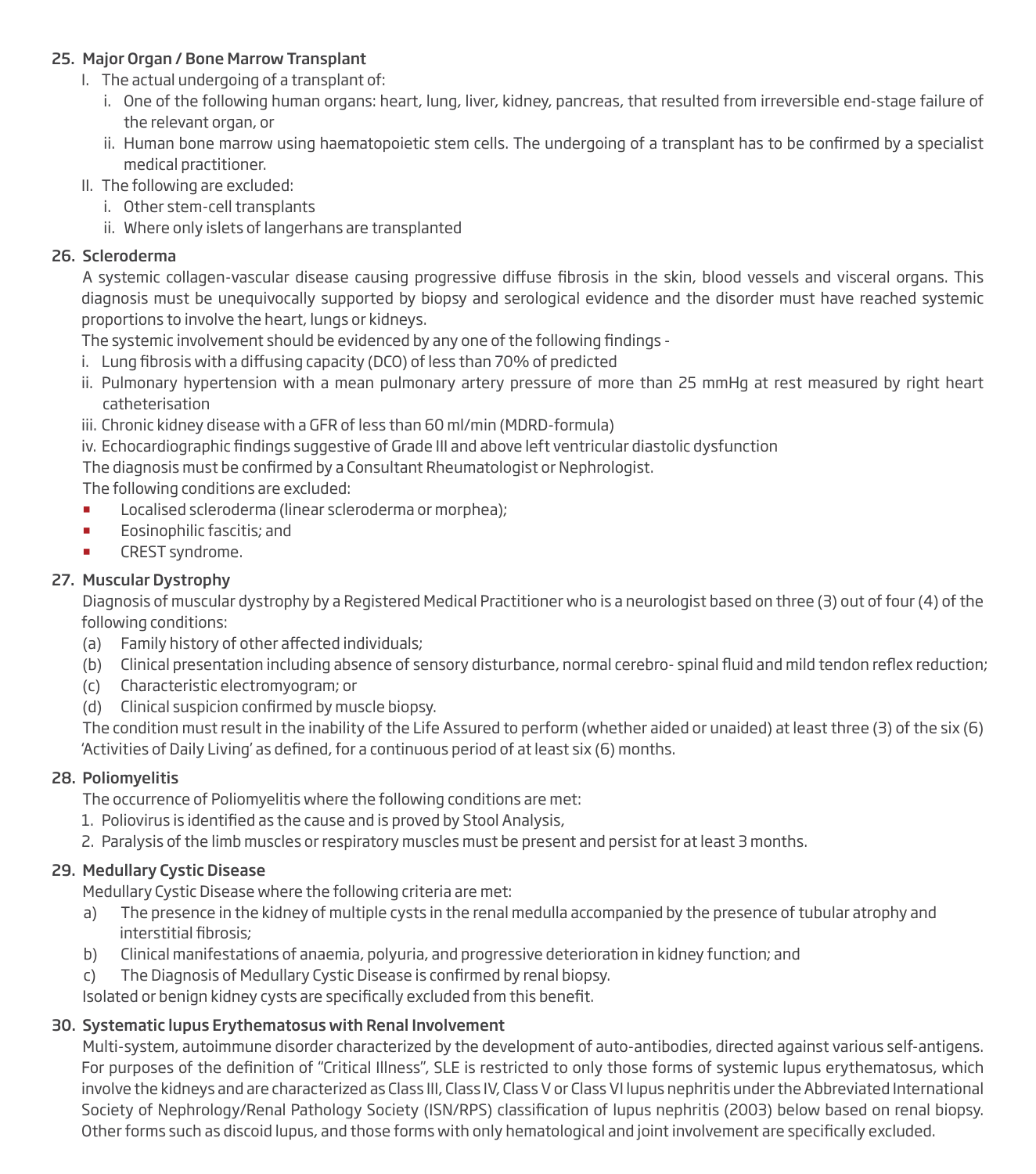Abbreviated ISN/RPS classification of lupus nephritis (2003):

Class I - Minimal mesangial lupus nephritis

Class II - Mesangial proliferative lupus nephritis

Class III - Focal lupus nephritis

Class IV - Diffuse segmental (IV-S) or global (IV-G) lupus nephritis

Class V - Membranous lupus nephritis

ClassVI - Advanced sclerosing lupus nephritis the final diagnosis must be confirmed by a certified doctor specialising in Rheumatology and Immunology.

#### 31. Aplastic Anaemia

Irreversible persistent bone marrow failure which results in anaemia, neutropenia and thrombocytopenia requiring treatment with at least two (2) of the following:

- (a) Blood product transfusion;
- (b) Marrow stimulating agents;
- (c) Immunosuppressive agents; or
- (d) Bone marrow transplantation.

The Diagnosis of aplastic anaemia must be confirmed by a bone marrow biopsy. Two out of the following three values should be present:

- Absolute Neutrophil count of 500 per cubic millimetre or less;
- Absolute Reticulocyte count of 20,000 per cubic millimetre or less; and
- Platelet count of 20,000 per cubic millimetre or less.

#### 32. Loss of Limbs

The physical separation of two or more limbs, at or above the wrist or ankle level limbs as a result of injury or disease. This will include medically necessary amputation necessitated by injury or disease. The separation has to be permanent without any chance of surgical correction. Loss of Limbs resulting directly or indirectly from self-inicted injury, alcohol or drug abuse is excluded.

#### 33. Deafness

Total and irreversible loss of hearing in both ears as a result of illness or accident. This diagnosis must be supported by pure tone audiogram test and certified by an Ear, Nose and Throat (ENT) specialist. Total means "the loss of hearing to the extent that the loss is greater than 90decibels across all frequencies of hearing" in both ears.

#### 34. Loss of Speech

- I. Total and irrecoverable loss of the ability to speak as a result of injury or disease to the Vocal Cords. The inability to speak must be established for a continuous period of 12 months. This diagnosis must be supported by medical evidence furnished by an Ear, Nose, and Throat (ENT) specialist.
- II. All psychiatric related causes are excluded.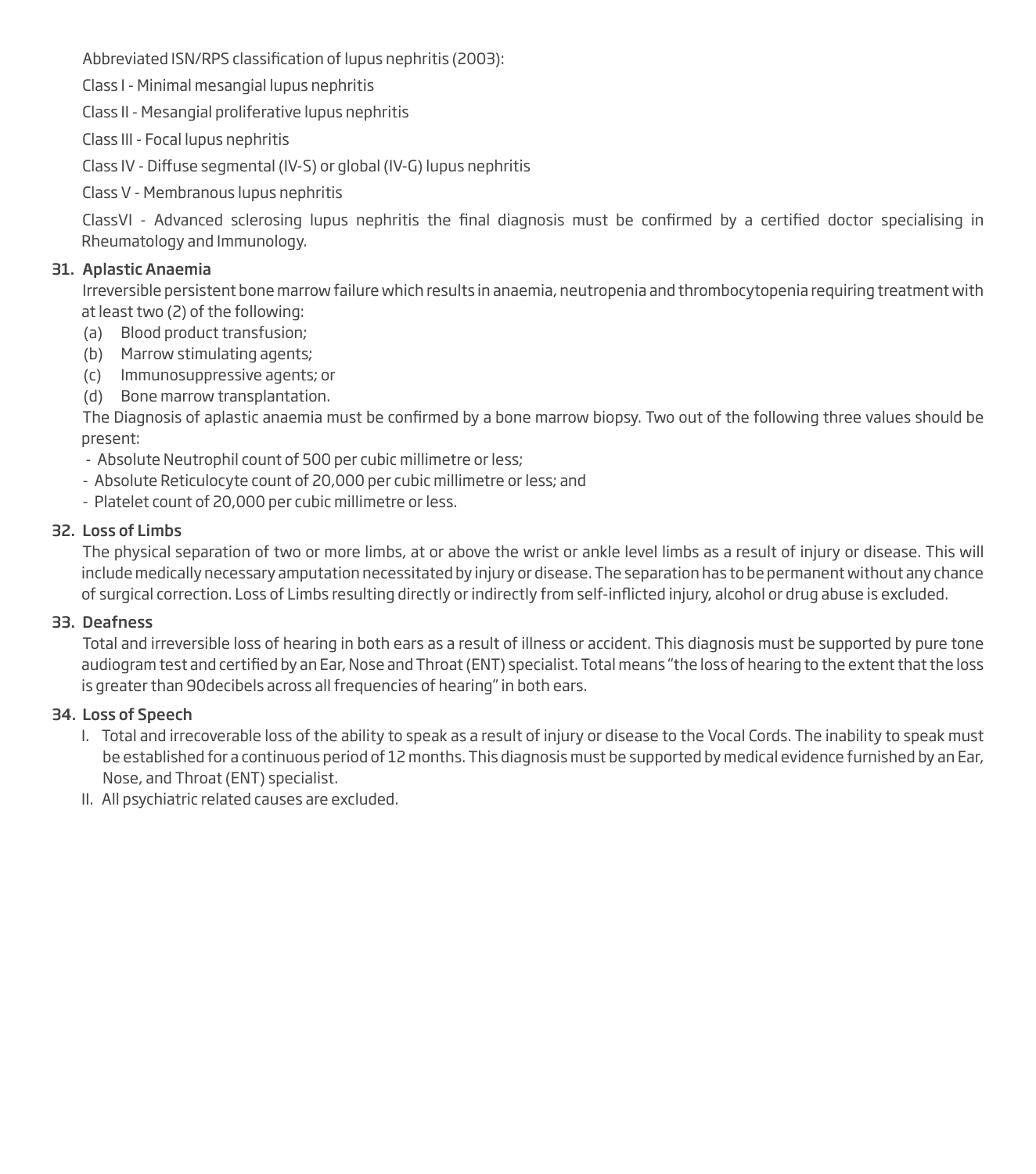#### **Definitions**

#### 1. Accidental Total Permanent Disability

ATPD means when the life assured is totally, continuously and permanently disabled and meets either of the two definitions below:

Unable to Work:

 Disability as a result of injury or accident and is thereby rendered totally incapable of being engaged in any work or any occupation or employment for any compensation, remuneration or profit and he/she is unlikely to ever be able to do so.

**Physical Impairments:** 

The life assured suffers an injury/accident due to which there is total and irrecoverable loss of:

- i. The use of two limbs; or
- ii. The sight of both eyes; or
- iii. The use of one limb and the sight of one eye; or
- iv. Loss by severance of two or more limbs at or above wrists or ankles; or
- v. The total and irrecoverable loss of sight of one eye and loss by severance of one limb at or above wrist or ankle.

The disabilities as stated under "Unable to Work" and "Physical Impairments" must have lasted, without interruption, for at least 6 consecutive months and must, in the opinion of a medical practitioner (as defined below), be deemed permanent. The benefit will commence upon the completion of this uninterrupted period of 6 months. However, for the disabilities mentioned in (iv) and (v) under Part (2), such 6 months period would not be applicable and the benefit will commence immediately.

#### 2. Terminal Illness

A life assured shall be regarded as terminally ill only if that life assured is diagnosed as suffering from a condition which, in the opinion of two independent medical practitioners' specializing in treatment of such illness, is highly likely to lead to death within 6 months. The terminal illness must be diagnosed and confirmed by medical practitioners' registered with the Indian Medical Association and approved by the Company. The Company reserves the right for independent assessment. Terminal illness due to AIDS is excluded. The definition of medical practitioner will be in line with Guidelines on Standardization in Health Insurance, and as defined below:

A Medical Practitioner is a person who holds a valid registration from the Medical Council of any State or Medical Council of Indiaor Council for Indian Medicine or for Homeopathy set up by the Government of India or a State Government and is thereby entitled to practice medicine within its jurisdiction; and is acting within the scope and jurisdiction of licence. The person must be qualified in allopathic system of medicine and shall not be the Life Assured himself/herself.

#### **Exclusions**

#### Protection:

#### Suicide Exclusion

In case of death due to suicide within 12 months from the date of commencement of risk under the policy or from the date of revival of the policy, as applicable, the nominee or beneficiary of the policyholder shall be entitled to at least 80% of the total premiums paid till the date of death or the surrender value available as on the date of death whichever is higher, provided the policy is in force.

#### Additional Exclusions under Extra Life and Extra Life Income Options

We will not pay accidental death benefit if the death occurs after 180 days from the date of the accident. We will not pay accidental death benefit, if accidental death is caused directly or indirectly by any of the following:

- **If the death occurs after 180 days from the date of the accident**
- **Intentionally self-inflicted injury or suicide, irrespective of mental condition**
- Alcohol or solvent abuse, or the taking of drugs except under the direction of a registered medical practitioner
- War, invasion, hostilities (whether war is declared or not), civil war, rebellion, revolution or taking part in a riot or civil commotion
- **Taking part in any flying activity, other than as a passenger in a commercially licensed aircraft**
- Taking part in any act of a criminal nature with criminal intent
- Taking part or practicing for any hazardous hobby, pursuit or race unless previously agreed to by us in writing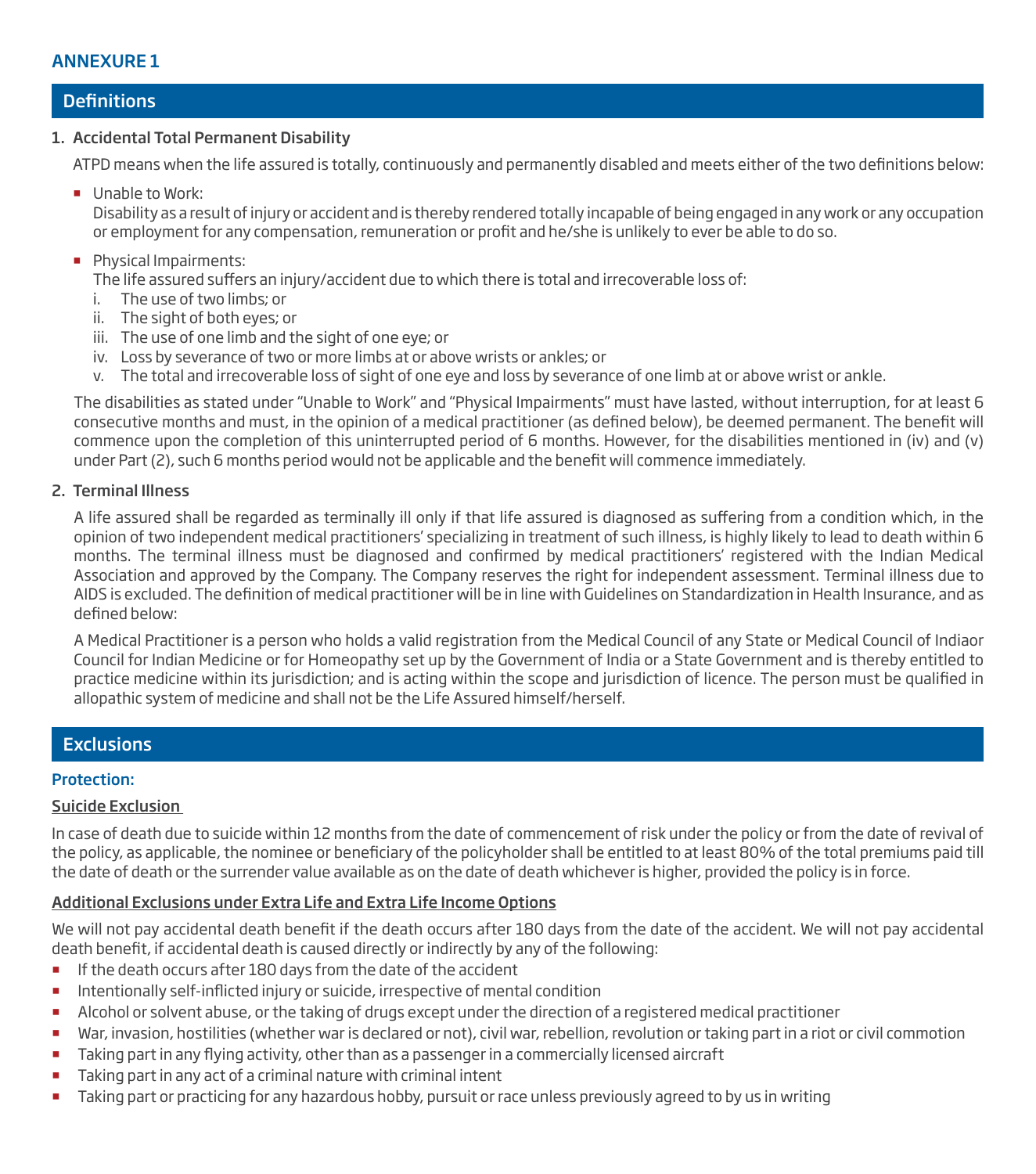#### Additional Exclusions under 3D Life and 3D Life Long Protection options

We shall not be liable to pay any benefit if the critical illness is caused directly or indirectly by the following:

- Any of the listed critical illness conditions where death occurs within 30 days of the diagnosis.
- Any sickness related condition manifesting itself within 90 days of the commencement of the policy/date of acceptance of risk or reinstatement of cover.
- **Intentionally self-inflicted injury or attempted suicide, irrespective of mental condition.**
- Alcohol or solvent abuse, or voluntarily taking or using any drug, medication or sedative unless it is an "over the counter" drug, medication or sedative taken according to package directions or as prescribed by a Medical Practitioner.
- Taking part in any act of a criminal nature with criminal intent.
- **Failure to seek medical or follow medical advice (as recommended by a Medical Practitioner).**
- Radioactive contamination due to nuclear accident.

# Health:

#### 1. Waiting Period

The Company shall not be liable to make any payment under the policy in connection with or in respect of following expenses till the expiry of waiting period mentioned below:

First Fifteen Days Waiting Period: Expenses related to the treatment of COVID within 15 days from the policy commencement date shall be excluded.

#### 2. Exclusions

The Company shall not be liable to make any payment under the policy, in respect of any expenses incurred in connection with or in respect of:

#### a. Investigation & Evaluation

 Expenses related to any admission primarily for diagnostics and evaluation purposes. Any diagnostic expenses which are not related or not incidental to the current diagnosis and treatment

#### b. Rest Cure, rehabilitation and respite care

Expenses related to any admission primarily for enforced bed rest and not for receiving treatment. This also includes:

- i. Custodial care either at home or in a nursing facility for personal care such as help with activities of daily living such as bathing, dressing, moving around either by skilled nurses or assistant or non-skilled persons.
- ii. Any services for people who are terminally ill to address physical, social, emotional and spiritual needs.
- c. Dietary supplements and substances that can be purchased without prescription, including but not limited to Vitamins, minerals and organic substances unless prescribed by a medical practitioner as part of hospitalization claim or Home care treatment.

#### d. Unproven Treatments:

 Expenses related to any unproven treatment, services and supplies for or in connection with any treatment. Unproven treatments are treatments, procedures or supplies that lack significant medical documentation to support their effectiveness. However, treatment authorized by the government for the treatment of COVID shall be covered.

- e. Any claim in relation to COVID where it has been diagnosed prior to Policy Start Date.
- f. Any expenses incurred on Day Care treatment and OPD treatment
- g. Diagnosis /Treatment outside the geographical limits of India
- h. Testing done at a Diagnostic centre which is not authorized by the Government shall not be recognized under this Policy
- i. All covers under this Policy shall cease if the Insured Person travels to any country placed under travel restriction by the Government of India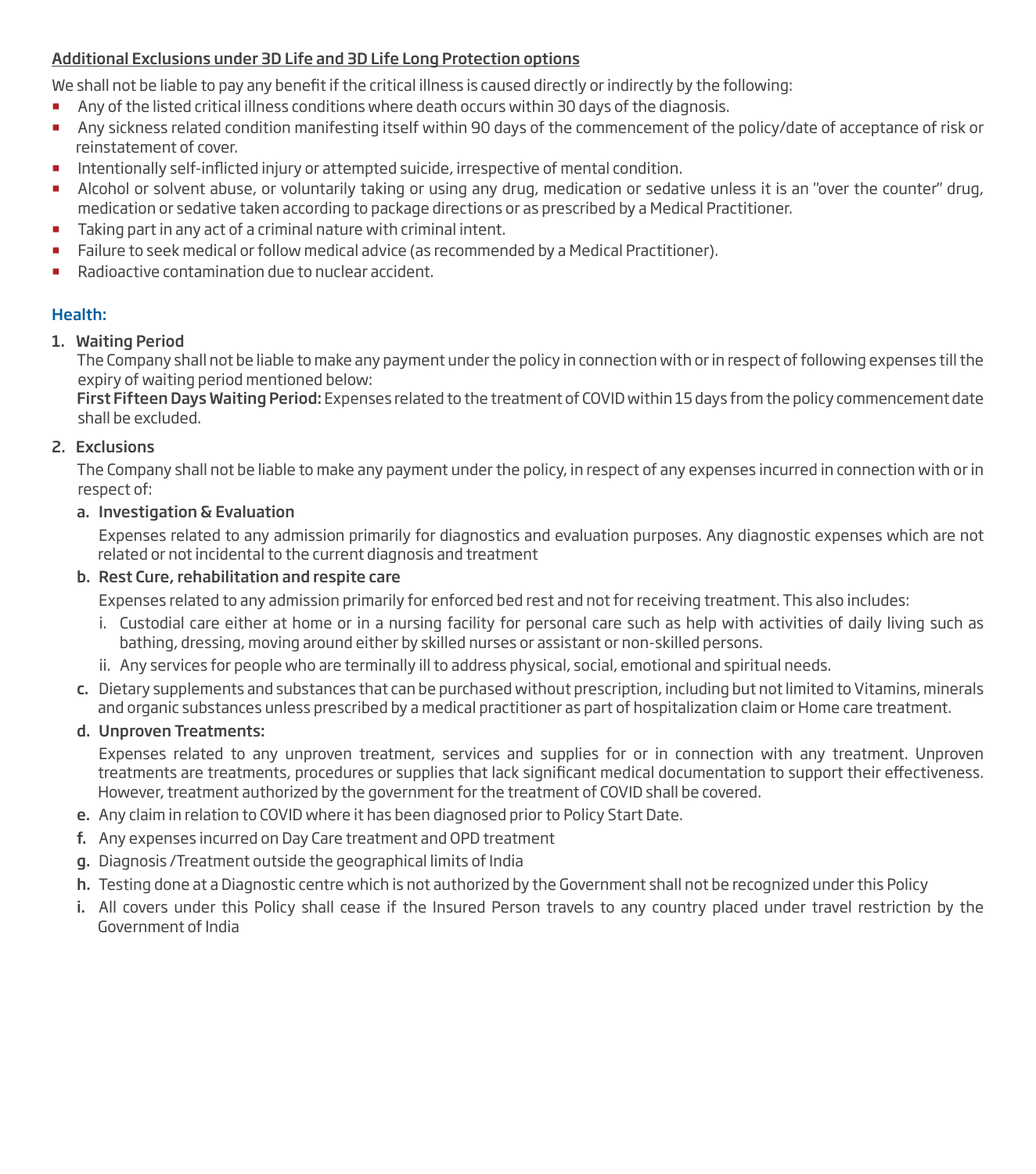#### ANNEXURE 2

# Guaranteed Surrender Value (GSV) Factors

# Guaranteed Surrender Value Factors as percentage of Total Premiums Paid for Return of Premium option

Note: This would only be payable once the policy has acquired a guaranteed surrender value.

# For Single Pay Policies:

| <b>Policy Year</b> | <b>GSV Factors</b> | <b>Policy Year</b> | <b>GSV Factors</b> | <b>Policy Year</b> | <b>GSV Factors</b> | <b>Policy Year</b> | <b>GSV Factors</b> |
|--------------------|--------------------|--------------------|--------------------|--------------------|--------------------|--------------------|--------------------|
| 1                  | 75%                | 11                 | 90%                | 21                 | 90%                | 31                 | 90%                |
| $\overline{c}$     | 75%                | 12                 | 90%                | 22                 | 90%                | 32                 | 90%                |
| $\exists$          | 75%                | 13                 | 90%                | 23                 | 90%                | 33                 | 90%                |
| $\overline{4}$     | 90%                | 14                 | 90%                | 24                 | 90%                | 34                 | 90%                |
| 5                  | 90%                | 15                 | 90%                | 25                 | 90%                | 35                 | 90%                |
| 6                  | 90%                | 16                 | 90%                | 26                 | 90%                | 36                 | 90%                |
| 7                  | 90%                | 17                 | 90%                | 27                 | 90%                | 37                 | 90%                |
| 8                  | 90%                | 18                 | 90%                | 28                 | 90%                | 38                 | 90%                |
| $\overline{9}$     | 90%                | 19                 | 90%                | 29                 | 90%                | 39                 | 90%                |
| 10                 | 90%                | 20                 | 90%                | 30                 | 90%                | 40                 | 90%                |

# For Regular & Limited Pay Policies:

| <b>Policy</b>  |     |     |                |     |     |     |     |     | <b>Policy Term</b> |     |     |     |     |     |     |     |     |     |  |  |  |  |  |  |  |  |  |
|----------------|-----|-----|----------------|-----|-----|-----|-----|-----|--------------------|-----|-----|-----|-----|-----|-----|-----|-----|-----|--|--|--|--|--|--|--|--|--|
| Year           | 5   | 6   | $\overline{z}$ | 8   | 9   | 10  | 11  | 12  | 13                 | 14  | 15  | 16  | 17  | 18  | 19  | 20  | 21  | 22  |  |  |  |  |  |  |  |  |  |
| 2              | 30% | 30% | 30%            | 30% | 30% | 30% | 30% | 30% | 30%                | 30% | 30% | 30% | 30% | 30% | 30% | 30% | 30% | 30% |  |  |  |  |  |  |  |  |  |
| $\overline{3}$ | 35% | 35% | 35%            | 35% | 35% | 35% | 35% | 35% | 35%                | 35% | 35% | 35% | 35% | 35% | 35% | 35% | 35% | 35% |  |  |  |  |  |  |  |  |  |
| $\overline{4}$ | 90% | 50% | 50%            | 50% | 50% | 50% | 50% | 50% | 50%                | 50% | 50% | 50% | 50% | 50% | 50% | 50% | 50% | 50% |  |  |  |  |  |  |  |  |  |
| 5              | 90% | 90% | 50%            | 50% | 50% | 50% | 50% | 50% | 50%                | 50% | 50% | 50% | 50% | 50% | 50% | 50% | 50% | 50% |  |  |  |  |  |  |  |  |  |
| 6              |     | 90% | 90%            | 50% | 50% | 50% | 50% | 50% | 50%                | 50% | 50% | 50% | 50% | 50% | 50% | 50% | 50% | 50% |  |  |  |  |  |  |  |  |  |
| $\overline{7}$ |     |     | 90%            | 90% | 50% | 50% | 50% | 50% | 50%                | 50% | 50% | 50% | 50% | 50% | 50% | 50% | 50% | 50% |  |  |  |  |  |  |  |  |  |
| 8              |     |     |                | 90% | 90% | 70% | 63% | 60% | 58%                | 57% | 56% | 55% | 54% | 54% | 54% | 53% | 53% | 53% |  |  |  |  |  |  |  |  |  |
| 9              |     |     |                |     | 90% | 90% | 77% | 70% | 66%                | 63% | 61% | 60% | 59% | 58% | 57% | 57% | 56% | 56% |  |  |  |  |  |  |  |  |  |
| 10             |     |     |                |     |     | 90% | 90% | 80% | 74%                | 70% | 67% | 65% | 63% | 62% | 61% | 60% | 59% | 59% |  |  |  |  |  |  |  |  |  |
| 11             |     |     |                |     |     |     | 90% | 90% | 82%                | 77% | 73% | 70% | 68% | 66% | 65% | 63% | 62% | 61% |  |  |  |  |  |  |  |  |  |
| 12             |     |     |                |     |     |     |     | 90% | 90%                | 83% | 79% | 75% | 72% | 70% | 68% | 67% | 65% | 64% |  |  |  |  |  |  |  |  |  |
| 13             |     |     |                |     |     |     |     |     | 90%                | 90% | 84% | 80% | 77% | 74% | 72% | 70% | 68% | 67% |  |  |  |  |  |  |  |  |  |
| 14             |     |     |                |     |     |     |     |     |                    | 90% | 90% | 85% | 81% | 78% | 75% | 73% | 72% | 70% |  |  |  |  |  |  |  |  |  |
| 15             |     |     |                |     |     |     |     |     |                    |     | 90% | 90% | 86% | 82% | 79% | 77% | 75% | 73% |  |  |  |  |  |  |  |  |  |
| 16             |     |     |                |     |     |     |     |     |                    |     |     | 90% | 90% | 86% | 83% | 80% | 78% | 76% |  |  |  |  |  |  |  |  |  |
| 17             |     |     |                |     |     |     |     |     |                    |     |     |     | 90% | 90% | 86% | 83% | 81% | 79% |  |  |  |  |  |  |  |  |  |
| 18             |     |     |                |     |     |     |     |     |                    |     |     |     |     | 90% | 90% | 87% | 84% | 81% |  |  |  |  |  |  |  |  |  |
| 19             |     |     |                |     |     |     |     |     |                    |     |     |     |     |     | 90% | 90% | 87% | 84% |  |  |  |  |  |  |  |  |  |
| 20             |     |     |                |     |     |     |     |     |                    |     |     |     |     |     |     | 90% | 90% | 87% |  |  |  |  |  |  |  |  |  |
| 21             |     |     |                |     |     |     |     |     |                    |     |     |     |     |     |     |     | 90% | 90% |  |  |  |  |  |  |  |  |  |
| 22             |     |     |                |     |     |     |     |     |                    |     |     |     |     |     |     |     |     | 90% |  |  |  |  |  |  |  |  |  |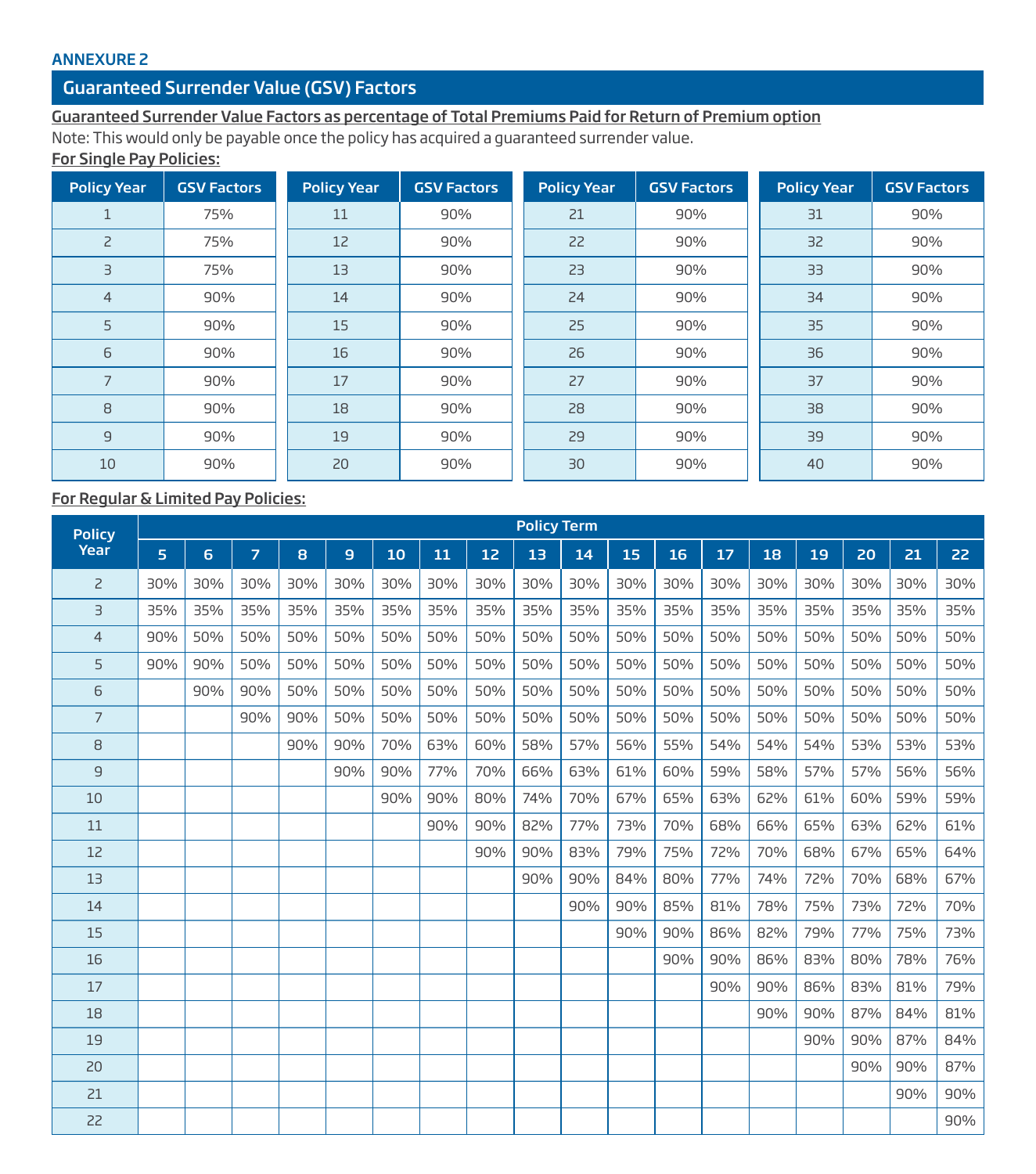| <b>Policy</b>  |     |     |     |     |     |     |     |     | <b>Policy Term</b> |     |     |     |     |     |     |     |     |     |
|----------------|-----|-----|-----|-----|-----|-----|-----|-----|--------------------|-----|-----|-----|-----|-----|-----|-----|-----|-----|
| Year           | 23  | 24  | 25  | 26  | 27  | 28  | 29  | 30  | 31                 | 32  | 33  | 34  | 35  | 36  | 37  | 38  | 39  | 40  |
| $\overline{c}$ | 30% | 30% | 30% | 30% | 30% | 30% | 30% | 30% | 30%                | 30% | 30% | 30% | 30% | 30% | 30% | 30% | 30% | 30% |
| $\exists$      | 35% | 35% | 35% | 35% | 35% | 35% | 35% | 35% | 35%                | 35% | 35% | 35% | 35% | 35% | 35% | 35% | 35% | 35% |
| $\overline{4}$ | 50% | 50% | 50% | 50% | 50% | 50% | 50% | 50% | 50%                | 50% | 50% | 50% | 50% | 50% | 50% | 50% | 50% | 50% |
| 5              | 50% | 50% | 50% | 50% | 50% | 50% | 50% | 50% | 50%                | 50% | 50% | 50% | 50% | 50% | 50% | 50% | 50% | 50% |
| 6              | 50% | 50% | 50% | 50% | 50% | 50% | 50% | 50% | 50%                | 50% | 50% | 50% | 50% | 50% | 50% | 50% | 50% | 50% |
| $\overline{7}$ | 50% | 50% | 50% | 50% | 50% | 50% | 50% | 50% | 50%                | 50% | 50% | 50% | 50% | 50% | 50% | 50% | 50% | 50% |
| 8              | 53% | 53% | 52% | 52% | 52% | 52% | 52% | 52% | 52%                | 52% | 52% | 52% | 51% | 51% | 51% | 51% | 51% | 51% |
| 9              | 55% | 55% | 55% | 54% | 54% | 54% | 54% | 54% | 53%                | 53% | 53% | 53% | 53% | 53% | 53% | 53% | 53% | 53% |
| 10             | 58% | 58% | 57% | 57% | 56% | 56% | 56% | 55% | 55%                | 55% | 55% | 55% | 54% | 54% | 54% | 54% | 54% | 54% |
| 11             | 61% | 60% | 59% | 59% | 58% | 58% | 58% | 57% | 57%                | 57% | 56% | 56% | 56% | 56% | 56% | 55% | 55% | 55% |
| 12             | 63% | 63% | 62% | 61% | 61% | 60% | 60% | 59% | 59%                | 58% | 58% | 58% | 57% | 57% | 57% | 57% | 56% | 56% |
| 13             | 66% | 65% | 64% | 63% | 63% | 62% | 61% | 61% | 60%                | 60% | 60% | 59% | 59% | 59% | 58% | 58% | 58% | 58% |
| 14             | 69% | 68% | 66% | 66% | 65% | 64% | 63% | 63% | 62%                | 62% | 61% | 61% | 60% | 60% | 60% | 59% | 59% | 59% |
| 15             | 71% | 70% | 69% | 68% | 67% | 66% | 65% | 65% | 64%                | 63% | 63% | 62% | 62% | 61% | 61% | 61% | 60% | 60% |
| 16             | 74% | 73% | 71% | 70% | 69% | 68% | 67% | 66% | 66%                | 65% | 64% | 64% | 63% | 63% | 62% | 62% | 62% | 61% |
| 17             | 77% | 75% | 74% | 72% | 71% | 70% | 69% | 68% | 67%                | 67% | 66% | 65% | 65% | 64% | 64% | 63% | 63% | 63% |
| 18             | 79% | 78% | 76% | 74% | 73% | 72% | 71% | 70% | 69%                | 68% | 68% | 67% | 66% | 66% | 65% | 65% | 64% | 64% |
| 19             | 82% | 80% | 78% | 77% | 75% | 74% | 73% | 72% | 71%                | 70% | 69% | 68% | 68% | 67% | 67% | 66% | 65% | 65% |
| 20             | 85% | 83% | 81% | 79% | 77% | 76% | 75% | 74% | 73%                | 72% | 71% | 70% | 69% | 69% | 68% | 67% | 67% | 66% |
| 21             | 87% | 85% | 83% | 81% | 79% | 78% | 77% | 75% | 74%                | 73% | 72% | 72% | 71% | 70% | 69% | 69% | 68% | 68% |
| 22             | 90% | 88% | 85% | 83% | 82% | 80% | 79% | 77% | 76%                | 75% | 74% | 73% | 72% | 71% | 71% | 70% | 69% | 69% |
| 23             | 90% | 90% | 88% | 86% | 84% | 82% | 80% | 79% | 78%                | 77% | 76% | 75% | 74% | 73% | 72% | 71% | 71% | 70% |
| 24             |     | 90% | 90% | 88% | 86% | 84% | 82% | 81% | 80%                | 78% | 77% | 76% | 75% | 74% | 73% | 73% | 72% | 71% |
| 25             |     |     | 90% | 90% | 88% | 86% | 84% | 83% | 81%                | 80% | 79% | 78% | 77% | 76% | 75% | 74% | 73% | 73% |
| 26             |     |     |     | 90% | 90% | 88% | 86% | 85% | 83%                | 82% | 80% | 79% | 78% | 77% | 76% | 75% | 75% | 74% |
| 27             |     |     |     |     | 90% | 90% | 88% | 86% | 85%                | 83% | 82% | 81% | 80% | 79% | 78% | 77% | 76% | 75% |
| 28             |     |     |     |     |     | 90% | 90% | 88% | 87%                | 85% | 84% | 82% | 81% | 80% | 79% | 78% | 77% | 76% |
| 29             |     |     |     |     |     |     | 90% | 90% | 88%                | 87% | 85% | 84% | 83% | 81% | 80% | 79% | 78% | 78% |
| 30             |     |     |     |     |     |     |     | 90% | 90%                | 88% | 87% | 85% | 84% | 83% | 82% | 81% | 80% | 79% |
| 31             |     |     |     |     |     |     |     |     | 90%                | 90% | 88% | 87% | 86% | 84% | 83% | 82% | 81% | 80% |
| 32             |     |     |     |     |     |     |     |     |                    | 90% | 90% | 88% | 87% | 86% | 84% | 83% | 82% | 81% |
| 33             |     |     |     |     |     |     |     |     |                    |     | 90% | 90% | 89% | 87% | 86% | 85% | 84% | 83% |
| 34             |     |     |     |     |     |     |     |     |                    |     |     | 90% | 90% | 89% | 87% | 86% | 85% | 84% |
| 35             |     |     |     |     |     |     |     |     |                    |     |     |     | 90% | 90% | 89% | 87% | 86% | 85% |
| 36             |     |     |     |     |     |     |     |     |                    |     |     |     |     | 90% | 90% | 89% | 87% | 86% |
| 37             |     |     |     |     |     |     |     |     |                    |     |     |     |     |     | 90% | 90% | 89% | 88% |
| 38             |     |     |     |     |     |     |     |     |                    |     |     |     |     |     |     | 90% | 90% | 89% |
| 39             |     |     |     |     |     |     |     |     |                    |     |     |     |     |     |     |     | 90% | 90% |
| 40             |     |     |     |     |     |     |     |     |                    |     |     |     |     |     |     |     |     | 90% |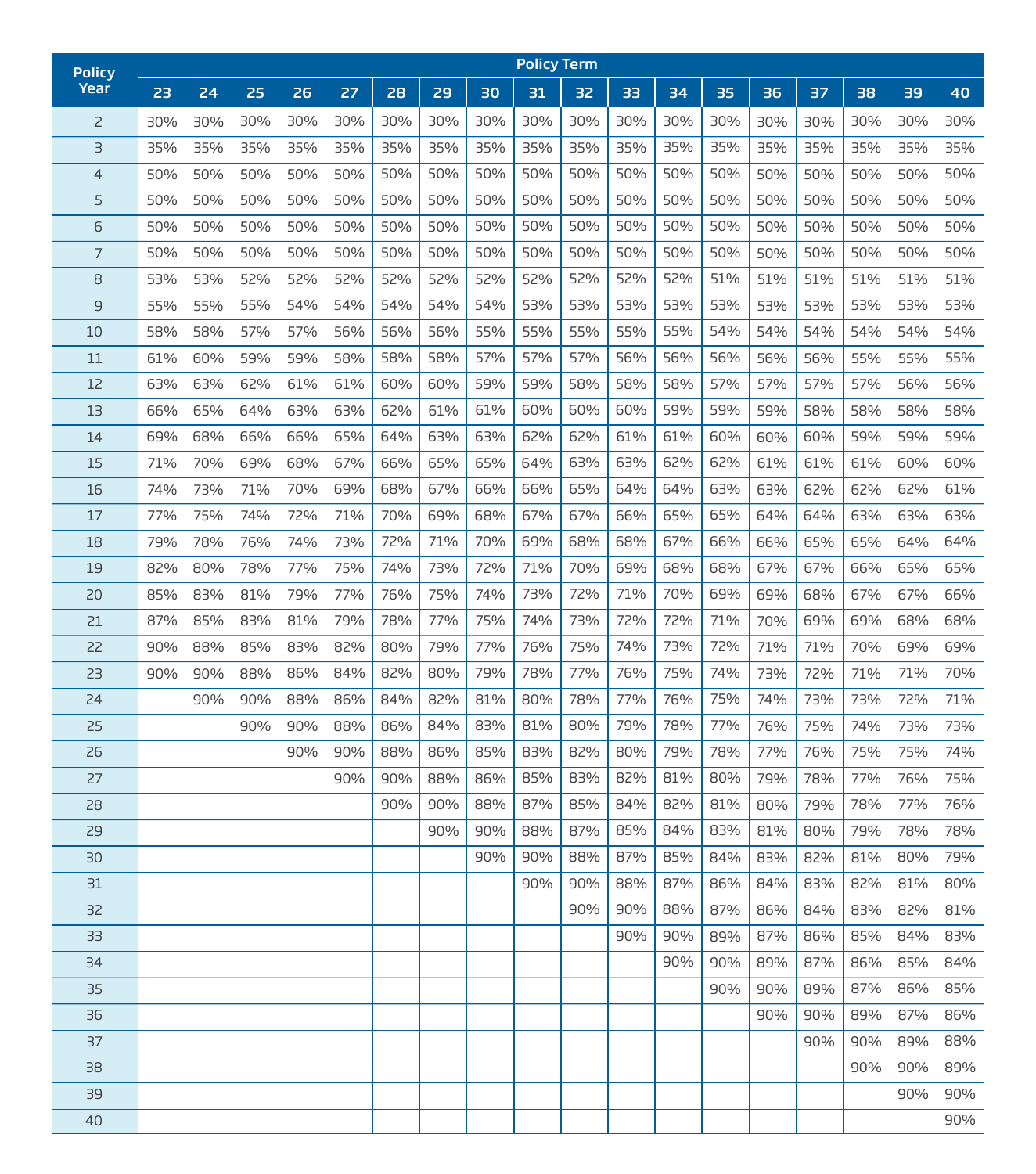#### Terms & Conditions

- A. Tax Benefits: Tax Benefits may be available as per prevailing tax laws. You are requested to consult your tax advisor.
- B. Cancellation in a free-look period: In case you are not agreeable to the any policy terms and conditions, you have the option of returning the policy to us stating the reasons thereof, within 15 days from the date of receipt of the policy. The free-look period for policies purchased through distance marketing/Online (specified below) will be 30 days. On receipt of your letter along with the original policy documents, we shall arrange to refund you the premium, subject to deduction of the proportionate risk premium for the period on cover, the expenses incurred by us on medical examination if any and stamp duty.

*Distance Marketing refers to insurance policies sold over the telephone or the internet or any other method that does not involve face-to-face selling.*

- C. Discontinuance of Premiums (Protection): If the due premium is not paid by the end of the grace period for regular and limited pay policies, the policy shall lapse without value and the policy benefits shall cease.
- D. Revival (Protection): You can revive your lapsed policy within 5 consecutive years of lapsation subject to the terms and conditions we may specify from time to time. The revival shall be subject to satisfactory evidence of continued insurability of the Life Assured and payment of outstanding Premiums with interest. The current rate of interest for revival is 9.5% p.a. Once the policy is revived, you are entitled to receive all contractual benefits.

#### E. Nomination as per Section 39 of the Insurance Act 1938 as amended from time to time:

- (1) The policyholder of a life insurance on his own life may nominate a person or persons to whom money secured by the policy shall be paid in the event of his death.
- (2) Where the nominee is a minor, the policyholder may appoint any person to receive the money secured by the policy in the event of policyholder's death during the minority of the nominee. The manner of appointment to be laid down by the insurer.
- (3) Nomination can be made at any time before the maturity of the policy.
- (4) Nomination may be incorporated in the text of the policy itself or may be endorsed on the policy communicated to the insurer and can be registered by the insurer in the records relating to the policy.
- (5) Nomination can be cancelled or changed at any time before policy matures, by an endorsement or a further endorsement or a will as the case may be.
- (6) A notice in writing of Change or Cancellation of nomination must be delivered to the insurer for the insurer to be liable to such nominee. Otherwise, insurer will not be liable if a bonafide payment is made to the person named in the text of the policy or in the registered records of the insurer.
- (7) Fee to be paid to the insurer for registering change or cancellation of a nomination can be specified by the Authority through Regulations.
- (8) A transfer or assignment made in accordance with Section 38 shall automatically cancel the nomination except in case of assignment to the insurer or other transferee or assignee for purpose of loan or against security or its reassignment after repayment. In such case, the nomination will not get cancelled to the extent of insurer's or transferee's or assignee's interest in the policy. The nomination will get revived on repayment of the loan.
- (9) The provisions of Section 39 are not applicable to any life insurance policy to which Section 6 of Married Women's Property Act, 1874 applies or has at any time applied except where before or after Insurance Laws (Amendment) Act, 2015, a nomination is made in favour of spouse or children or spouse and children whether or not on the face of the policy it is mentioned that it is made under Section 39. Where nomination is intended to be made to spouse or children or spouse and children under Section 6 of MWP Act, it should be specifically mentioned on the policy. In such a case only, the provisions of Section 39 will not apply.

#### F. Assignment as per Section 38 of the Insurance Act 1938 as amended from time to time:

- (1) This policy may be transferred/assigned, wholly or in part, with or without consideration.
- (2) An Assignment may be effected in a policy by an endorsement upon the policy itself or by a separate instrument under notice to the Insurer.
- (3) The instrument of assignment should indicate the fact of transfer or assignment and the reasons for the assignment or transfer, antecedents of the assignee and terms on which assignment is made.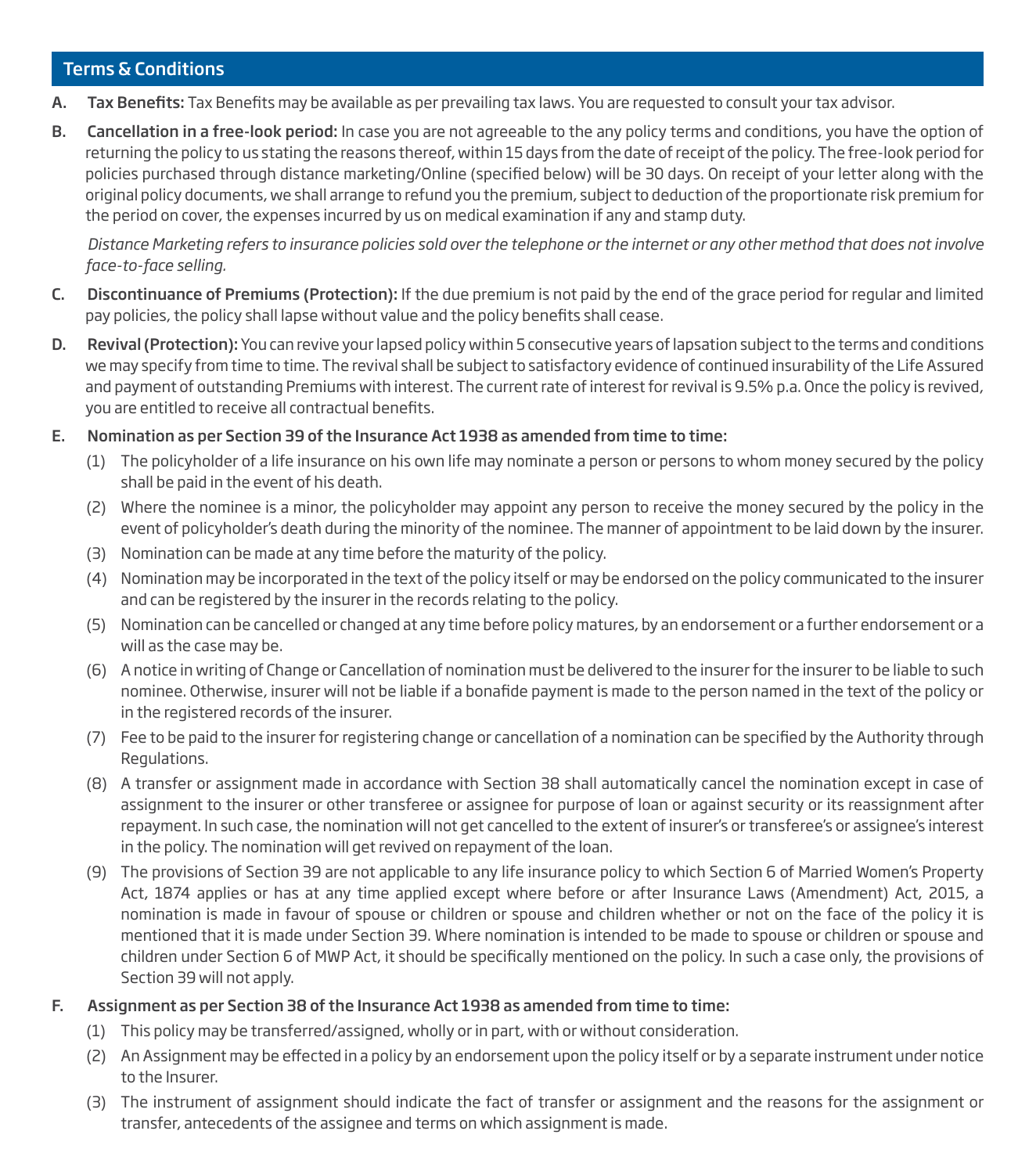- (4) The assignment must be signed by the transferor or assignor or duly authorized agent and attested by at least one witness.
- (5) The transfer or assignment shall not be operative as against an Insurer until a notice in writing of the transfer or assignment and either the said endorsement or instrument itself or copy there of certified to be correct by both transferor and transferee or their duly authorized agents have been delivered to the Insurer.
- (6) Fee to be paid for assignment or transfer can be specified by the Authority through Regulations.
- (7) On receipt of notice with fee, the Insurer should Grant a written acknowledgement of receipt of notice. Such notice shall be conclusive evidence against the insurer of duly receiving the notice.
- (8) The Insurer may accept or decline to act upon any transfer or assignment or endorsement, if it has sufficient reasons to believe that it is (a) not bonafide or (b) not in the interest of the policyholder or (c) not in public interest or (d) is for the purpose of trading of the insurance policy.
- (9) In case of refusal to act upon the endorsement by the Insurer, any person aggrieved by the refusal may prefer a claim to IRDAI within 30 days of receipt of the refusal letter from the Insurer.

Section E (Nomination) and F (Assignment or Transfer) are simplified versions prepared for general information only and hence are not comprehensive. For full texts of these sections please refer to Section 38 and Section 39 of the Insurance Act, 1938 as amended by Insurance Laws (Amendment) Act, 2015

- G. Alterations (Protection): Policy term and premium paying term cannot be altered. Premium payment frequency can be altered.
- H. Policy Loan: No policy loans are available.
- I. Prohibition of Rebates: In accordance with Section 41 of the Insurance Act, 1938 as amended from time to time:
	- 1. No person shall allow or offer to allow, either directly or indirectly, as an inducement to any person to take out or renew or continue an insurance in respect of any kind of risk relating to lives or property in India, any rebate of the whole or part of the commission payable or any rebate of the premium shown on the policy, nor shall any person taking out or renewing or continuing a policy accept any rebate, except such rebate as may be allowed in accordance with the published prospectuses or tables of the insurer.
	- 2. Any person making default in complying with the provisions of this section shall be liable for a penalty which may extend to ten lakh rupees.
- J. Non-Disclosure: In accordance with Section 45 of the Insurance Act, 1938 as amended from time to time:
	- (1) No policy of life insurance shall be called in question on any ground whatsoever after the expiry of three years from the date of the policy, i.e., from the date of issuance of the policy or the date of commencement of risk or the date of revival of the policy or the date of the rider to the policy, whichever is later.
	- (2) A policy of life insurance may be called in question at any time within three years from the date of issuance of the policy or the date of commencement of risk or the date of revival of the policy or the date of the rider to the policy, whichever is later, on the ground of fraud: Provided that the insurer shall have to communicate in writing to the insured or the legal representatives or nominees or assignees of the insured the grounds and materials on which such decision is based.
	- (3) Notwithstanding anything contained in sub-section (2), no insurer shall repudiate a life insurance policy on the ground of fraud if the insured can prove that the mis-statement of or suppression of a material fact was true to the best of his knowledge and belief or that there was no deliberate intention to suppress the fact or that such mis-statement of or suppression of a material fact are within the knowledge of the insurer: Provided that in case of fraud, the onus of disproving lies upon the beneficiaries, in case the policyholder is not alive.
	- (4) A policy of life insurance may be called in question at any time within three years from the date of issuance of the policy or the date of commencement of risk or the date of revival of the policy or the date of the rider to the policy, whichever is later, on the ground that any statement of or suppression of a fact material to the expectancy of the life of the insured was incorrectly made in the proposal or other document on the basis of which the policy was issued or revived or rider issued: Provided that the insurer shall have to communicate in writing to the insured or the legal representatives or nominees or assignees of the insured the grounds and materials on which such decision to repudiate the policy of life insurance is based: Provided further that in case of repudiation of the policy on the ground of misstatement or suppression of a material fact, and not on the ground of fraud, the premiums collected on the policy till the date of repudiation shall be paid to the insured or the legal representatives or nominees or assignees of the insured within a period of ninety days from the date of such repudiation.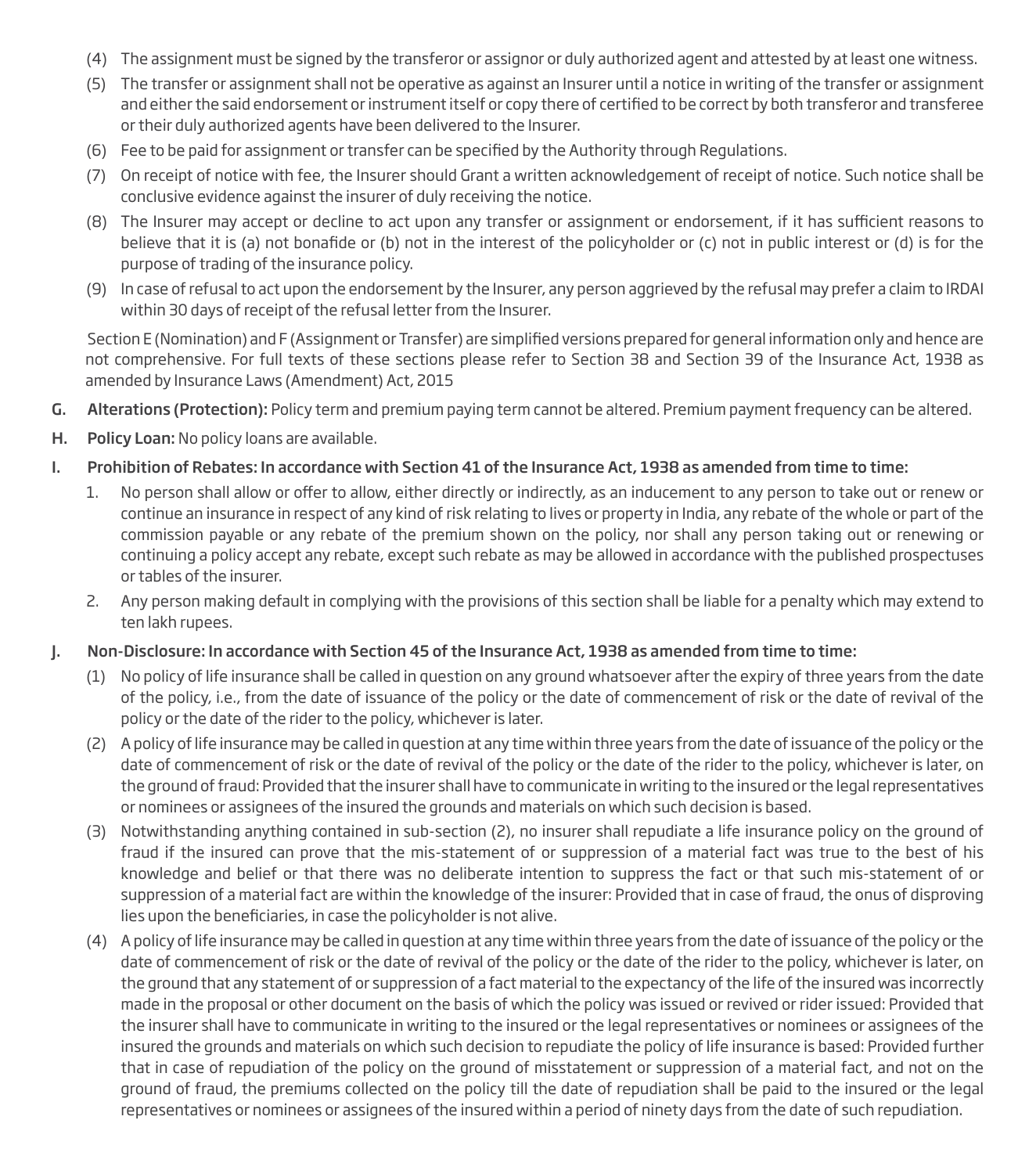(5) Nothing in this section shall prevent the insurer from calling for proof of age at any time if he is entitled to do so, and no policy shall be deemed to be called in question merely because the terms of the policy are adjusted on subsequent proof that the age of the life insured was incorrectly stated in the proposal.

# K. Taxes:

# Indirect Taxes

 Taxes and levies shall be levied as applicable. Any taxes, statutory levy becoming applicable in future may become payable by you by any method including by levy of an additional monetary amount in addition to premium and or charges.

# Direct Taxes

 Direct Tax, if any, will be deducted at the applicable rate from the payments made under the policy, as per the provisions of the Income Tax Act, 1961 as amended from time to time.

- L. Where the risk is not accepted by one of the Parties, the Combi-Product(s) shall not be issued and the other Insurer shall be free to issue their respective policy individually to the Customers, if the Customer so desires, as if the business was done by that respective Insurer individually without any obligation of confirmation being taken from the other Insurer. Provided that if the Customer desires to take a policy individually from either of the Parties; the Customer shall not be entitled to the discount, if any, being offered under the Combi-Product(s) and would be governed by the terms and conditions of the individual policy being offered by either of the Parties.
- M. Any insurer may terminate this tie up wholly or in part only with cause and after making a joint application for the requisite approval from IRDAI. The insurers agree that upon receipt of such approval from IRDAI, the insurers may terminate this tie up within a period of 90 (ninety) days from the date of such approval.The insurers may mutually decide to terminate the Agreement and intimate the same to you ninety (90) day prior to the termination of the relationship.. However, Your Policy will continue until the expiry or termination of the coverage in accordance with the policy wordings for respective coverage.
- N. Upon termination of the arrangement, each insurer has equal rights over the Customers sourced under this arrangement and it shall be at the sole discretion of the Customer with whom she/ he would like to continue his/ her insurance. However, both the insurer shall also mutually agree for Customer engagement/ servicing programme post termination of the arrangement. Each insurer shall remain liable for its respective portion of Click 2 Protect Corona Kavach for all policies in force at the time of termination of the tie up until their expiry or lapsation.
- O. The legal/ quasi legal disputes, if any, are dealt by the respective insurers for respective benefits. For protection benefits all the legal disputes will be handled by HDFC Life Insurance Company Limited and for health benefits all the legal disputes will be handled by HDFC ERGO Insurance Ltd.
- P. All policy servicing requests pertaining to Click 2 Protect Corona Kavach shall be received by either of the insurer. Other than the requests impacting premium or terms and conditions of the policy towards the policy of the respective Insurer all other requests shall be serviced by the receiving insurer. All requests impacting premium or policy terms towards the policy of a respective Insurer shall be serviced by the respective Insurer and the receiving Insurer shall only facilitate in receiving such requests. Both Insurers will fulfill servicing request received by them as per Protection of Policyholders' Interests Regulations, 2002. Both the Parties are responsible for the pro-active and speedy settlement of claims and other obligations in accordance with the terms and conditions of their respective line of business – health or life coverage/ plan of Click 2 Protect Corona Kavach. Claim process is available on the website of both the companies.
- Q. Customer can lodge a grievance for either or both products at branches of both Insurers.
- R. Complaint belonging to any product shall be routed to the respective insurer who shall then respond / address to the Customer directly. Complaints shall be forwarded by the receiving Insurer to the respective Insurer within T+ 2 days, T being the complaint receivable date.In case the Customer is not satisfied with the resolution offered, Customer can also approach the Insurance Ombudsman in his region.Please refer relevant grievance redressal mechanism section mentioned under each policy document.
- S. It is advised to familiarize with the policy benefits and policy service structure of the 'Combi Product' before deciding to purchase the policy.
- T. Premium Component of both the products is separate and at the time of renewal customer can discontinue either part of the policy during the policy term and migrate into a similar individualpolicy with the respective insurer. The terms and conditions of the portion will be similar to the terms and conditions of the product, if it would have been sold in isolation.